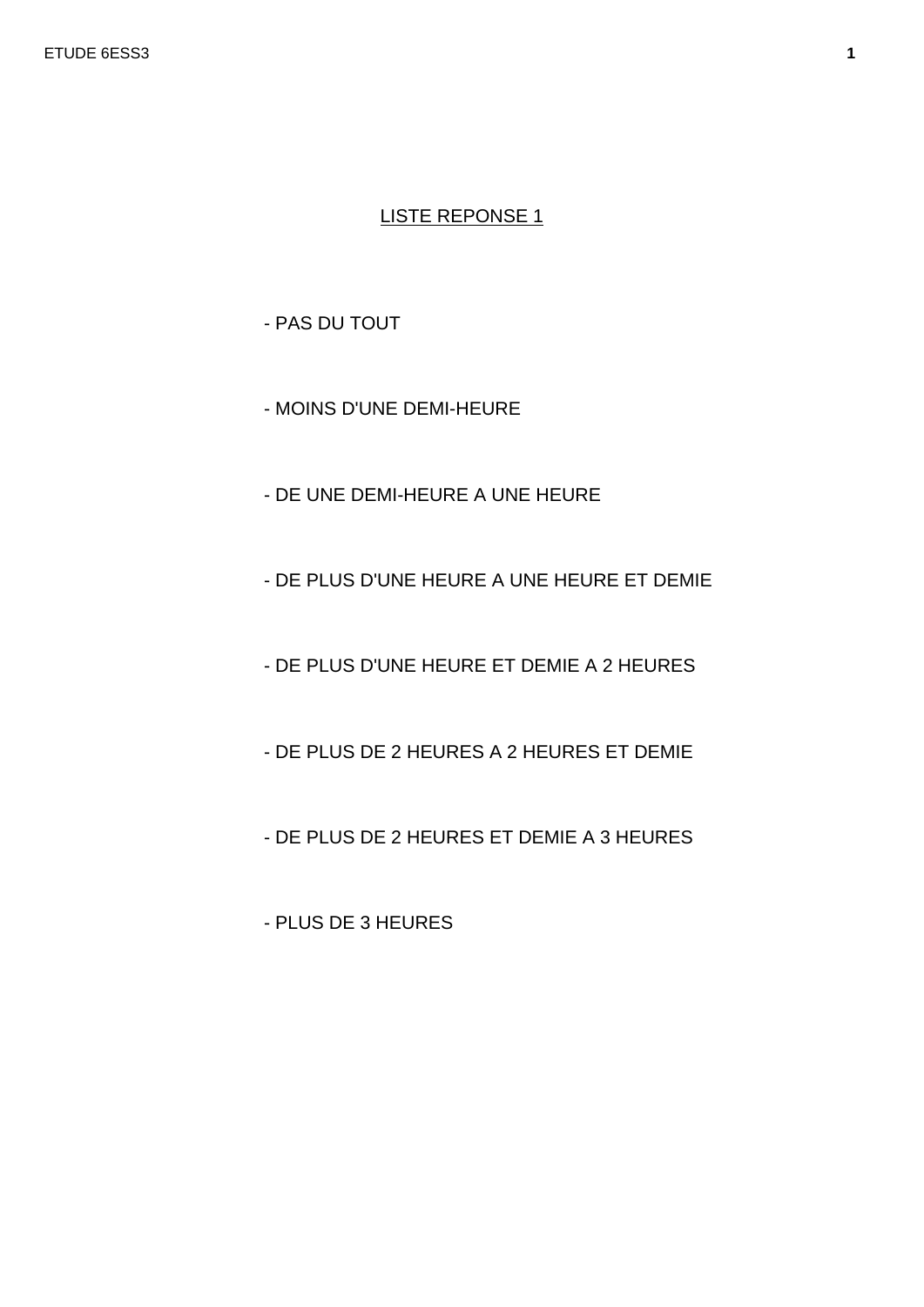## - PAS D'ACCES A LA MAISON OU AU TRAVAIL

- NE L'UTILISE JAMAIS
- MOINS D'UNE FOIS PAR MOIS
- UNE FOIS PAR MOIS
- PLUSIEURS FOIS PAR MOIS
- UNE FOIS PAR SEMAINE
- PLUSIEURS FOIS PAR SEMAINE
- TOUS LES JOURS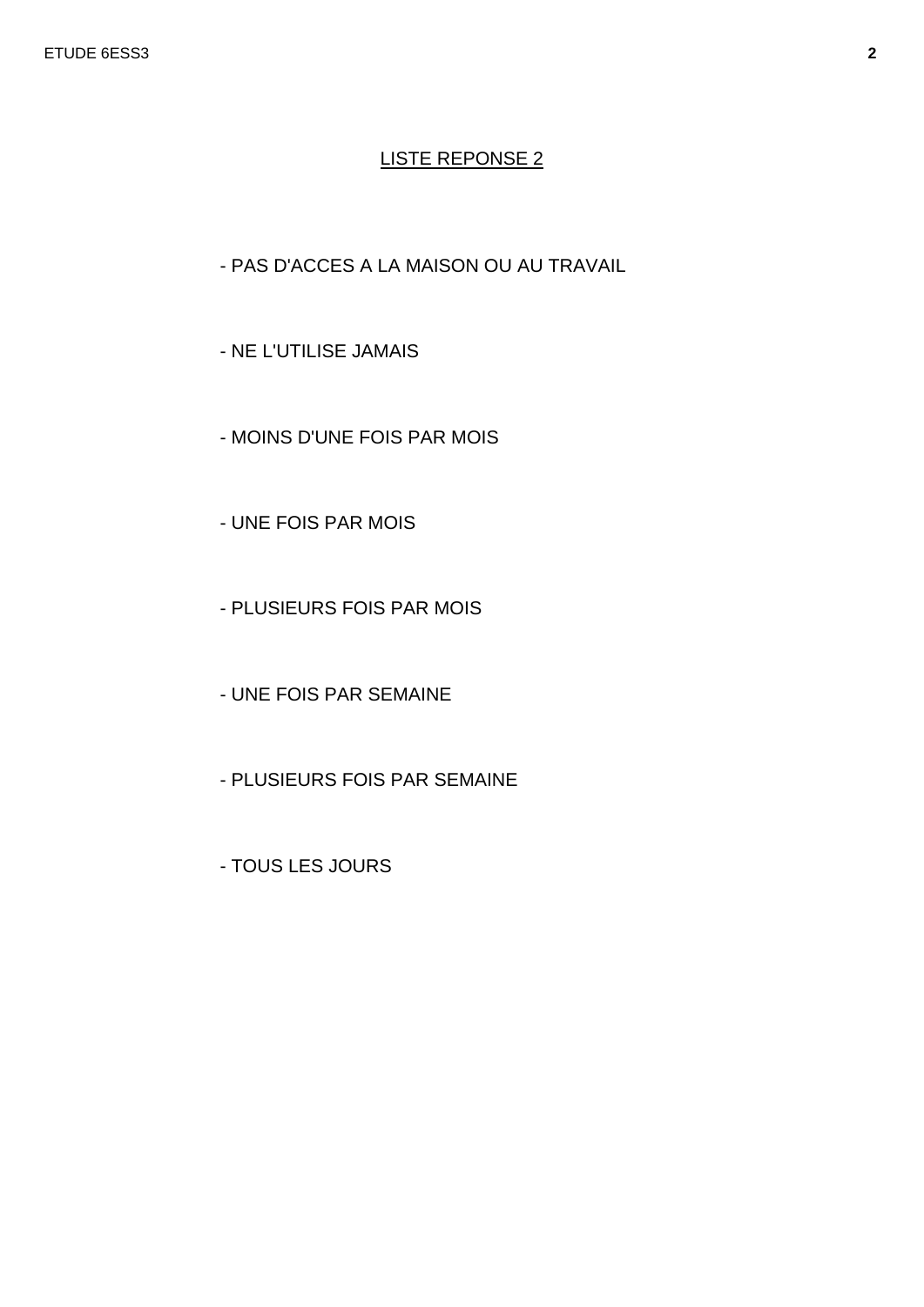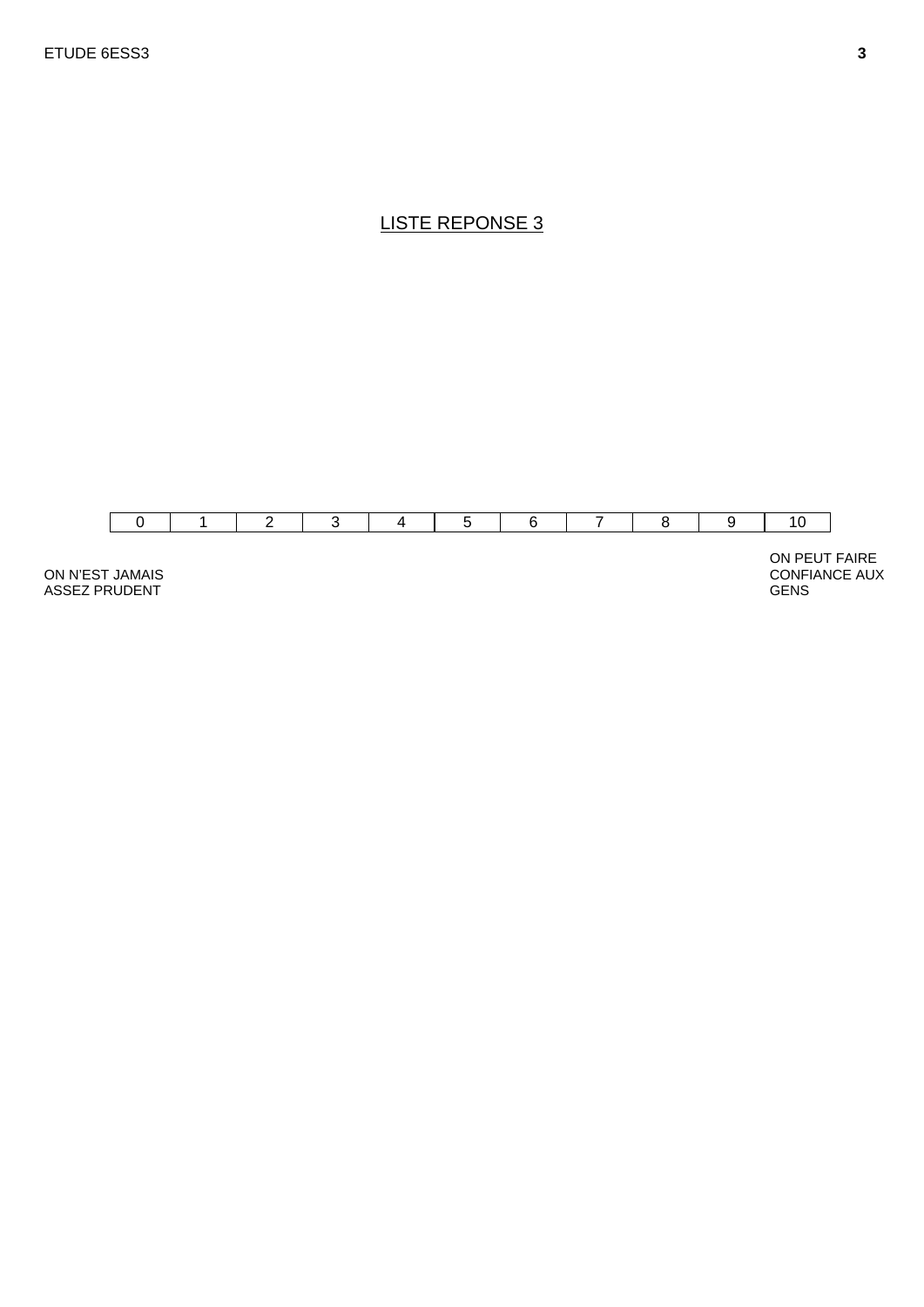

LA PLUPART DES GENS CHERCHENT A PROFITER DE MOI

 LA PLUPART DES GENS FONT LEUR POSSIBLE POUR SE CONDUIRE CORRECTEMENT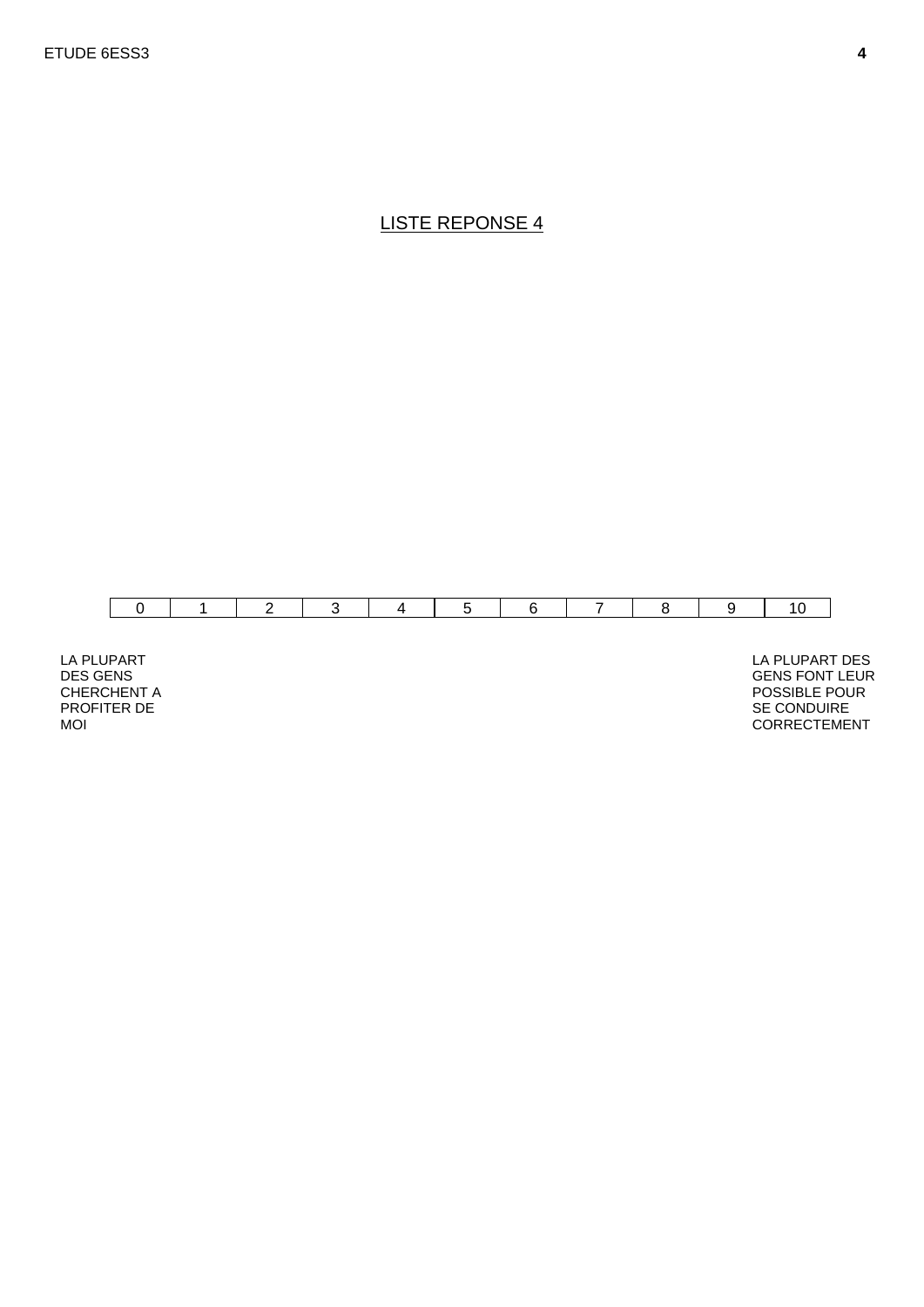

LES GENS SE PREOCCUPENT SURTOUT D'EUX- MEMES

 LES GENS ESSAIENT DE RENDRE SERVICE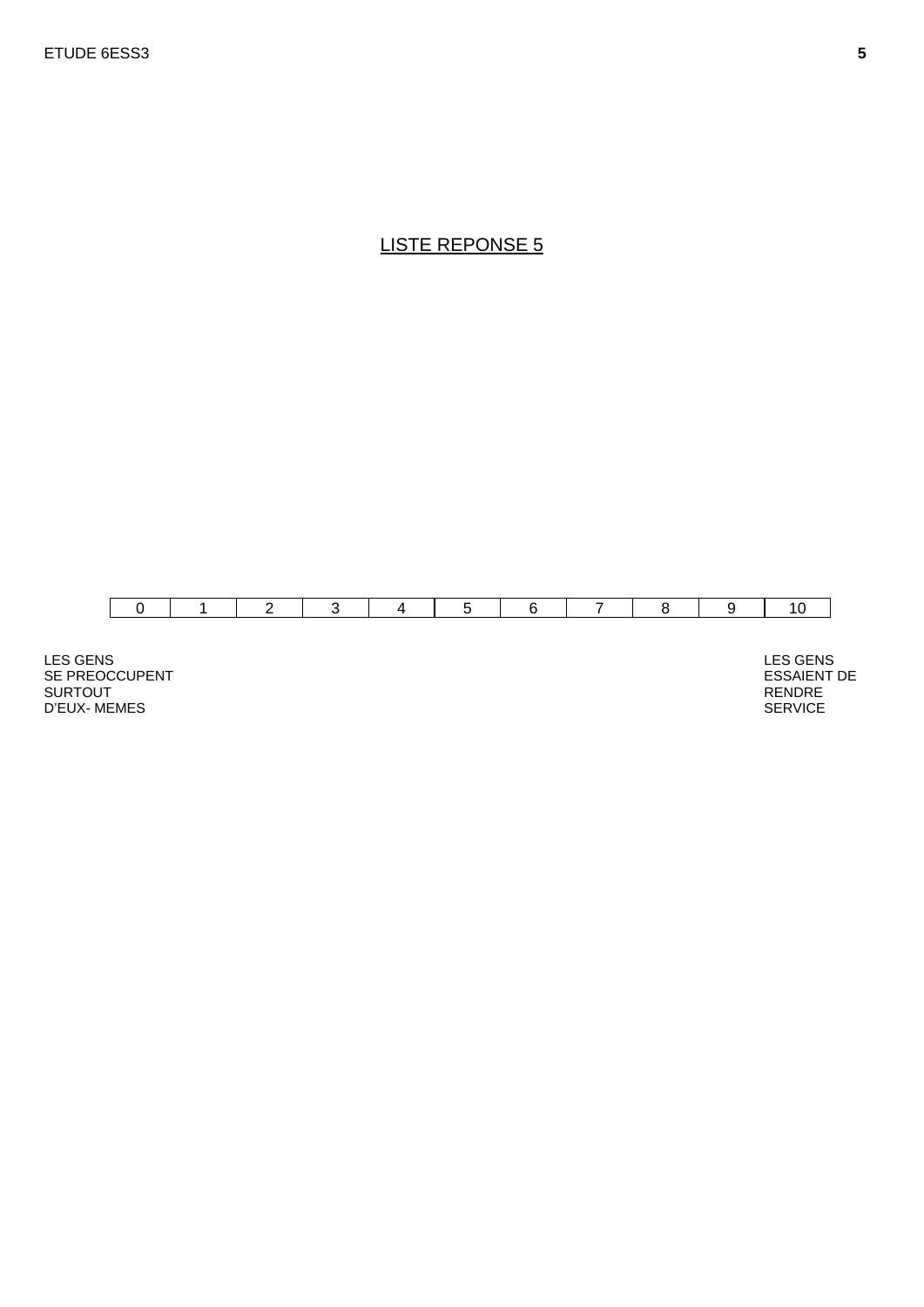- JAMAIS

- RAREMENT

- DE TEMPS EN TEMPS

- SOUVENT

- TRES SOUVENT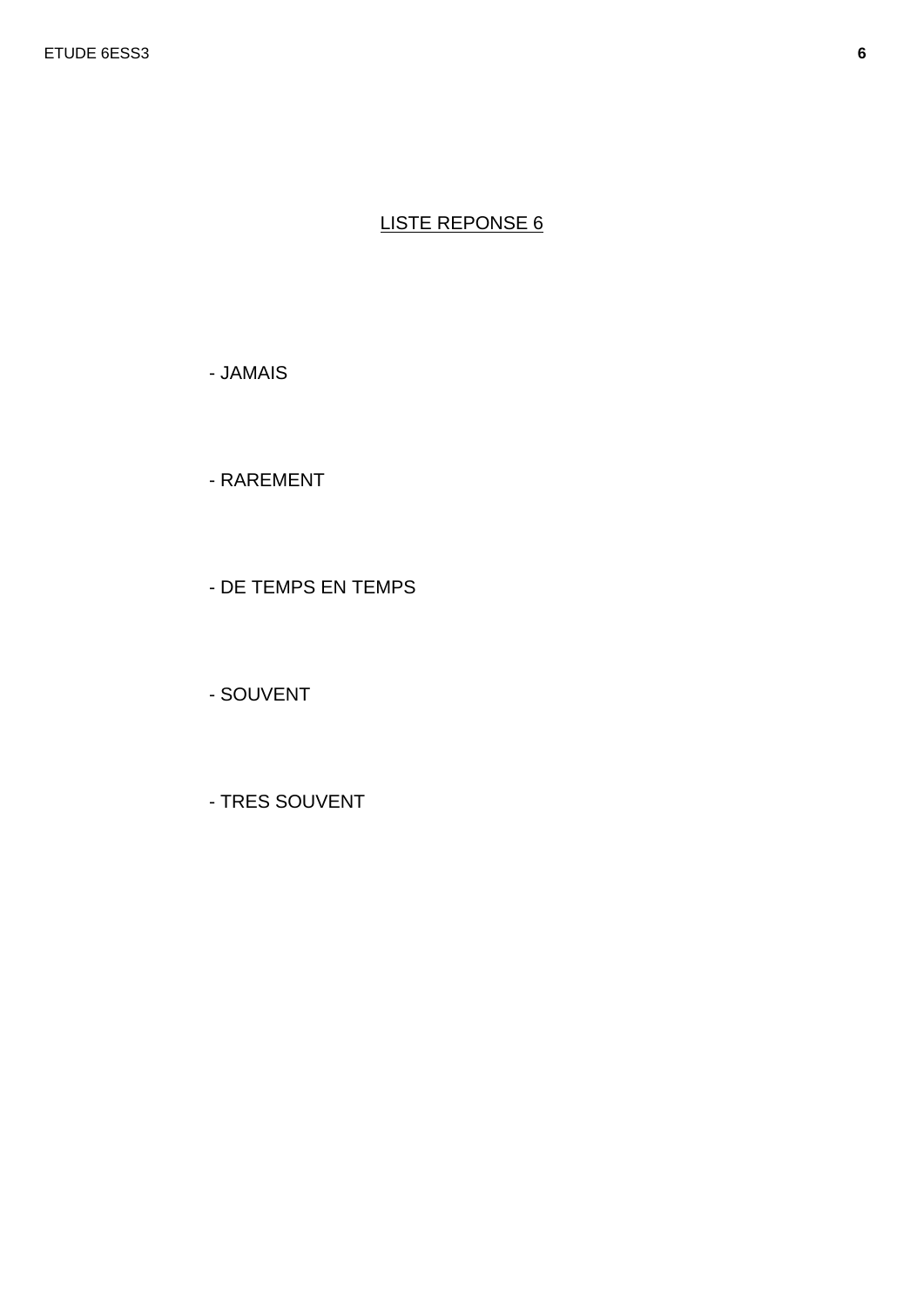- TRES DIFFICILE

- DIFFICILE

- NI DIFFICILE, NI FACILE

- FACILE

- TRES FACILE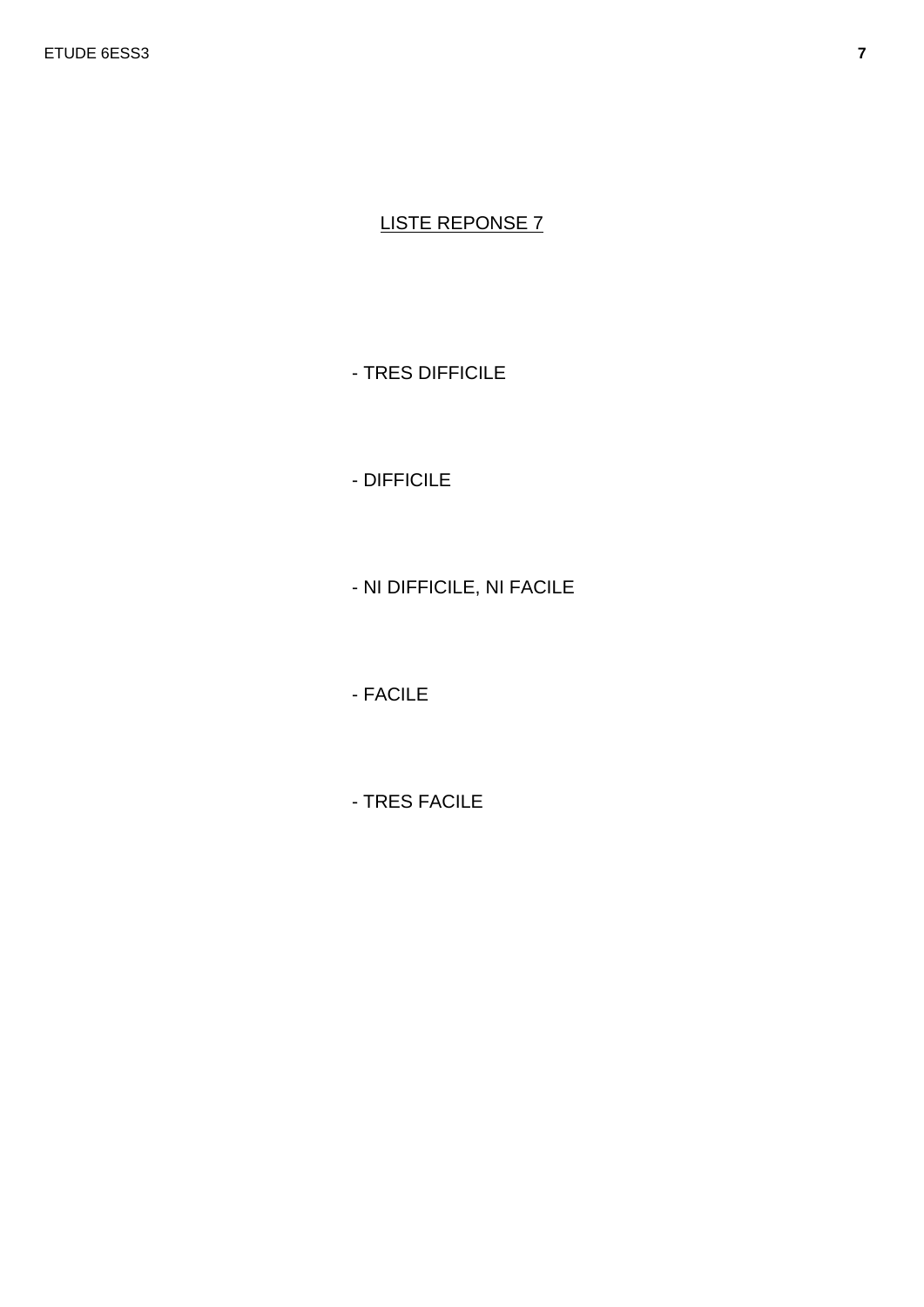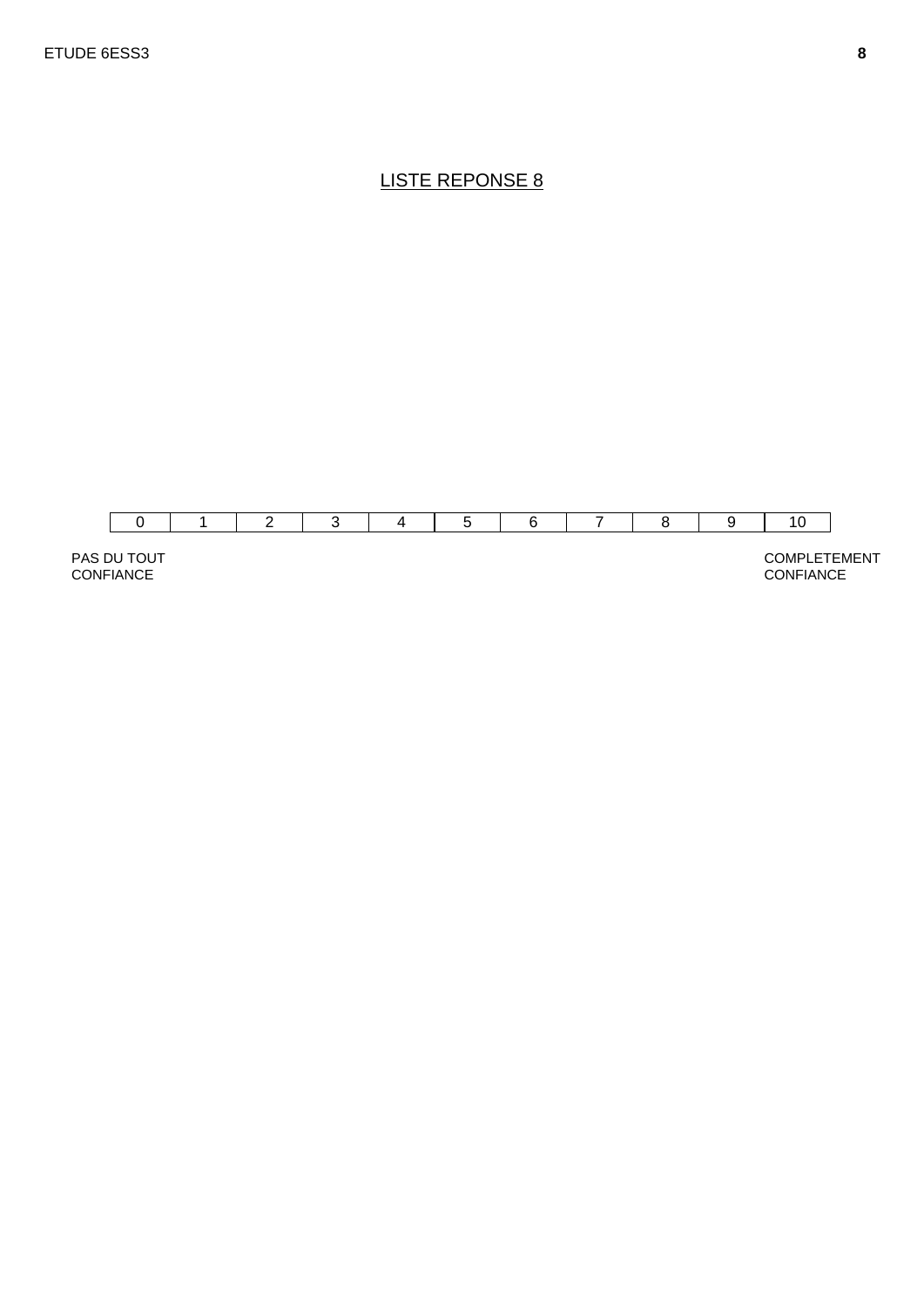## LISTE REPONSE 8a1

- OUI
- NON
- N'ETAIT PAS MAJEUR OU N'AVAIT PAS LA NATIONALITE FRANÇAISE AU MOMENT DE L'ELECTION
- NON INSCRIT SUR LES LISTES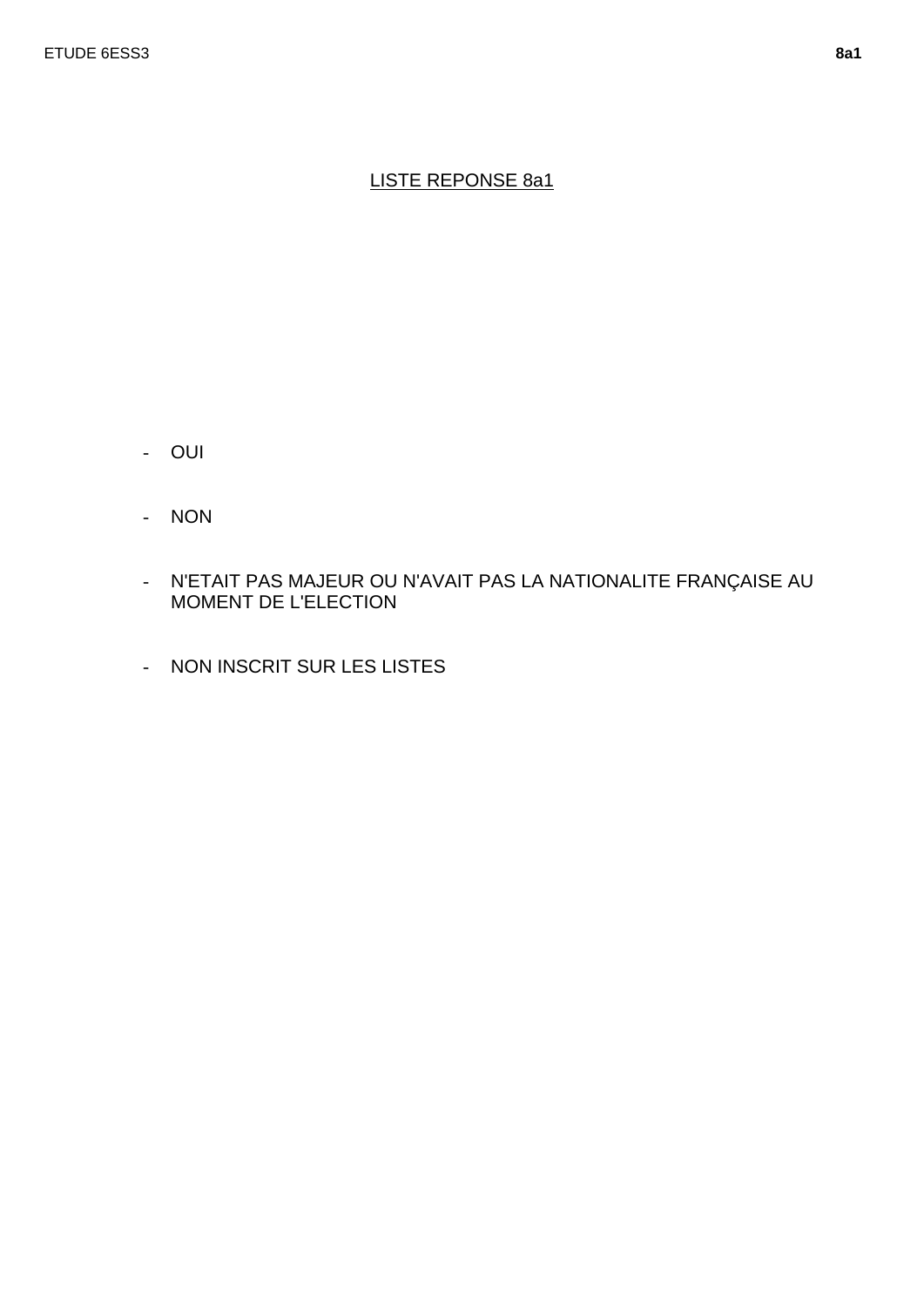- **A** BAYROU
- **B**  BESANCENOT
- **C**  BOUTIN
- **D** CHEVENEMENT
- **E** CHIRAC
- **F**  GLUCKSTEIN
- **G** HUE
- **H**  JOSPIN
- **I** LAGUILLER
- **J** LEPAGE
- **K** LE PEN
- **L** MADELIN
- **M** MAMERE
- **N** MEGRET
- **O** SAINT JOSSE
- **P** TAUBIRA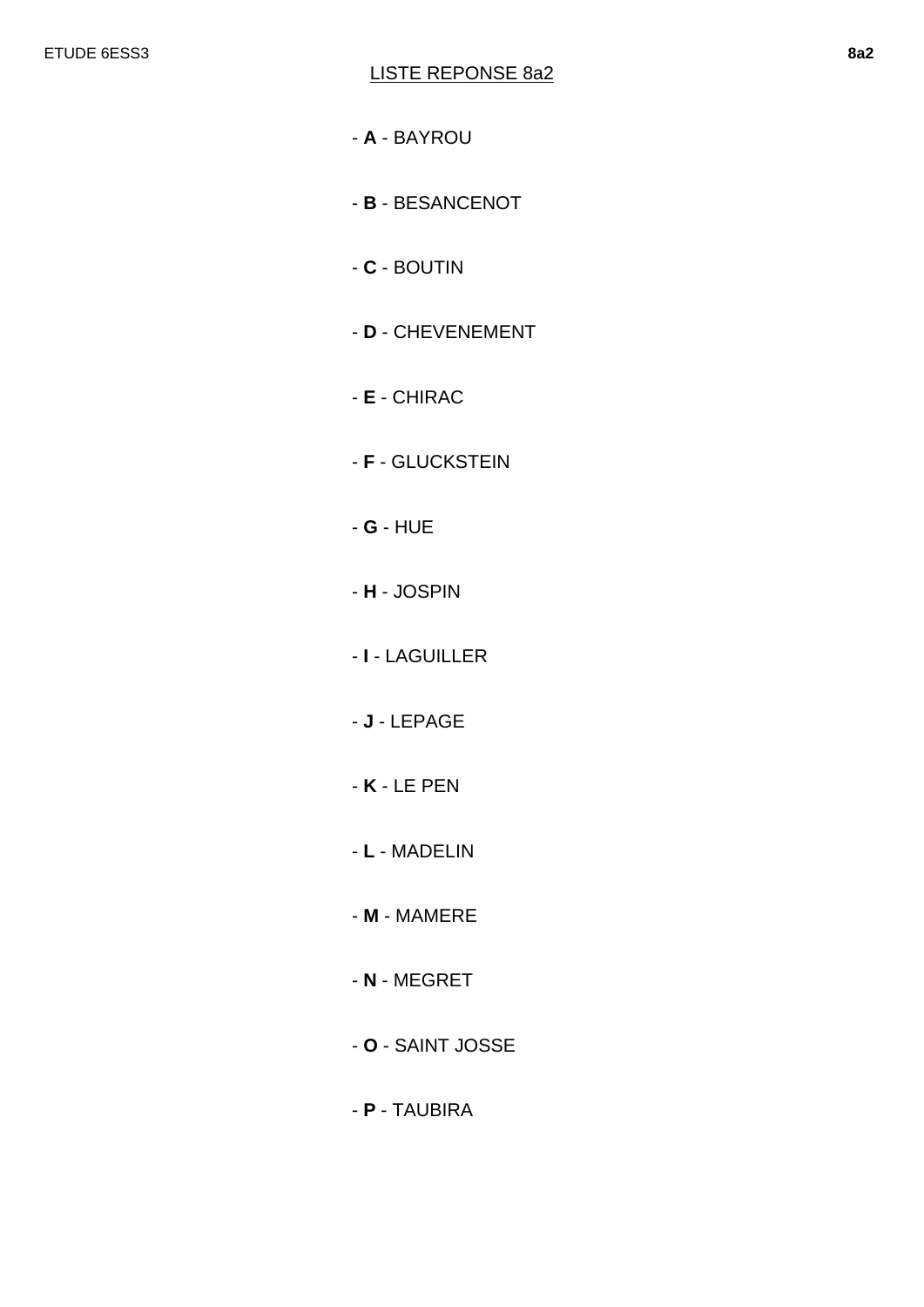## LISTE REPONSE 8b1

- OUI
- NON
- N'ETAIT PAS MAJEUR OU N'AVAIT PAS LA NATIONALITE FRANÇAISE AU MOMENT DE L'ELECTION
- NON INSCRIT SUR LES LISTES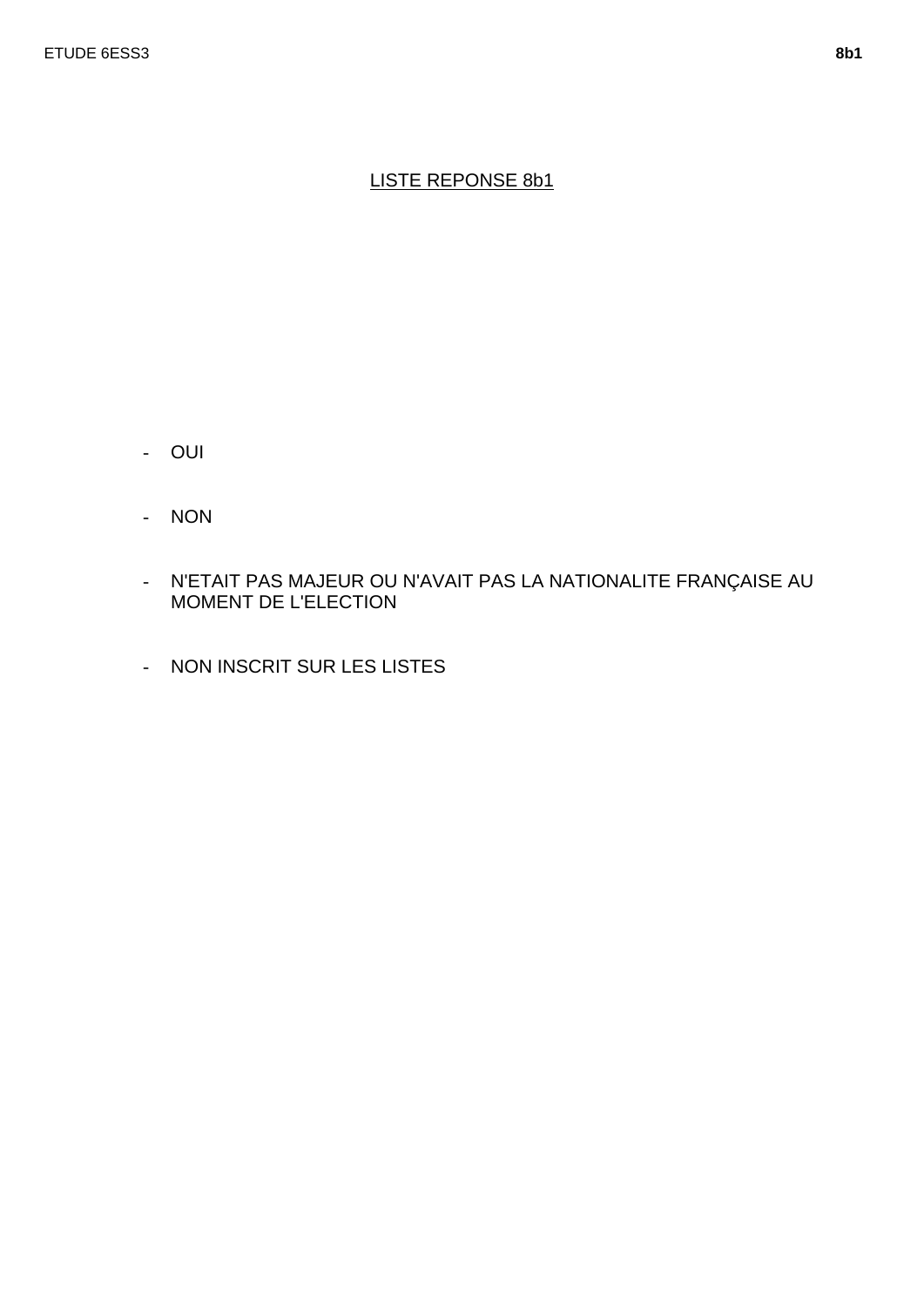### LISTE REPONSE 8b2

- **A** CPNT (CHASSE, PECHE, NATURE ET TRADITIONS)
- **B** DL (DEMOCRATIE LIBERALE)
- **C** FN (FRONT NATIONAL)
- **D** LCR (LIGUE COMMUNISTE REVOLUTIONNAIRE)
- **E** LO (LUTTE OUVRIERE)
- **F** MDC (MOUVEMENT DES CITOYENS)
- **G** MNR (MOUVEMENT NATIONAL REPUBLICAIN)
- **H** MPF (MOUVEMENT POUR LA FRANCE)
- **I** PC (PARTI COMMUNISTE)
- **J** PS (PARTI SOCIALISTE)
- **K** RPF (RASSEMBLEMENT DU PEUPLE FRANÇAIS)
- **L** UMP (UNION DE LA MAJORITE PRESIDENTIELLE)
- **M** UDF (UNION POUR LA DEMOCRATIE FRANÇAISE)
- **N** LES VERTS
- **O** AUTRES MOUVEMENTS ECOLOGISTES
- AUTRE (PRECISEZ)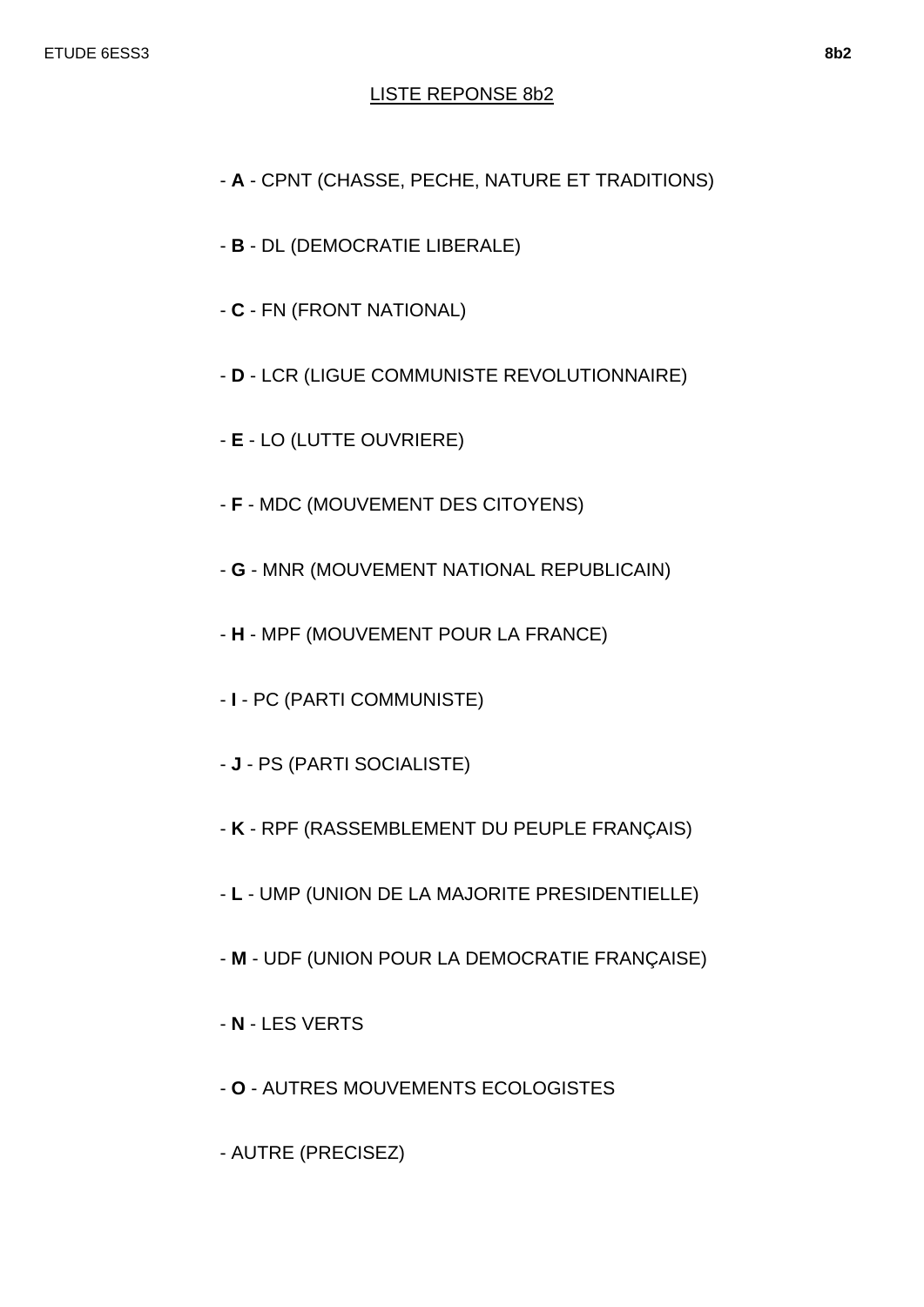#### LISTE REPONSE 8c

- **A** CPNT (CHASSE, PECHE, NATURE ET TRADITIONS)
- **B** FN (FRONT NATIONAL)
- **C** LCR (LIGUE COMMUNISTE REVOLUTIONNAIRE)
- **D** LO (LUTTE OUVRIERE)
- **E** MRC (MOUVEMENT REPUBLICAIN ET CITOYEN)
- **F** MNR (MOUVEMENT NATIONAL REPUBLICAIN)
- **G** MPF (MOUVEMENT POUR LA FRANCE)
- **H** PC (PARTI COMMUNISTE)
- **I** PRG (PARTI RADICAL DE GAUCHE)
- **J** PS (PARTI SOCIALISTE)
- **K** UMP (L'UNION)
- **L** UDF (UNION POUR LA DEMOCRATIE FRANÇAISE)
- **M** LES VERTS
- **N** AUTRES MOUVEMENTS ECOLOGISTES
- AUTRE (PRECISEZ)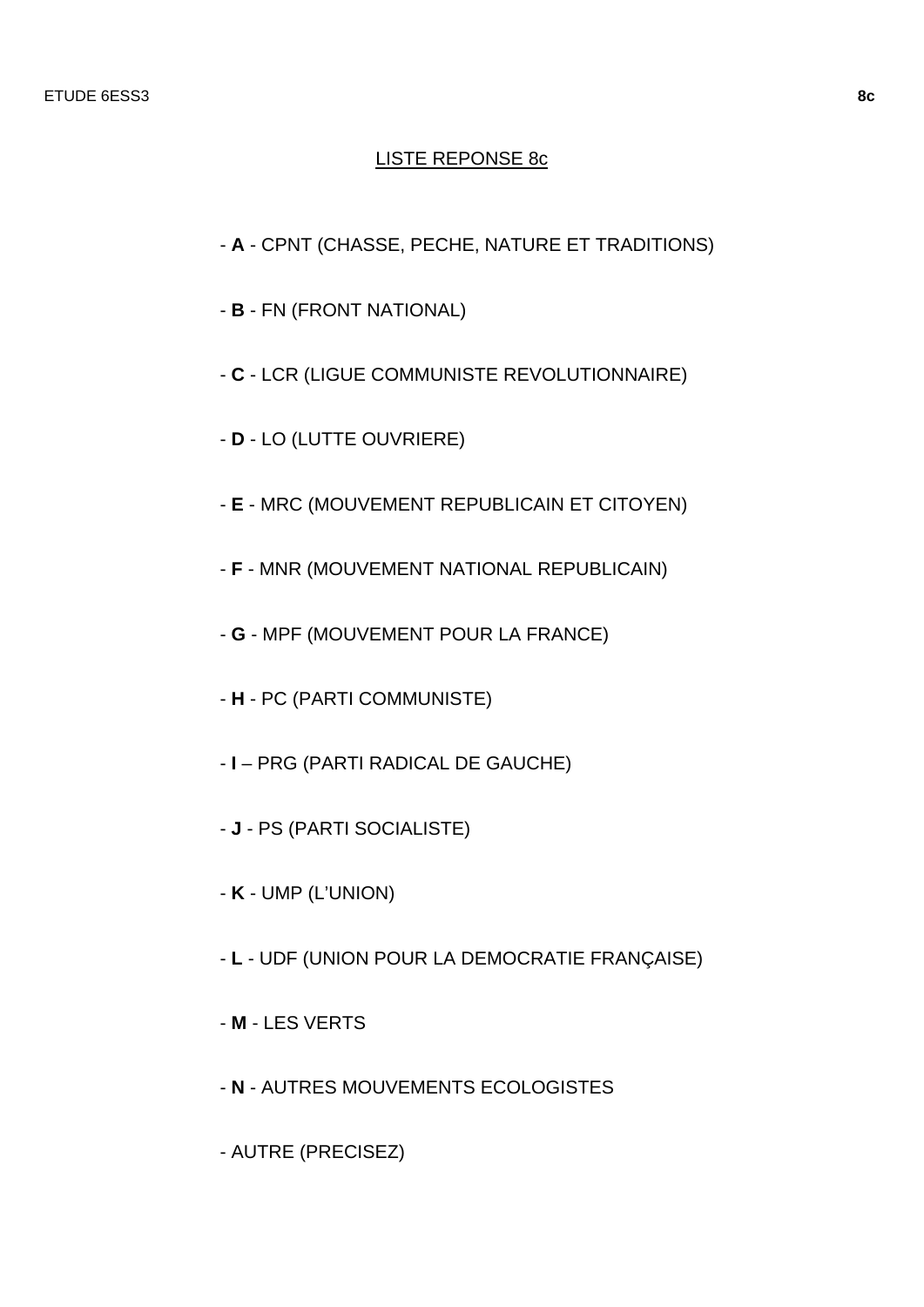GAUCHE

DROITE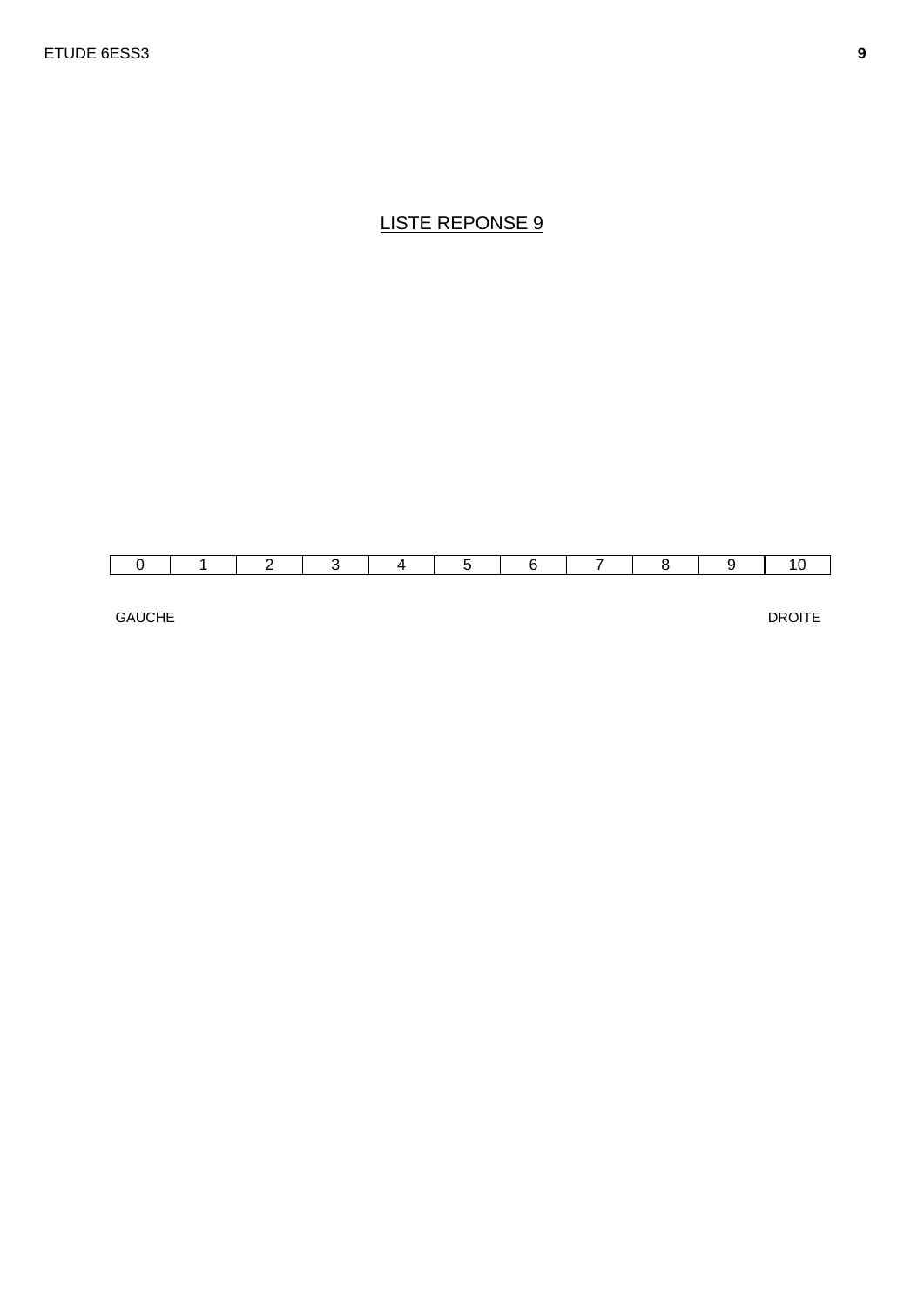

PAS DU TOUT SATISFAIT

 TOUT A FAIT SATISFAIT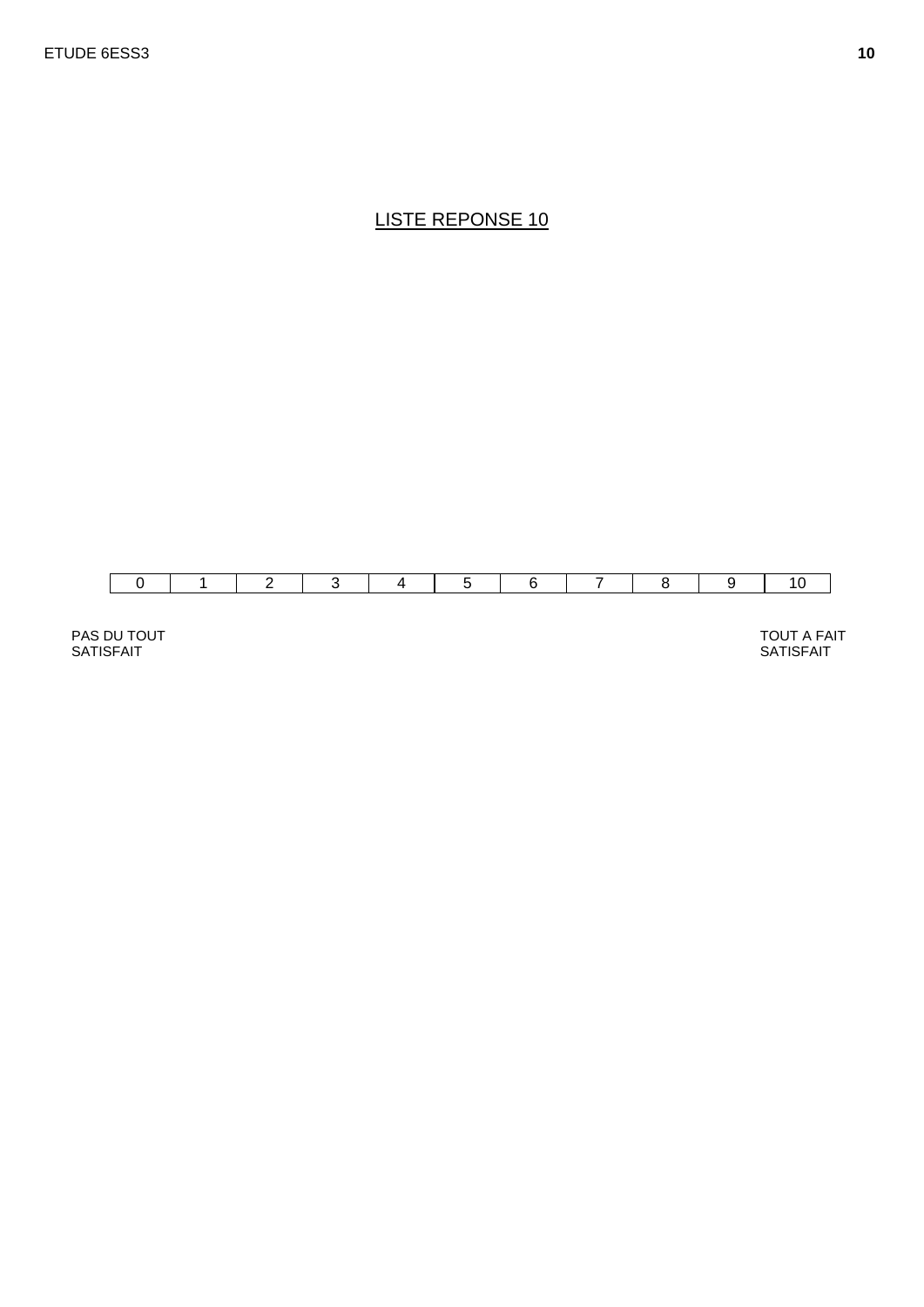

TRES MAUVAIS

TRES BON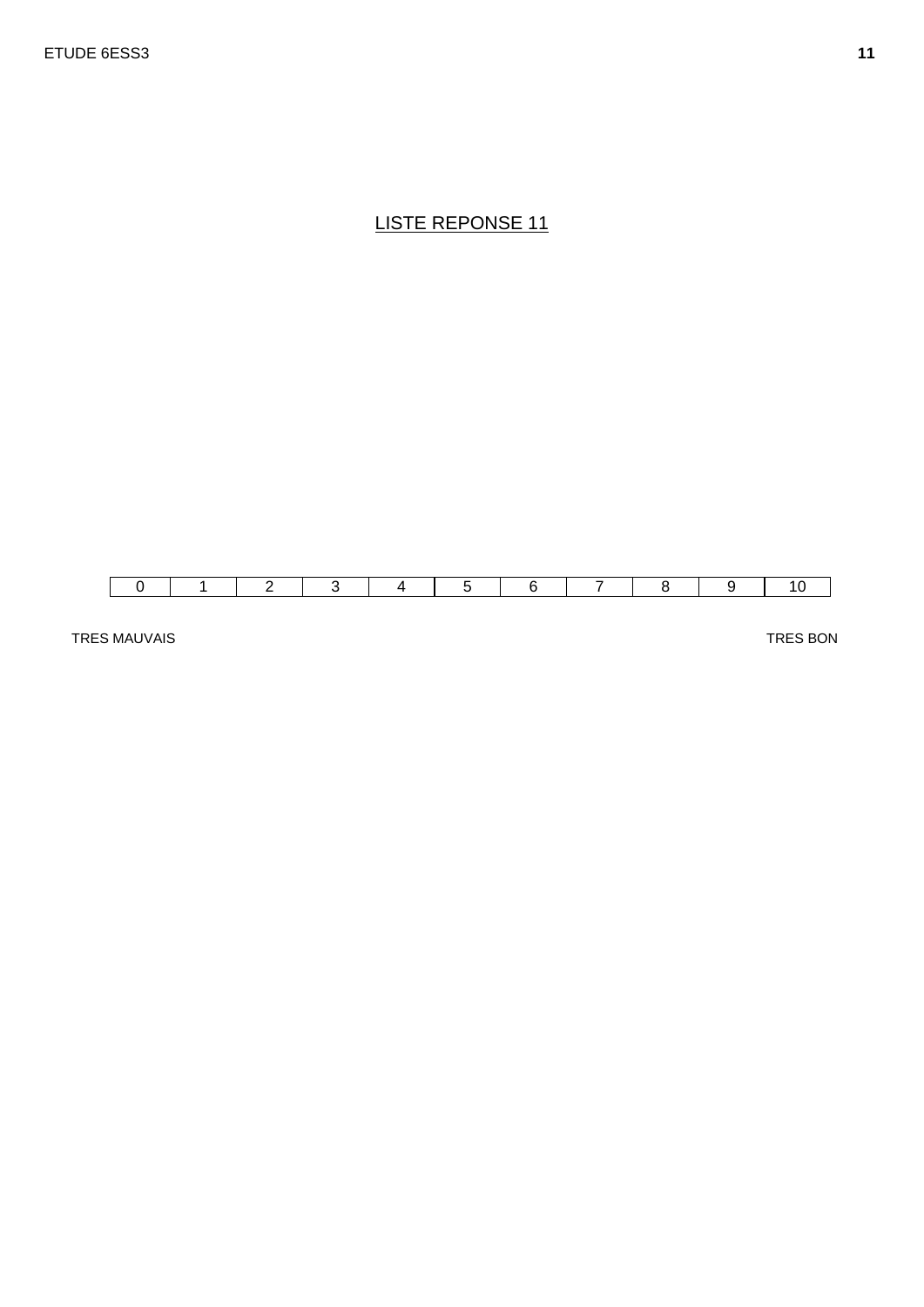- TOUT A FAIT D'ACCORD

- PLUTOT D'ACCORD

- NI D'ACCORD, NI PAS D'ACCORD

- PLUTOT PAS D'ACCORD

- PAS DU TOUT D'ACCORD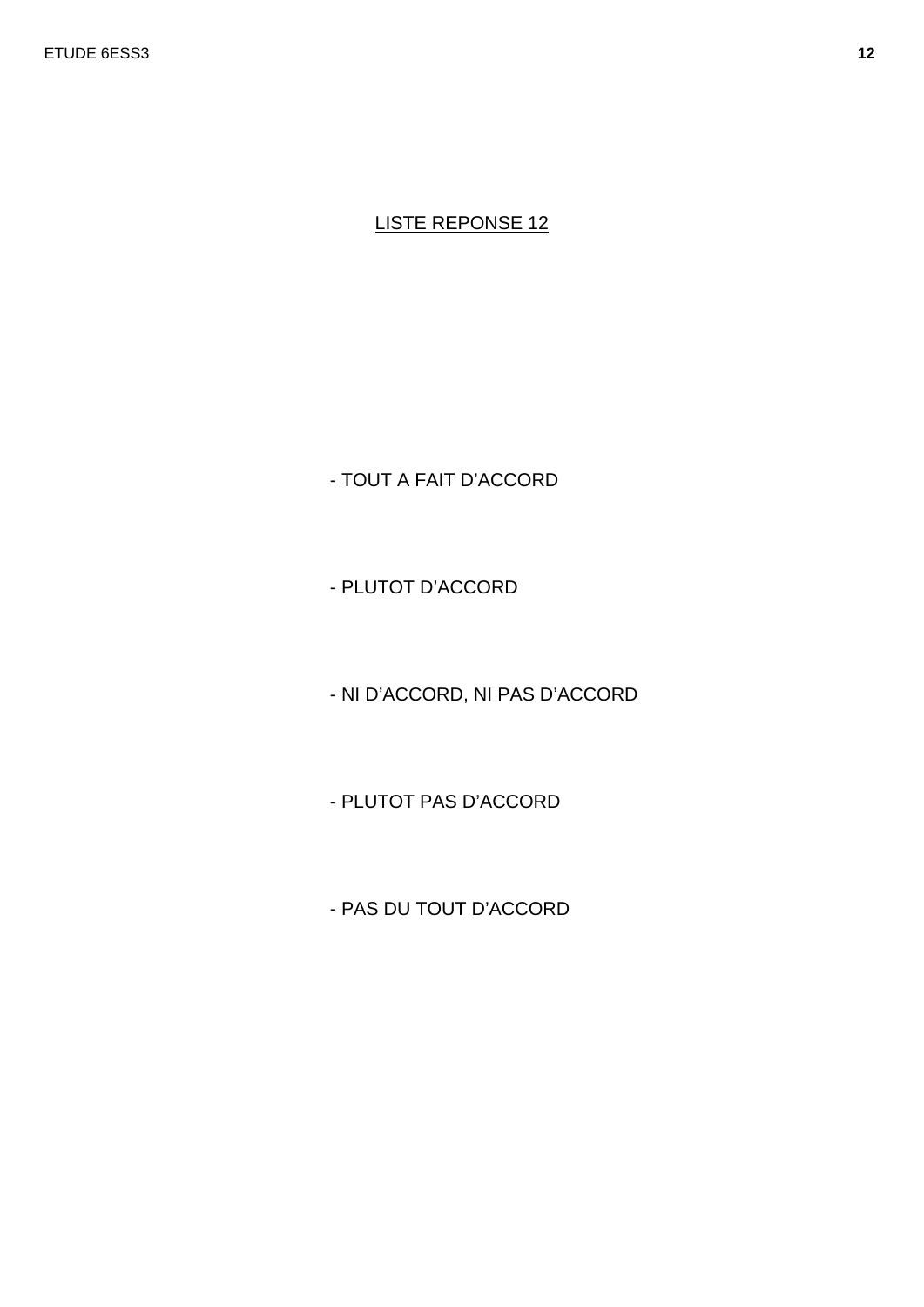

L'UNIFICATION A DEJA ETE POUSSEE TROP LOIN

 L'UNIFICATION DEVRAIT ETRE RENFORCEE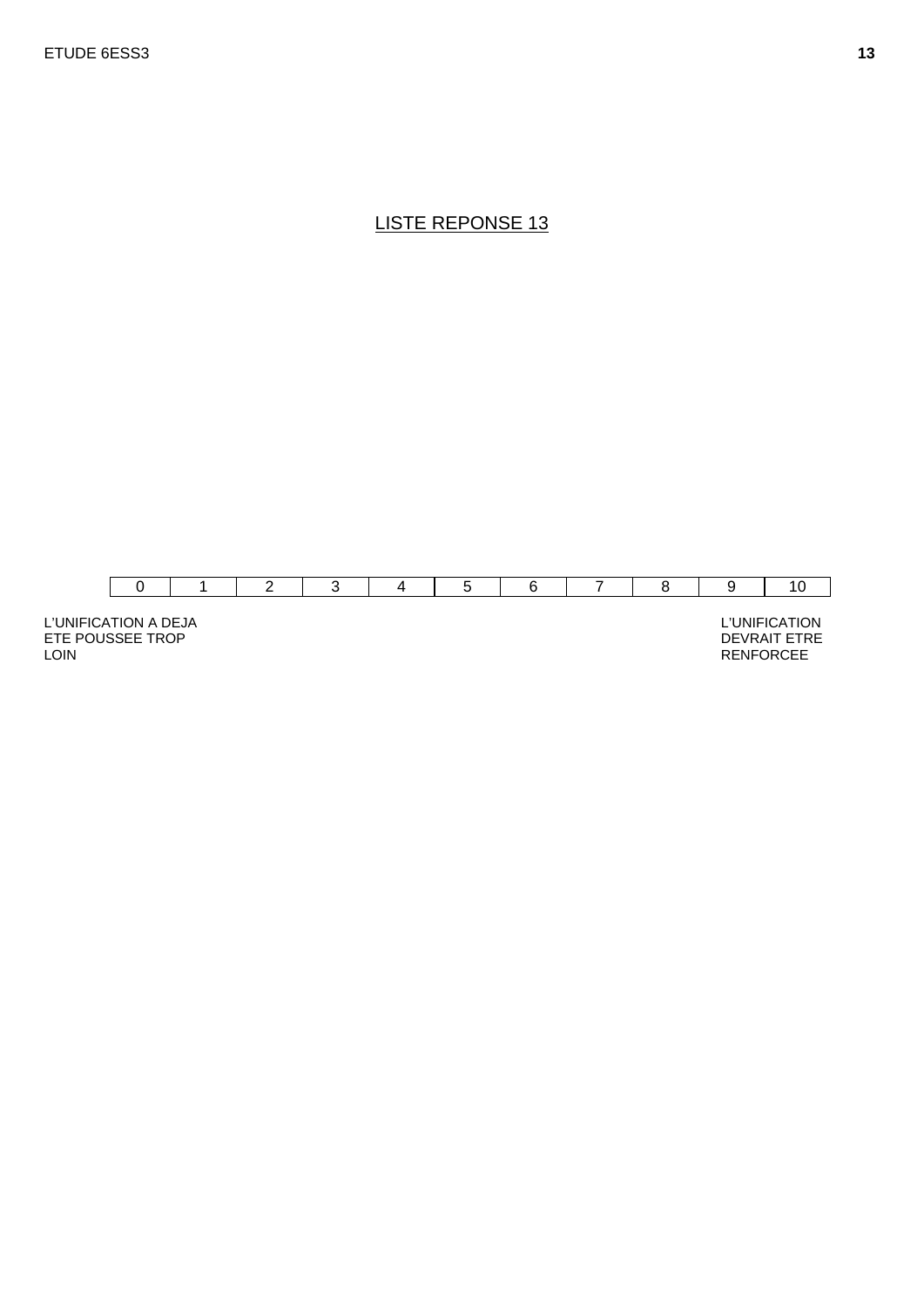- UN GRAND NOMBRE

- UN CERTAIN NOMBRE

- QUELQUES-UNS

- AUCUN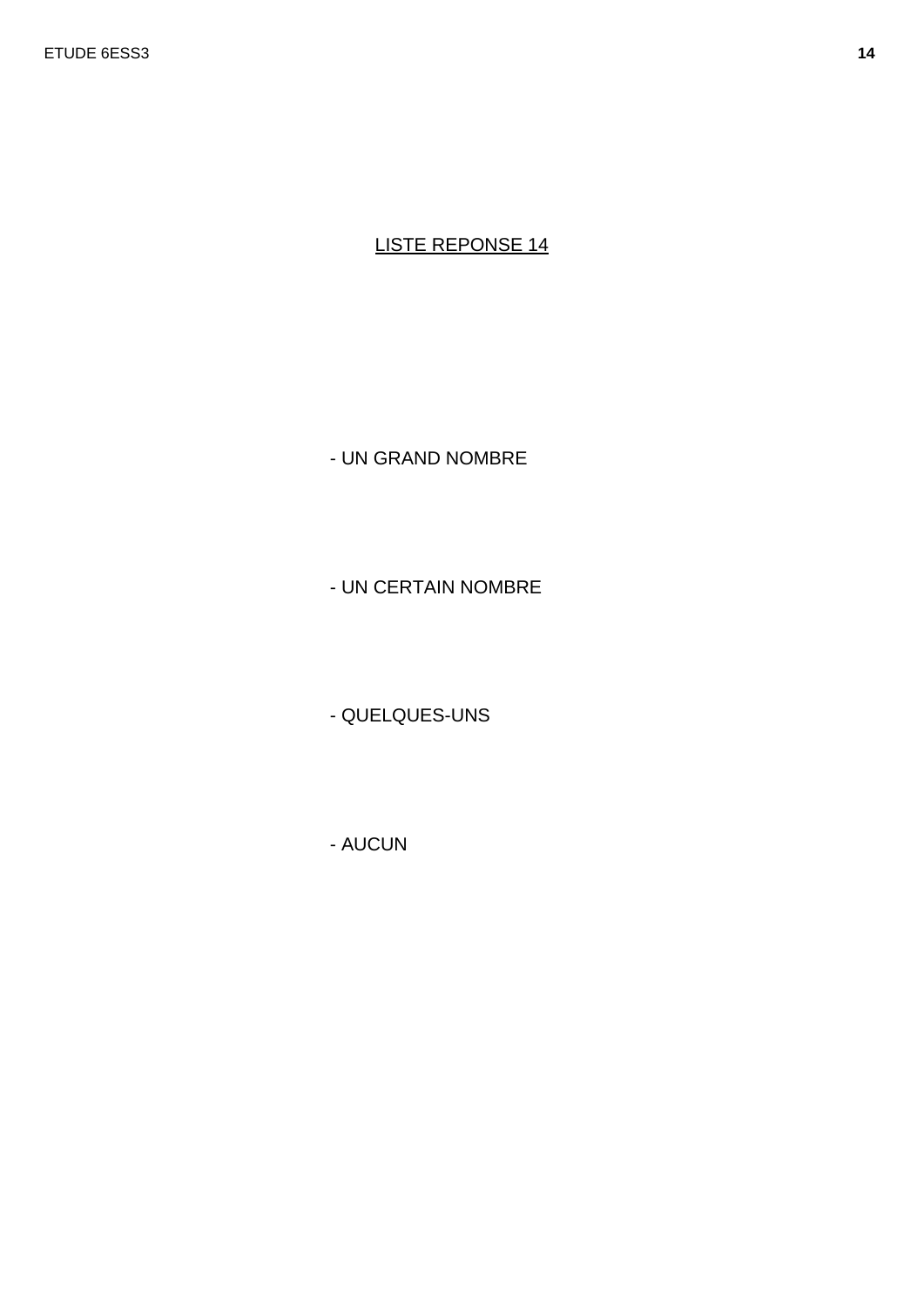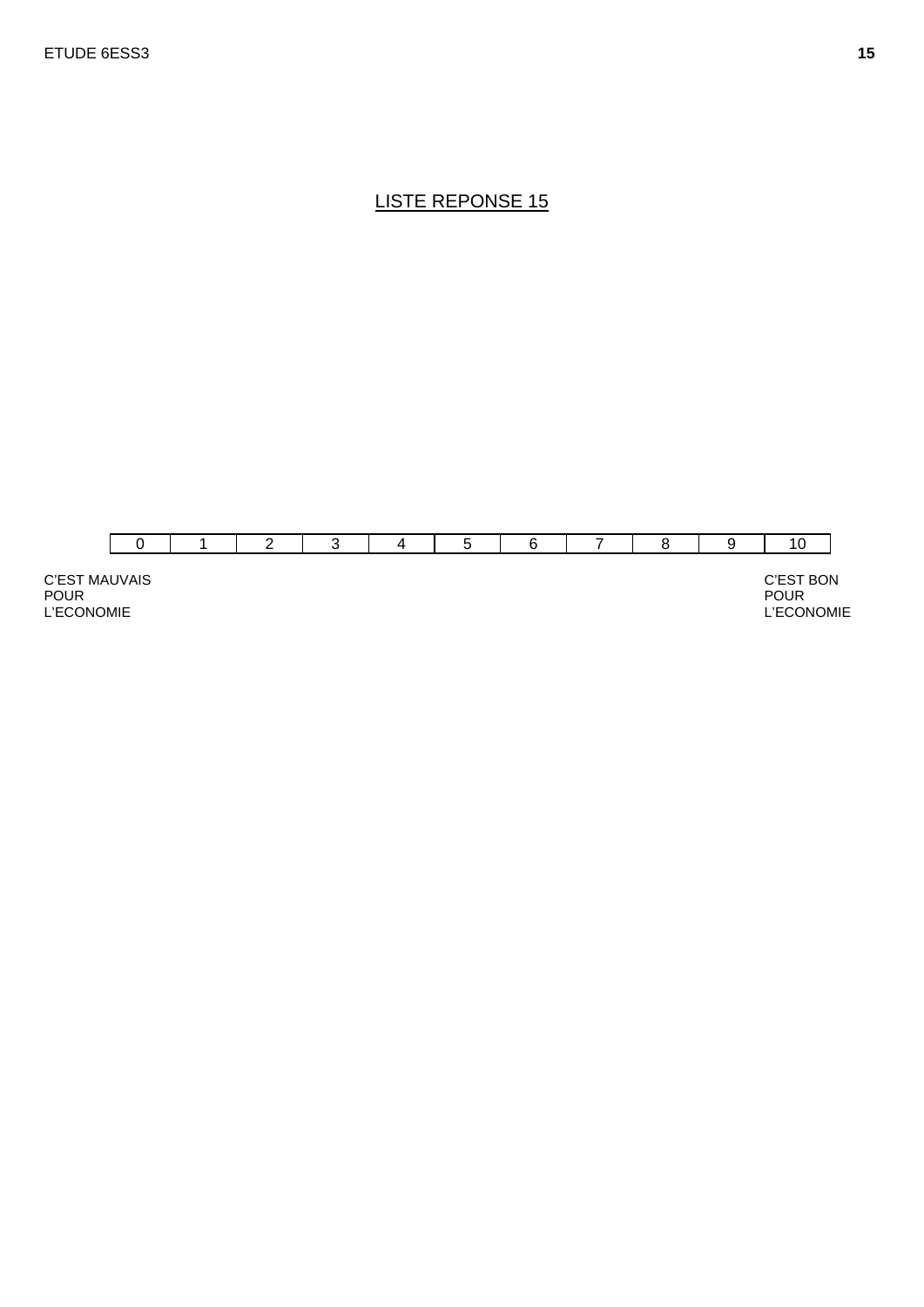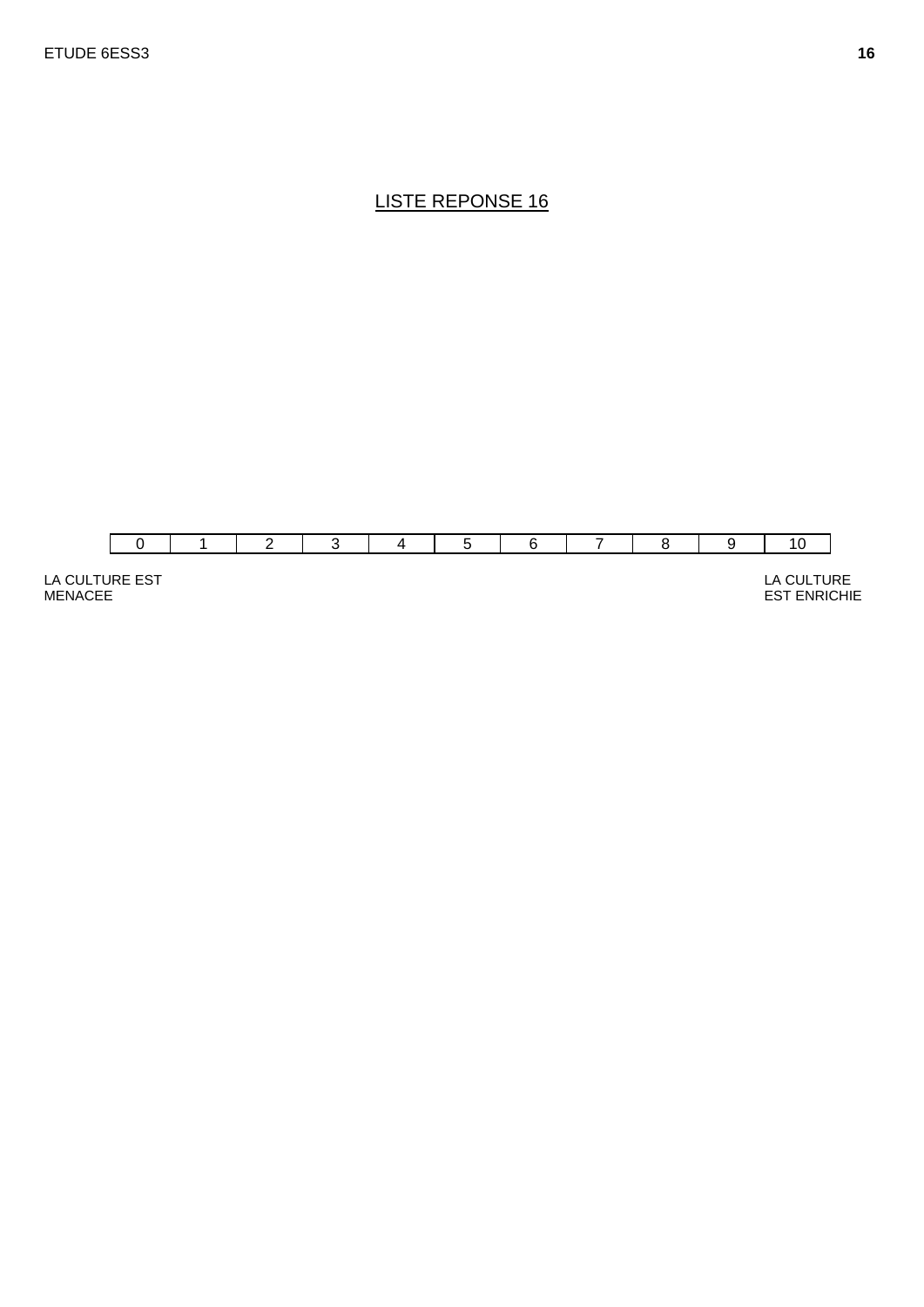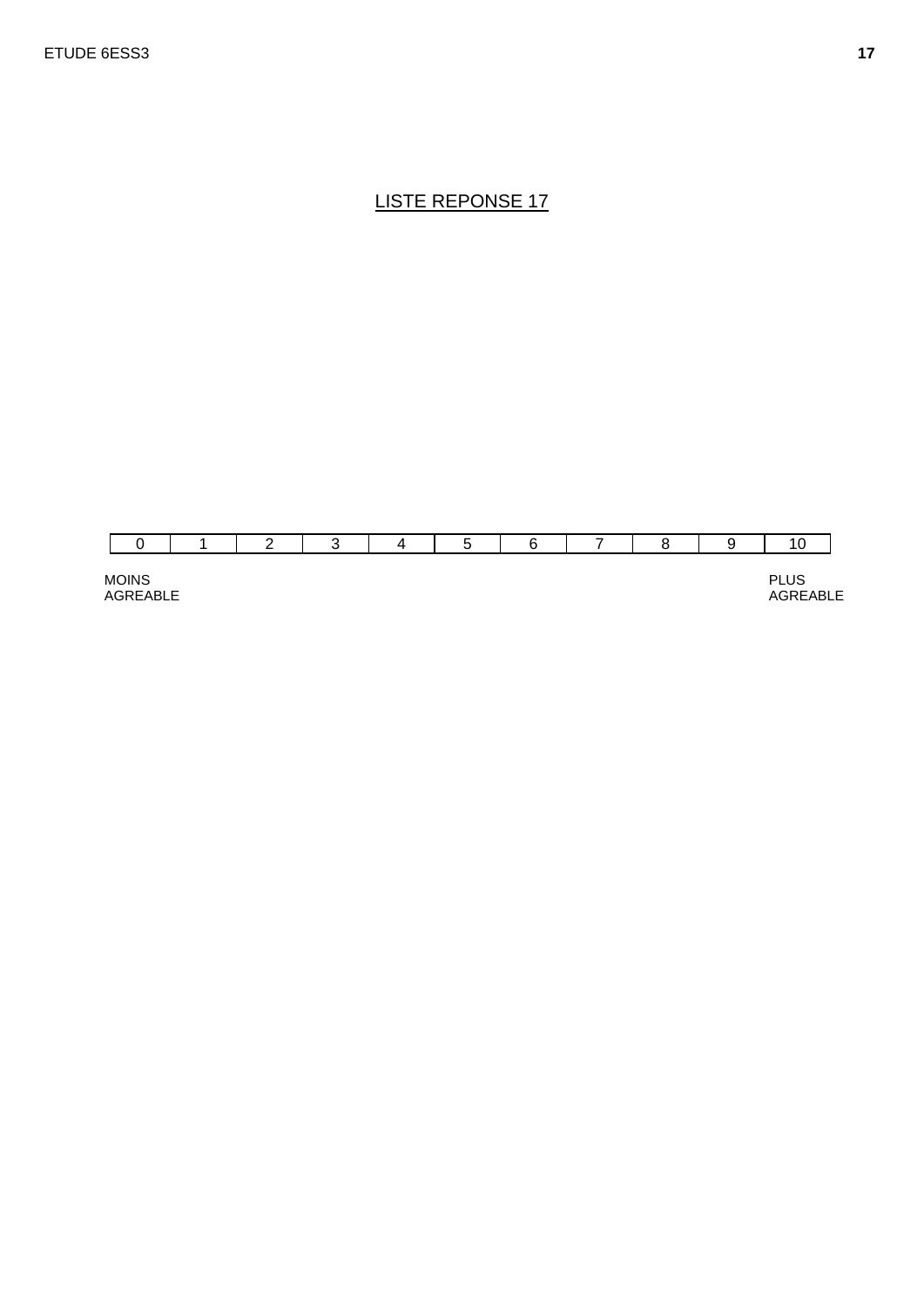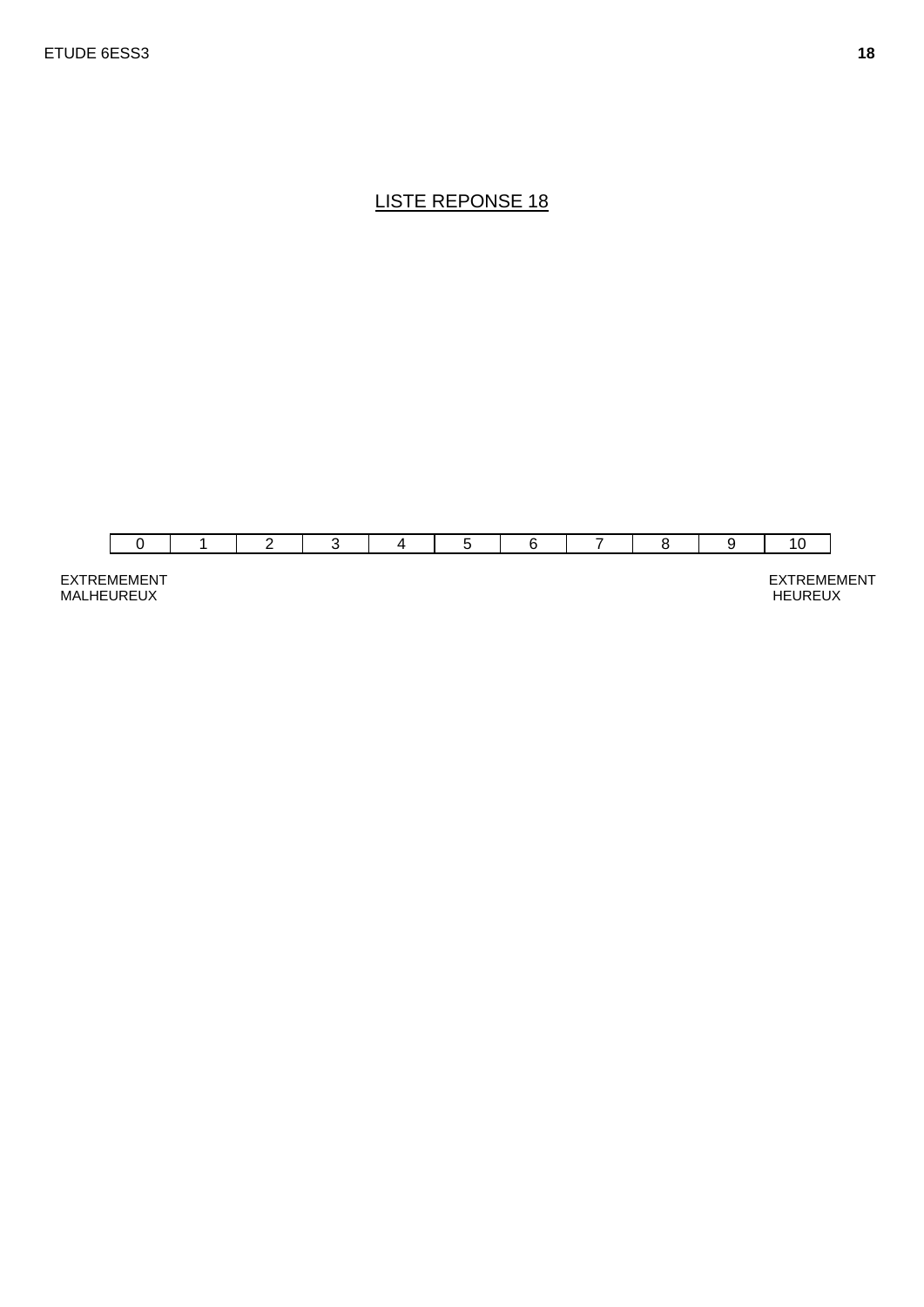- JAMAIS

- MOINS D'UNE FOIS PAR MOIS

- UNE FOIS PAR MOIS

- PLUSIEURS FOIS PAR MOIS

- UNE FOIS PAR SEMAINE

- PLUSIEURS FOIS PAR SEMAINE

- TOUS LES JOURS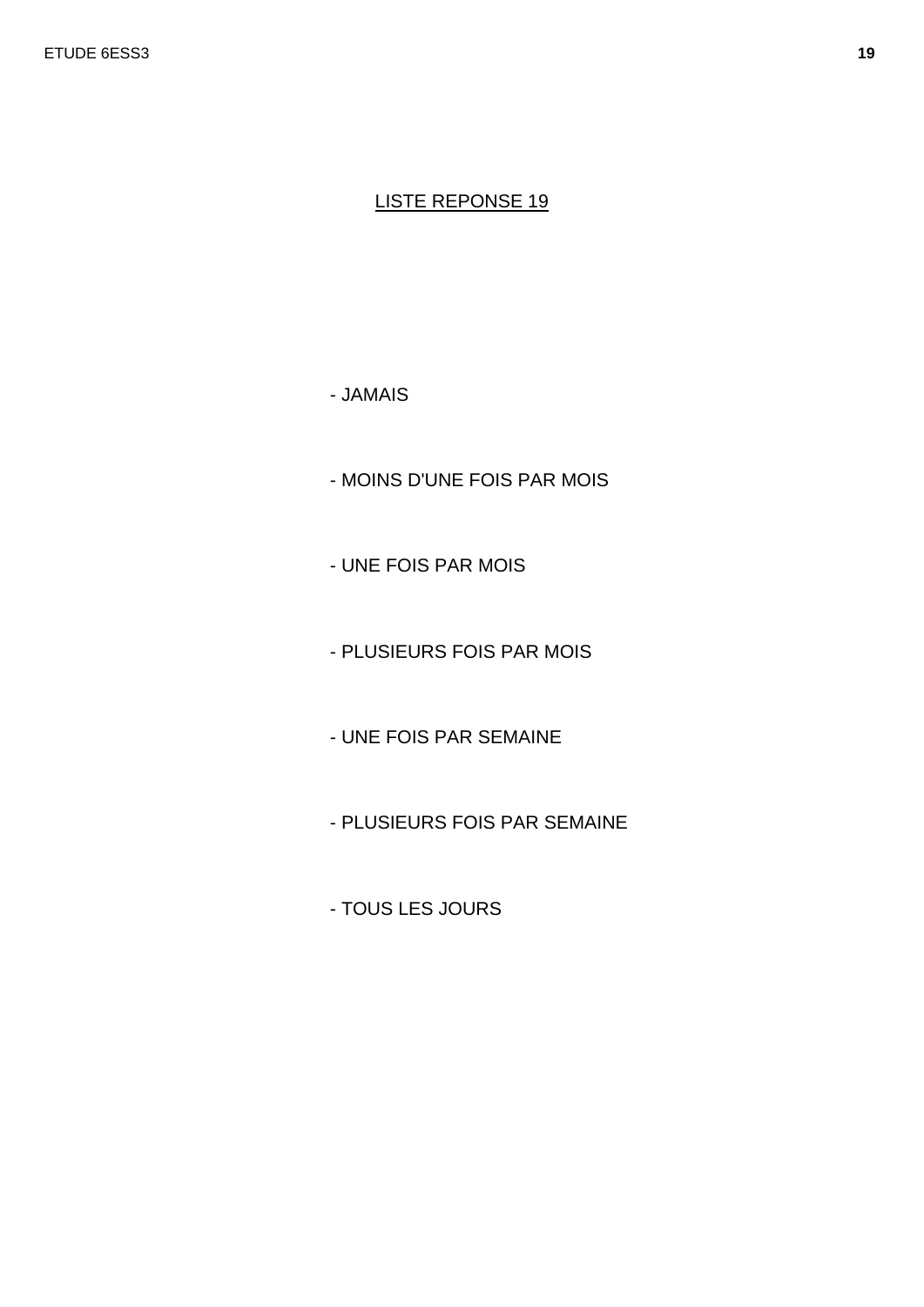#### - BEAUCOUP PLUS REDUITE QUE LA PLUPART D'ENTRE ELLES

- PLUS REDUITE

- A PEU PRES LA MEME

- PLUS IMPORTANTE

- BEAUCOUP PLUS IMPORTANTE QUE LA PLUPART D'ENTRE ELLES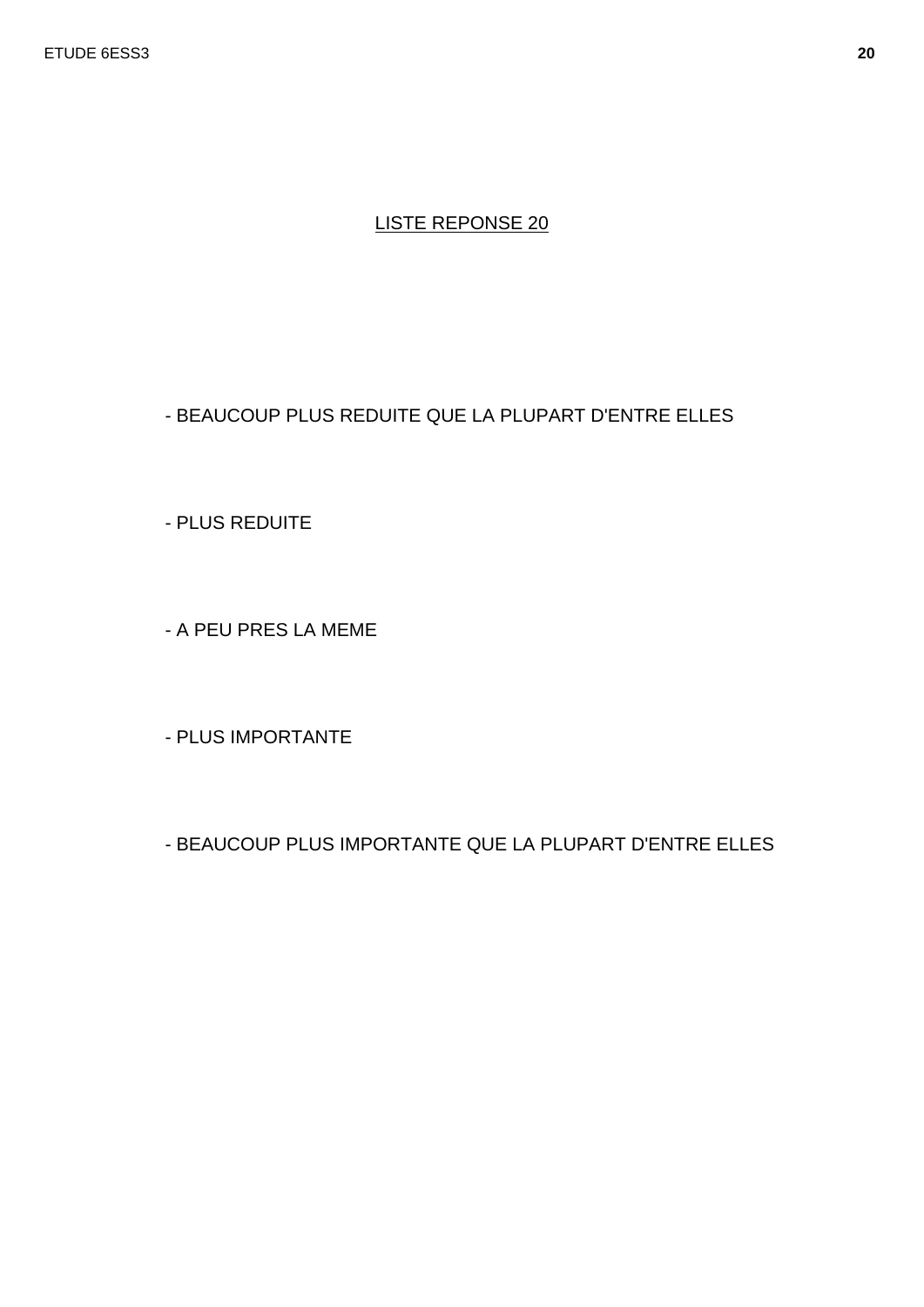- TOUT LE TEMPS OU PRESQUE

- DE TEMPS EN TEMPS

- RAREMENT

- JAMAIS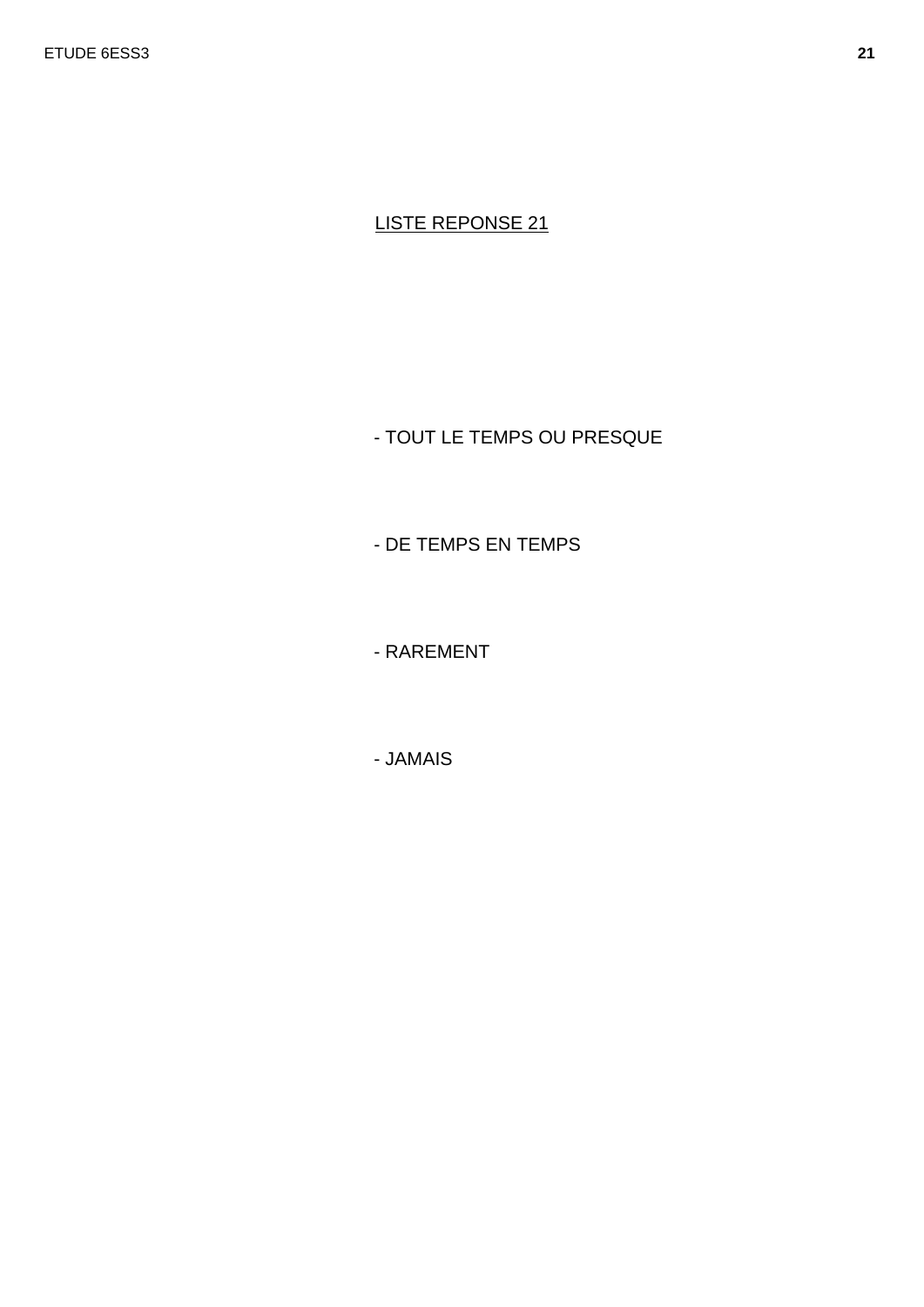## LISTE REPONSE 21B

- DES CONSEQUENCES IMPORTANTES SUR VOTRE QUALITE DE VIE

- DES CONSEQUENCES LIMITEES

- PAS VRAIMENT DE CONSEQUENCES SUR VOTRE QUALITE DE VIE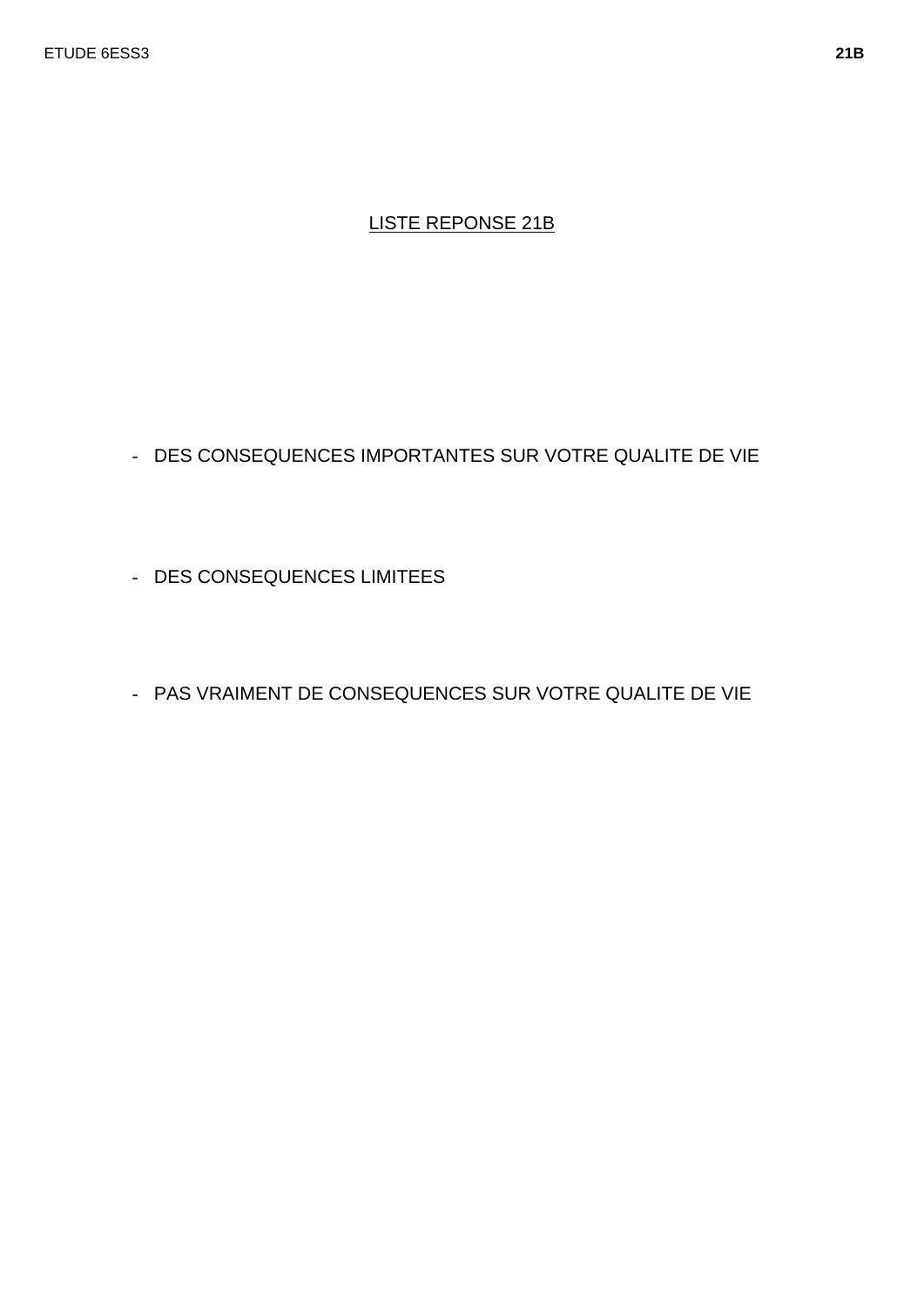**LISTE REPONSE 21C** 

- TOUT LE TEMPS OU PRESQUE

- DE TEMPS EN TEMPS

- RAREMENT

- JAMAIS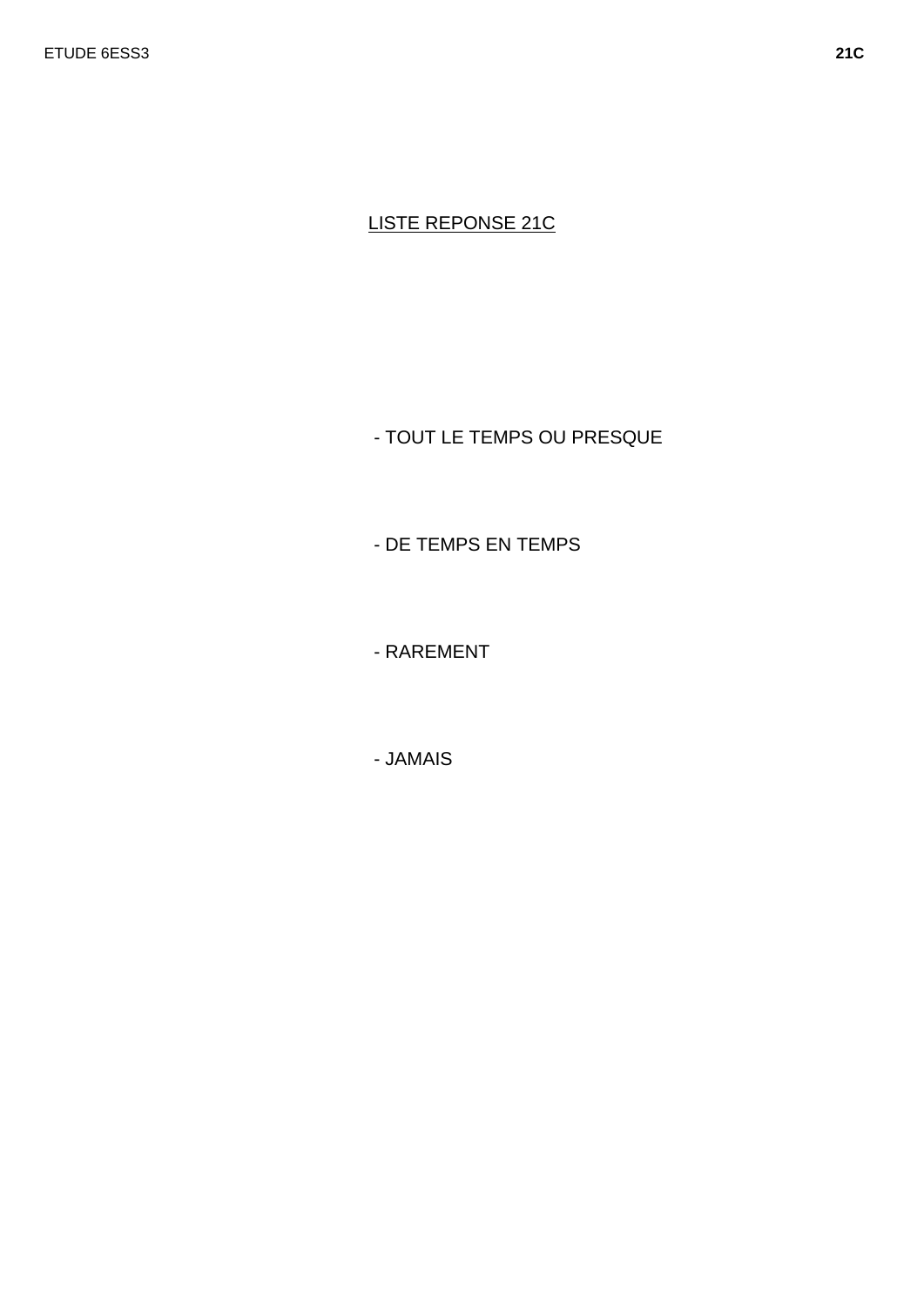## LISTE REPONSE 21D

- DES CONSEQUENCES IMPORTANTES SUR VOTRE QUALITE DE VIE

- DES CONSEQUENCES LIMITEES

- PAS VRAIMENT DE CONSEQUENCES SUR VOTRE QUALITE DE VIE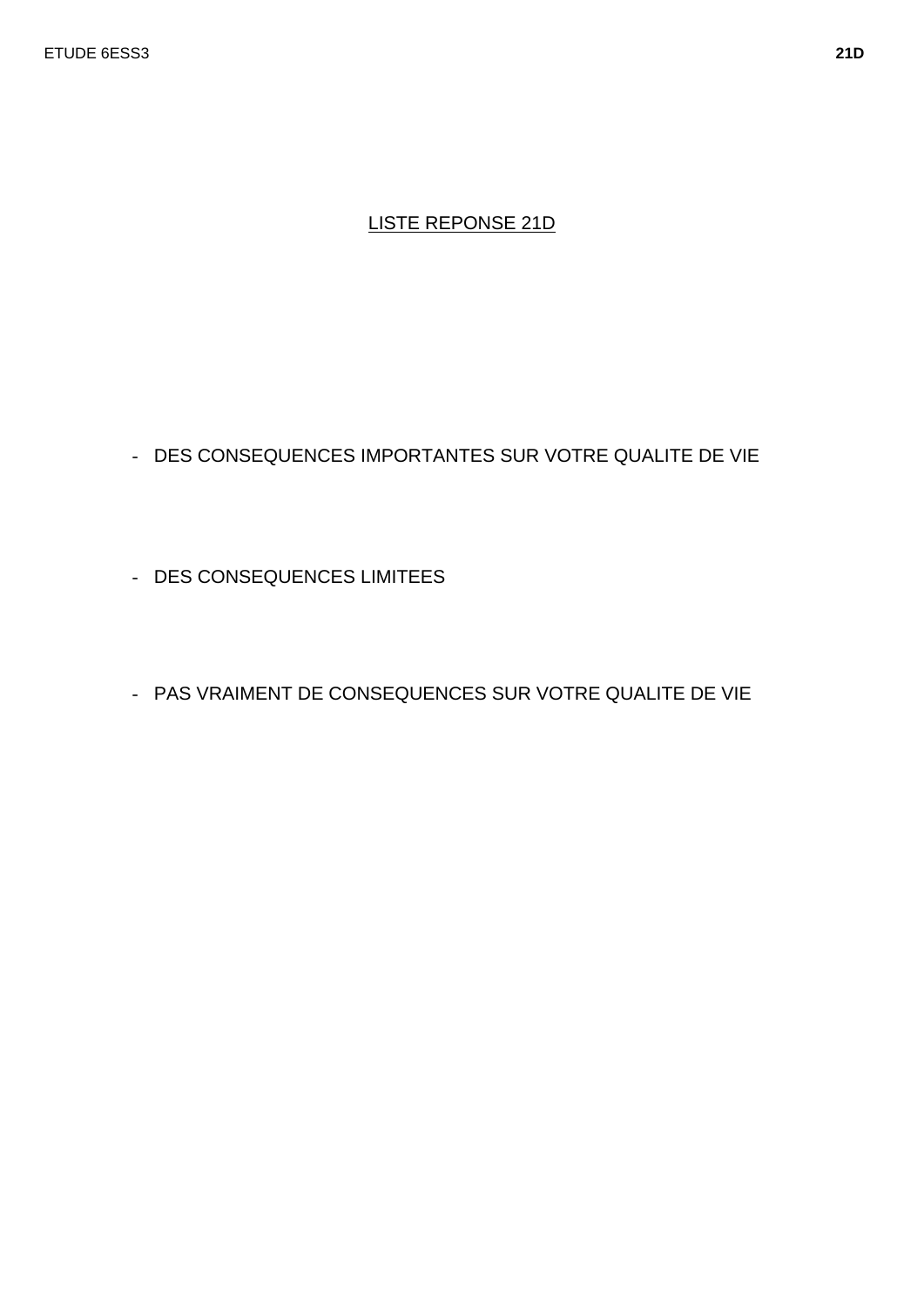- TOUT A FAIT D'ACCORD

- PLUTOT D'ACCORD

- NI D'ACCORD, NI PAS D'ACCORD

- PLUTOT PAS D'ACCORD

- PAS D'ACCORD DU TOUT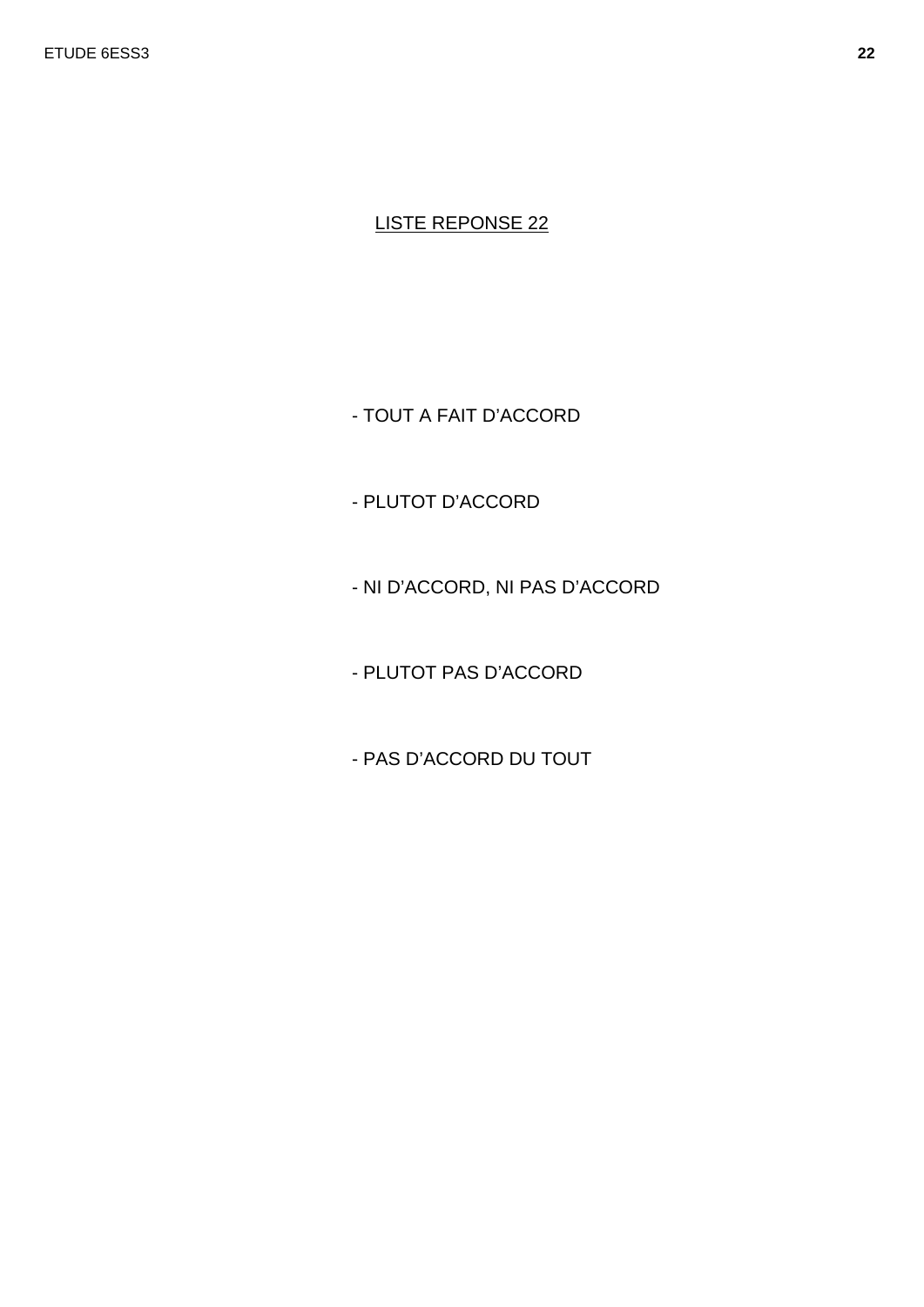#### LISTE REPONSE 22b

- CATHOLIQUE (ROMAIN)

- PROTESTANTE

- ORTHODOXE (EGLISE RUSSE, GRECQUE)

- AUTRE RELIGION CHRETIENNE (PRECISEZ)

- JUIVE

- MUSULMANE

- RELIGIONS ASIATIQUES

- AUTRE RELIGION NON CHRETIENNE (PRECISEZ)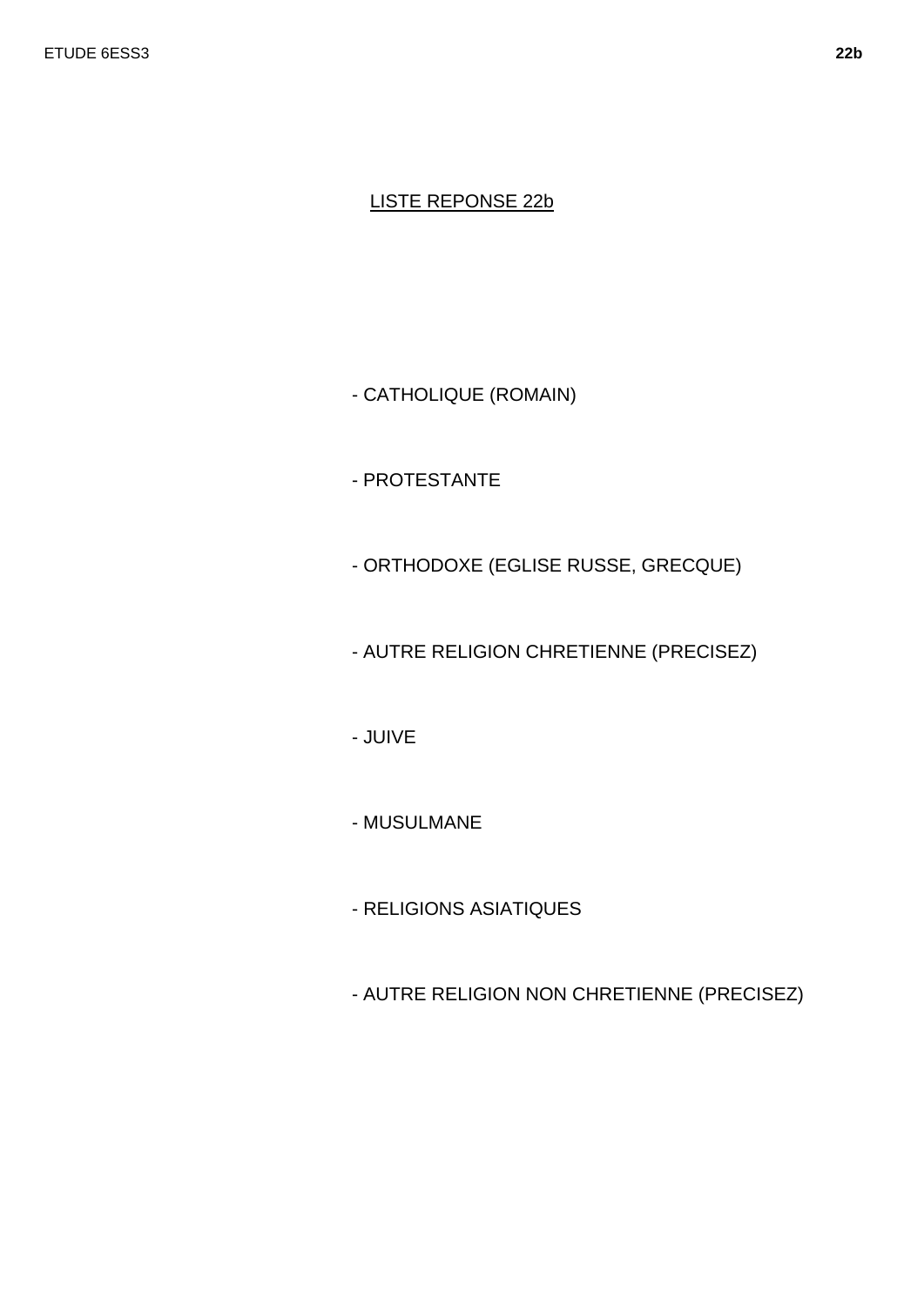

PAS DU TOUT RELIGIEUX

TRES RELIGIEUX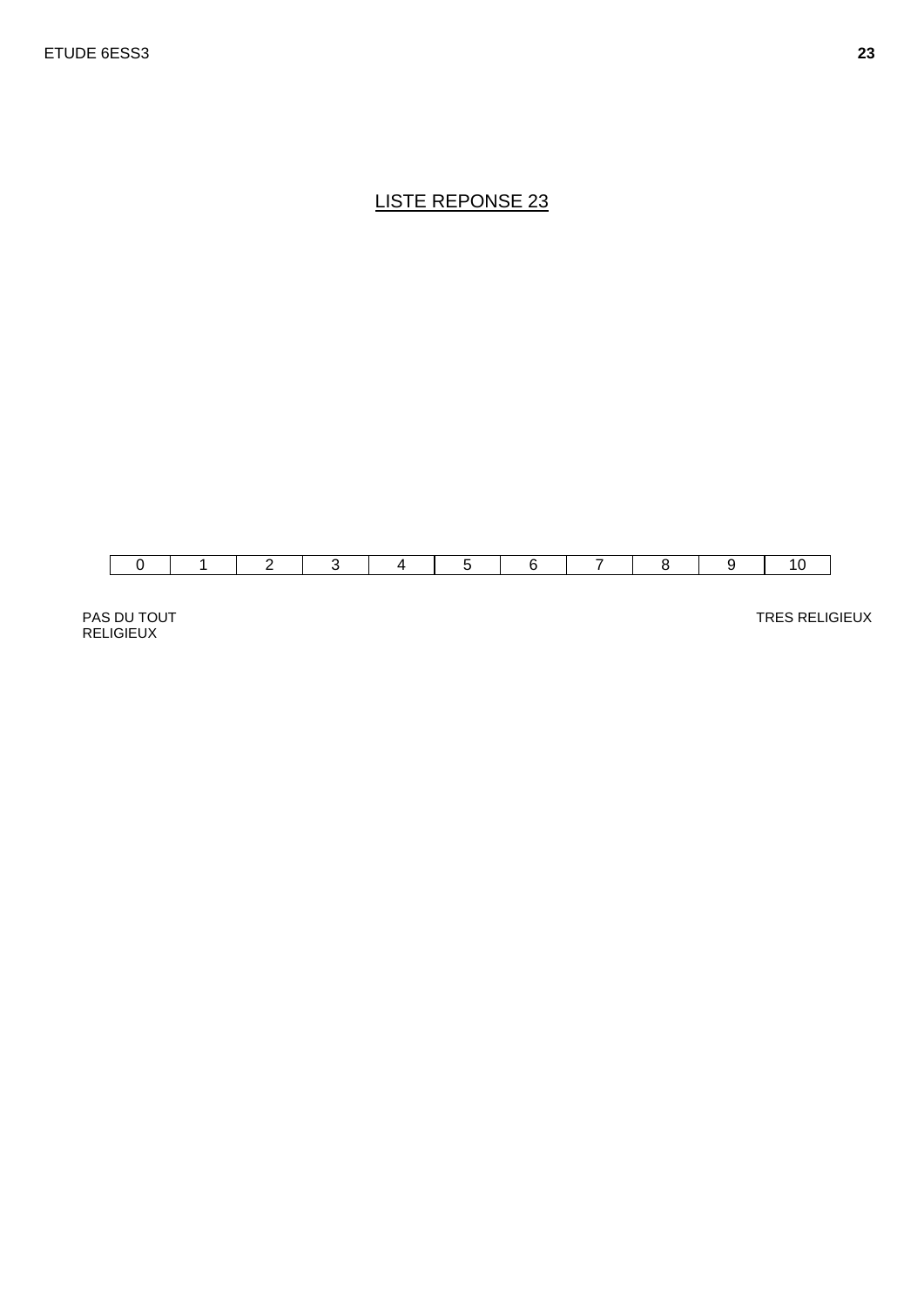- CHAQUE JOUR

- PLUSIEURS FOIS PAR SEMAINE
- UNE FOIS PAR SEMAINE
- AU MOINS UNE FOIS PAR MOIS
- SEULEMENT A L'OCCASION DES FETES RELIGIEUSES
- MOINS SOUVENT
- JAMAIS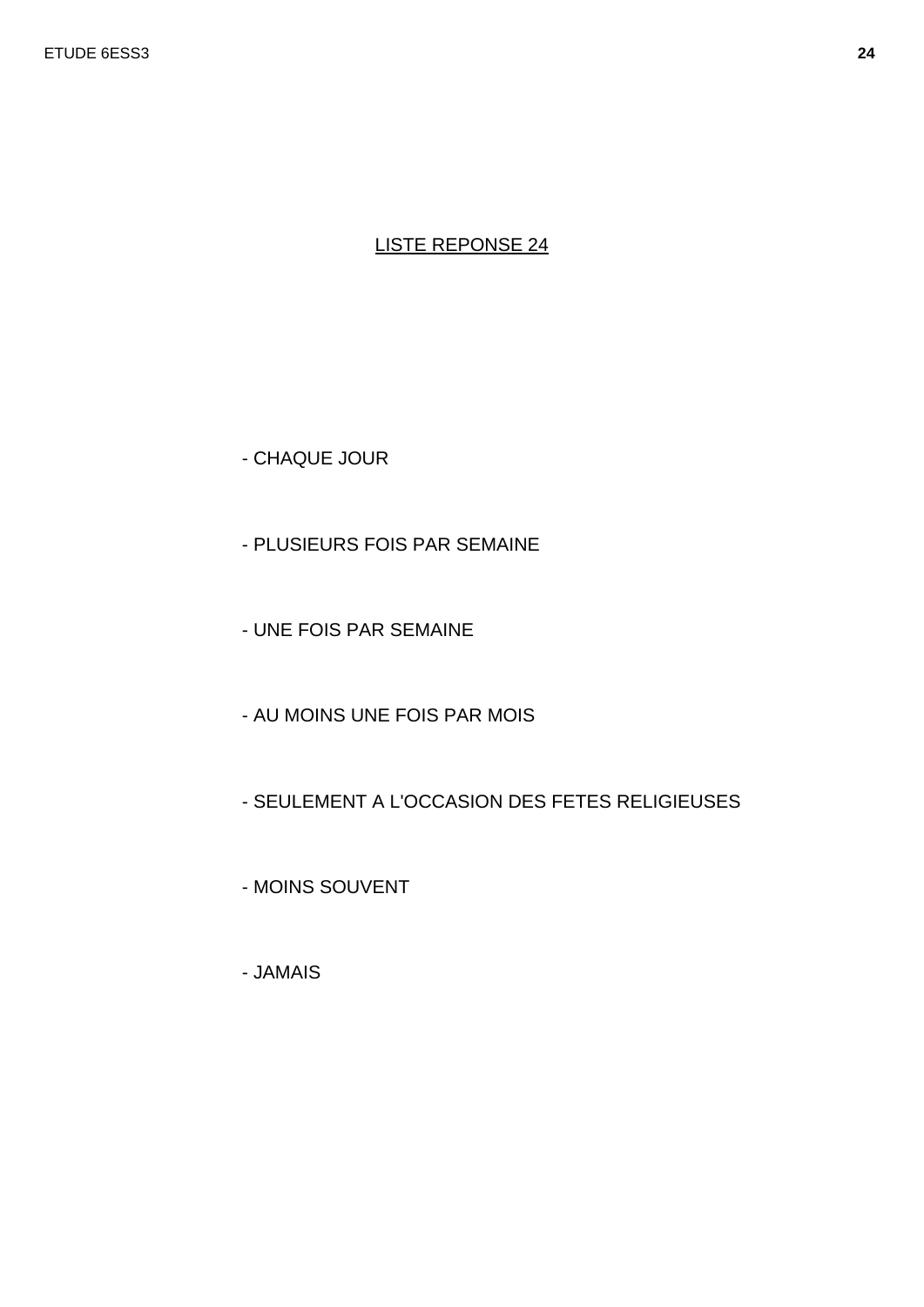- MOINS D'UN AN

- ENTRE 1 ET 5 ANS

- ENTRE 6 ET 10 ANS

- ENTRE 11 ET 20 ANS

- IL Y A PLUS DE 20 ANS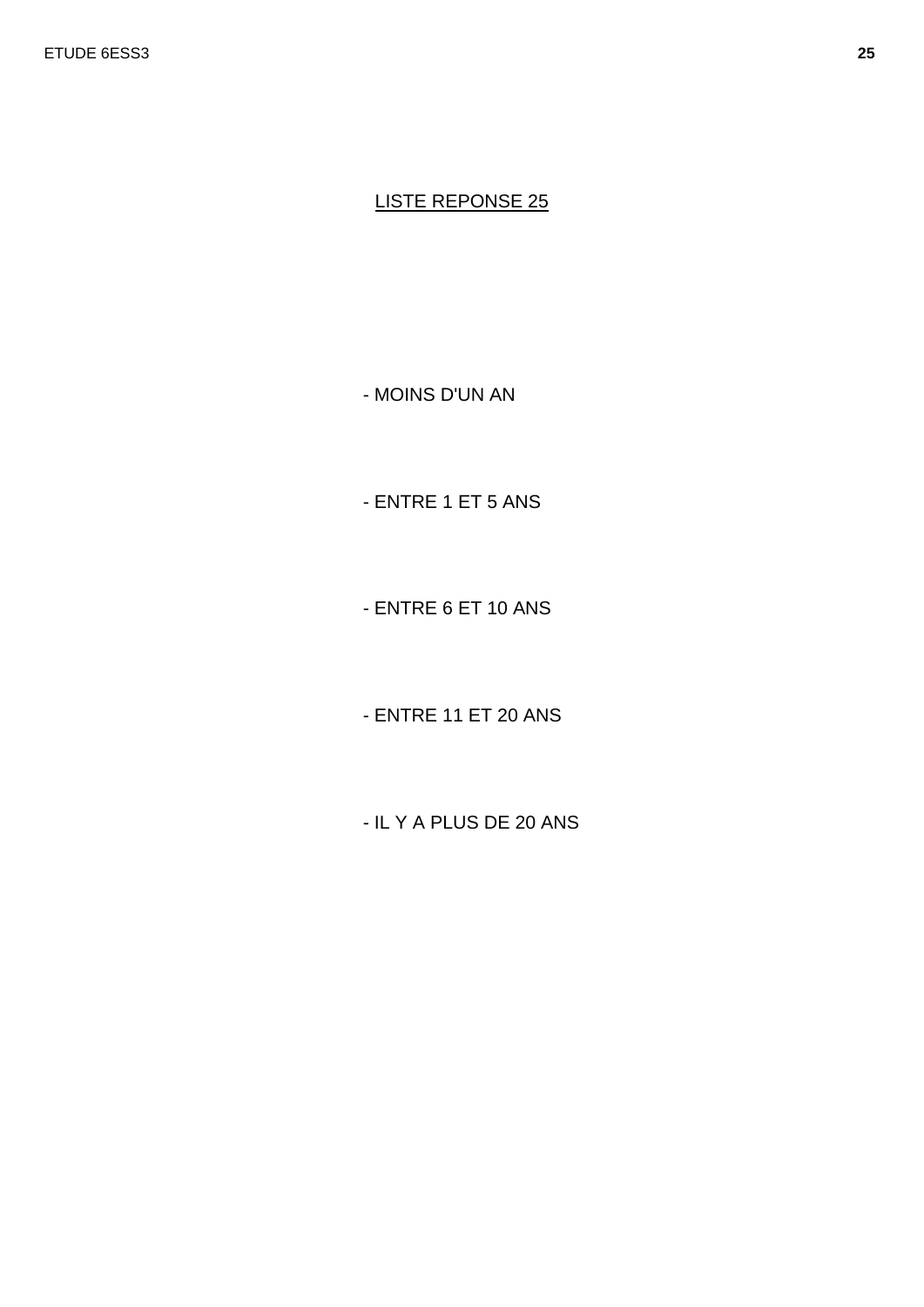- PAS DU TOUT IMPORTANT

- PLUTOT PAS IMPORTANT

- NI IMPORTANT, NI PAS IMPORTANT

- PLUTOT IMPORTANT

- TRES IMPORTANT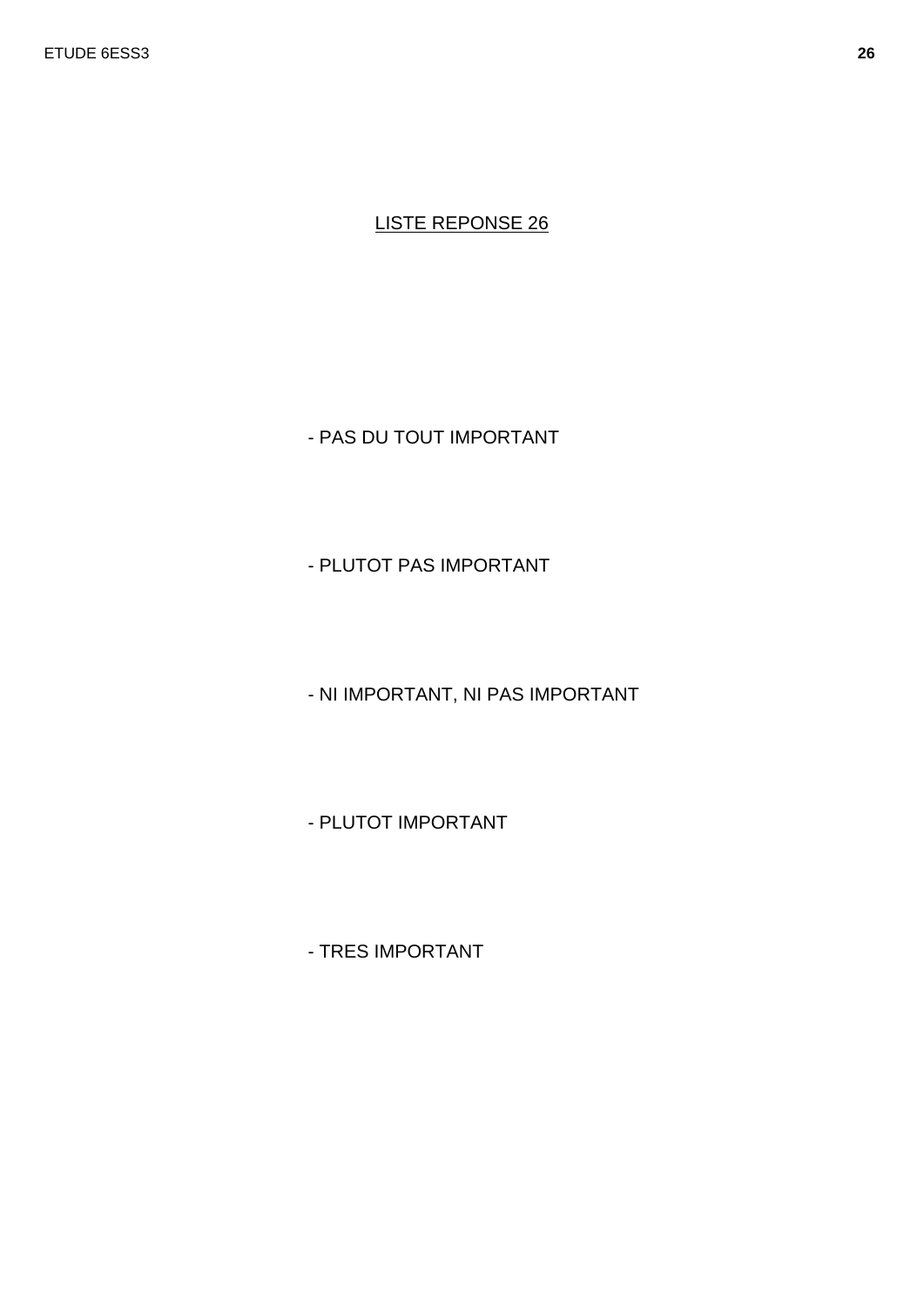- DESAPPROUVE TOUT A FAIT

- DESAPPROUVE PLUTOT

- N'APPROUVE, NI NE DESAPPROUVE

- APPROUVE PLUTOT

- APPROUVE TOUT A FAIT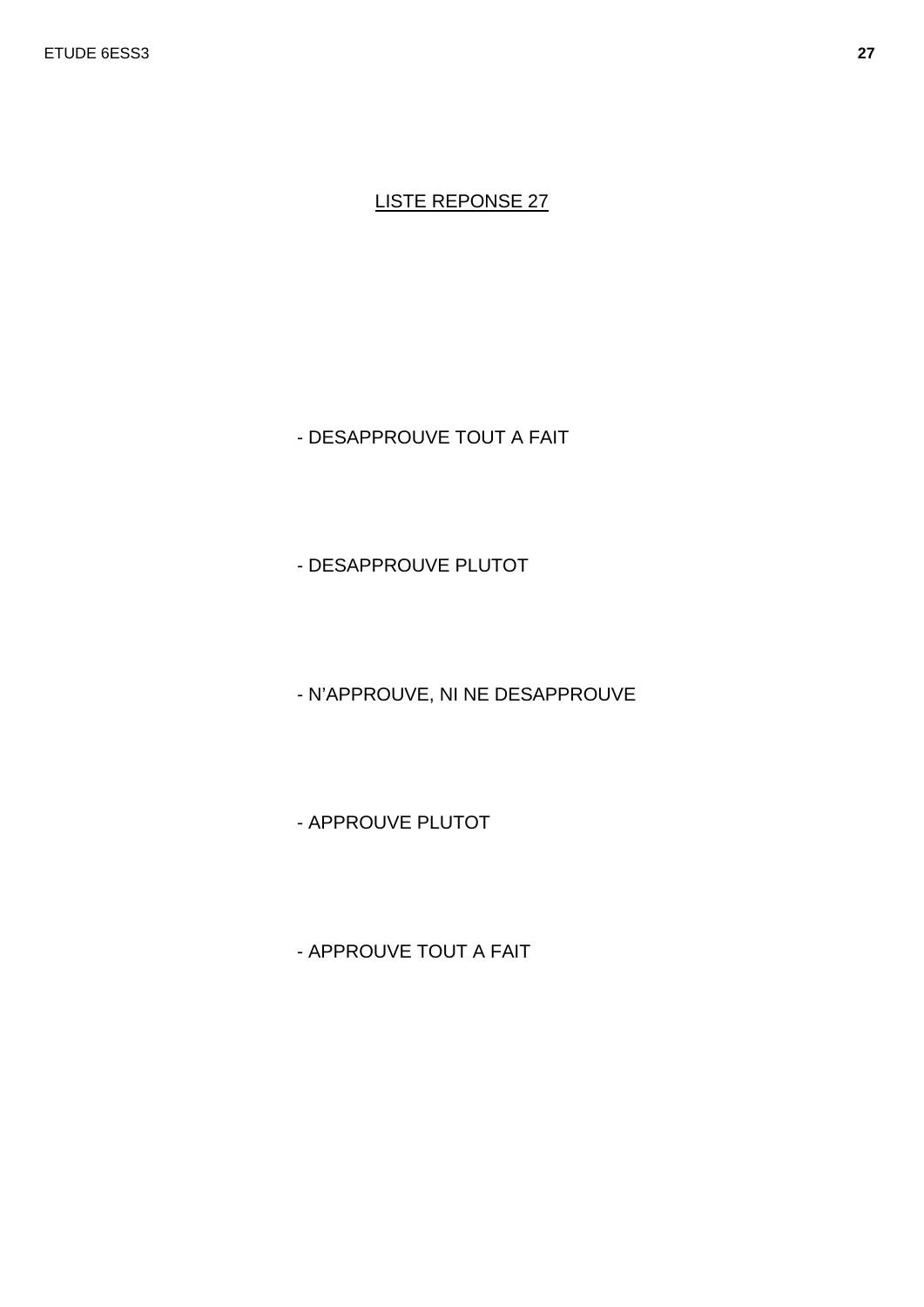#### - LA PLUPART DES GENS LA DESAPPROUVERAIENT OUVERTEMENT

- LA PLUPART DES GENS LA DESAPPROUVERAIENT MAIS SANS LE DIRE
- LA PLUPART DES GENS Y SERAIENT INDIFFERENTS
- LA PLUPART DES GENS L'APPROUVERAIENT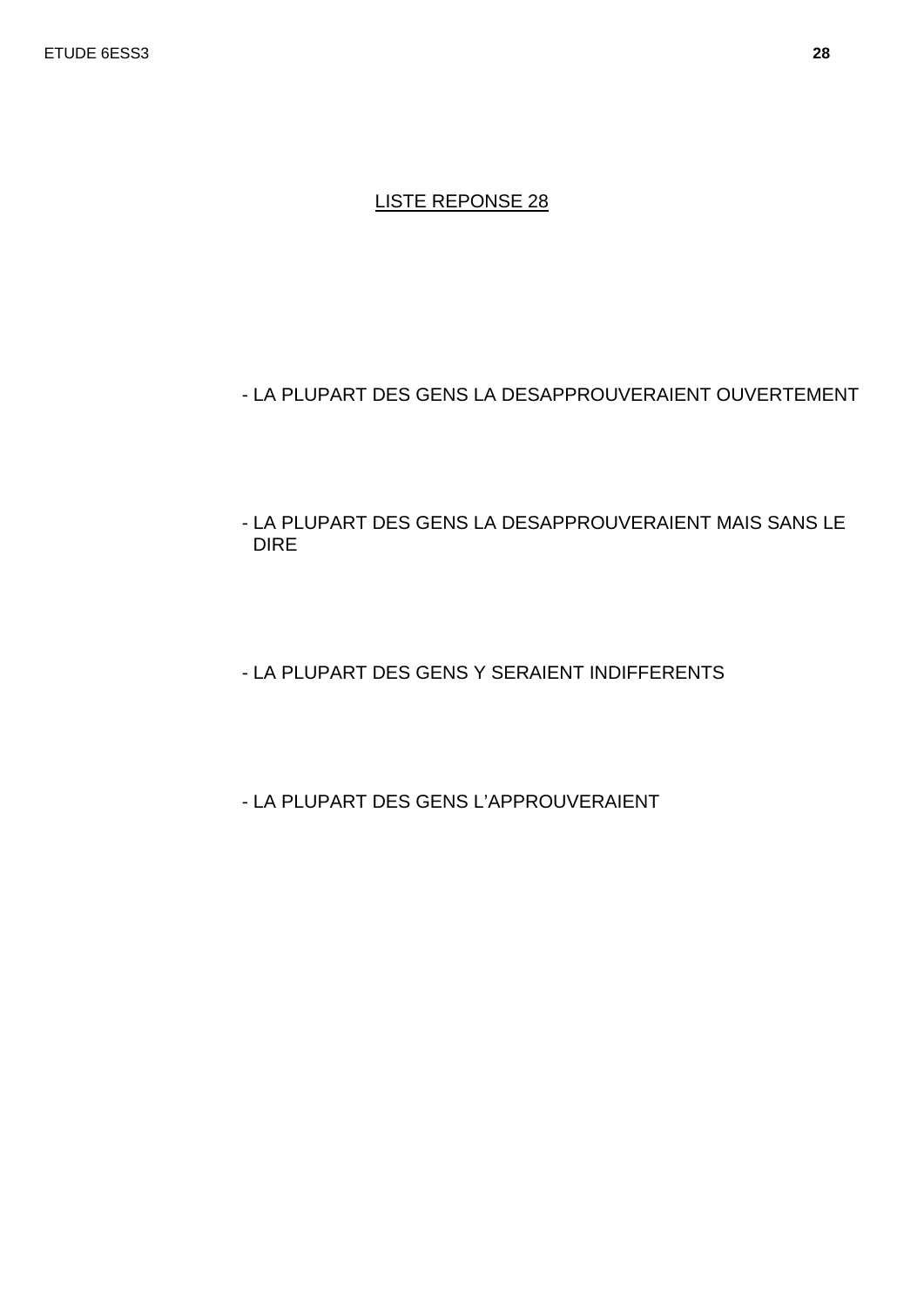#### LISTE REPONSE 28b

### - LA PLUPART DES GENS LE DESAPPROUVERAIENT OUVERTEMENT

- LA PLUPART DES GENS LE DESAPPROUVERAIENT MAIS SANS LE DIRE
- LA PLUPART DES GENS Y SERAIENT INDIFFERENTS
- LA PLUPART DES GENS L'APPROUVERAIENT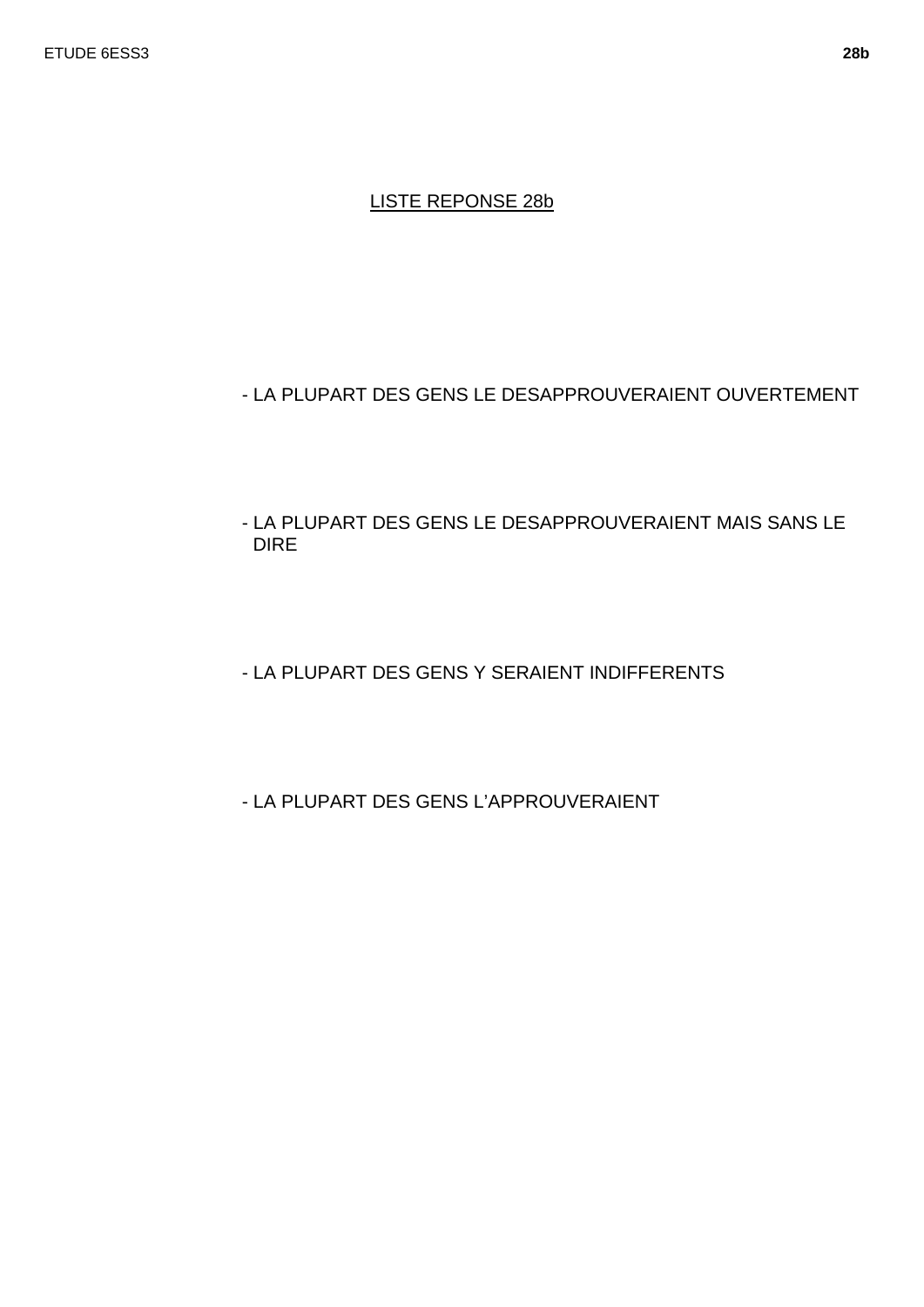

JE PLANIFIE MON AVENIR AUTANT QUE POSSIBLE

 JE VIS AU JOUR LE JOUR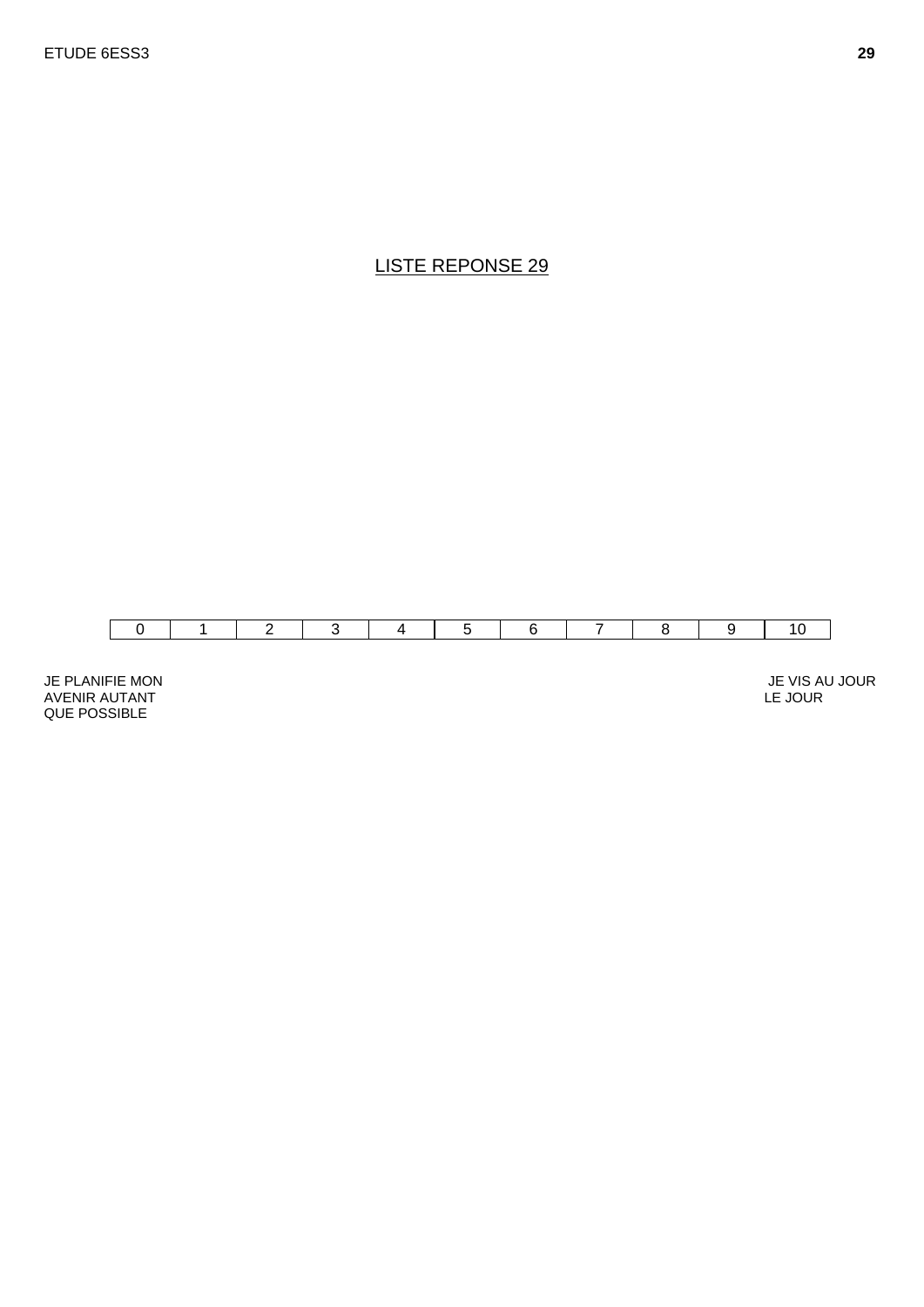

PAS DU TOUT INQUIET

EXTREMEMENT INQUIET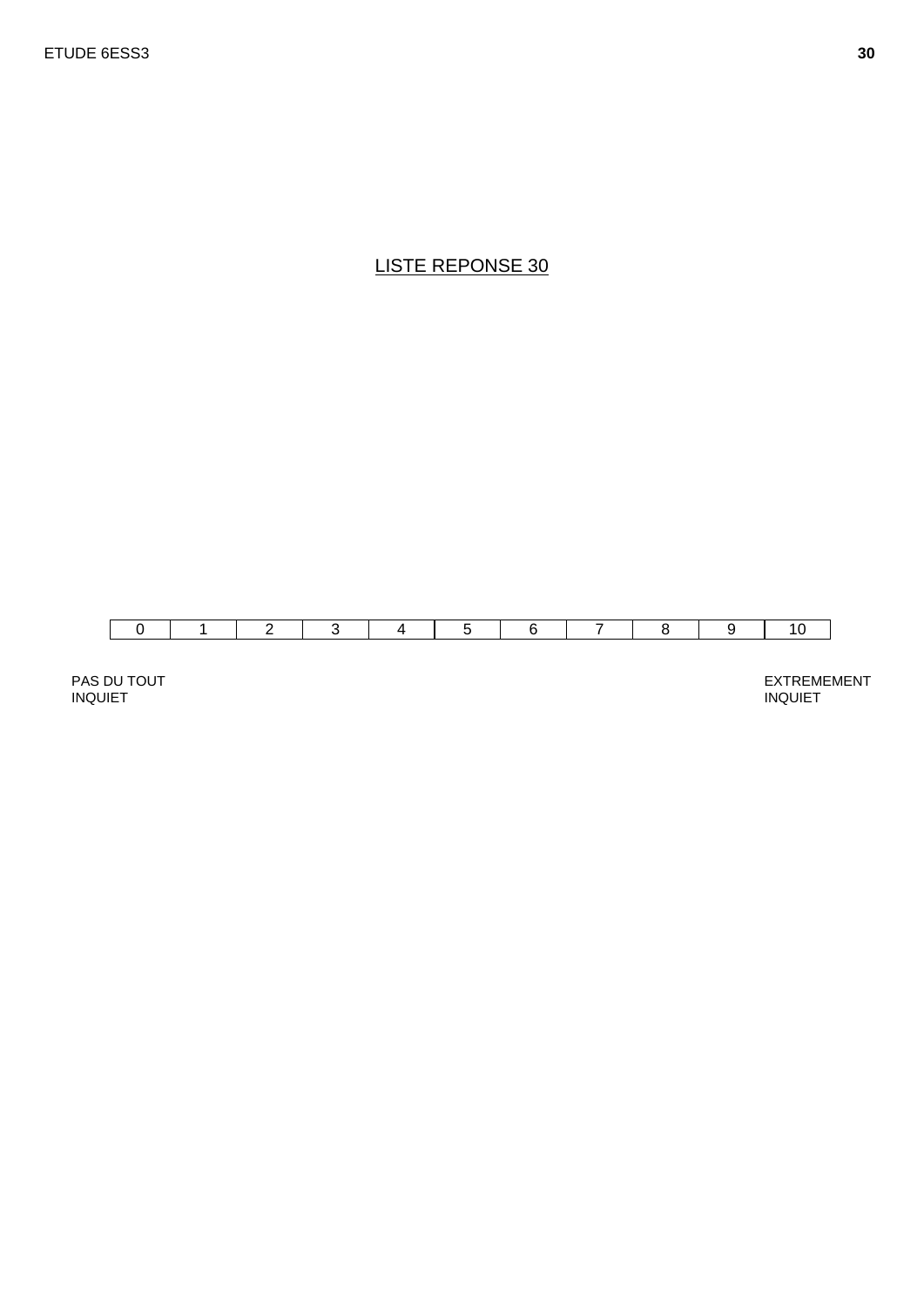

C'EST D'ABORD LA RESPONSABILITE DES INDIVIDUS

C'EST D'ABORD LA RESPONSABILITE DE L'ETAT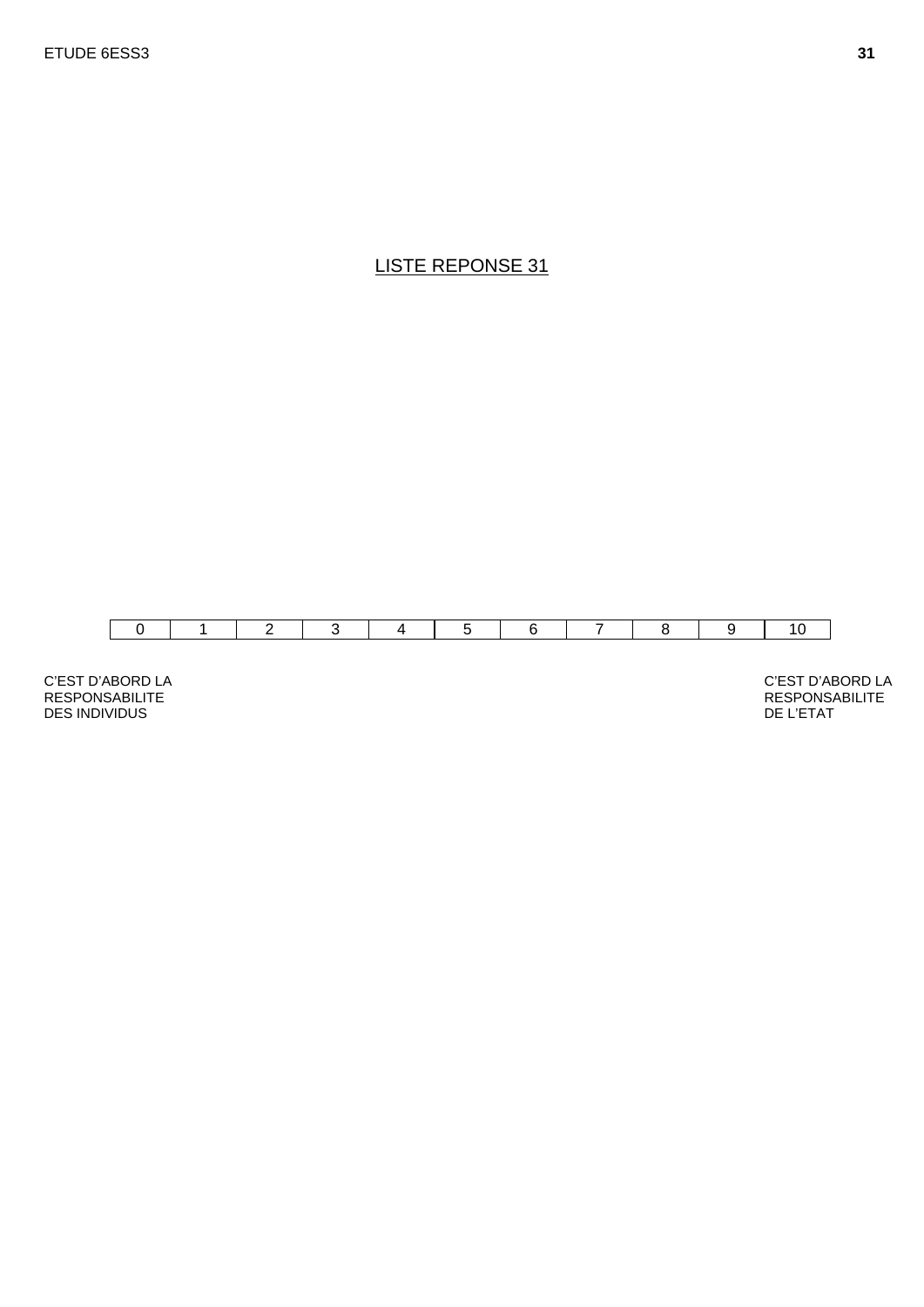- AU MOINS UNE FOIS PAR SEMAINE

- AU MOINS UNE FOIS PAR MOIS
- AU MOINS UNE FOIS TOUS LES 3 MOIS
- AU MOINS UNE FOIS TOUS LES 6 MOIS

- MOINS SOUVENT

- JAMAIS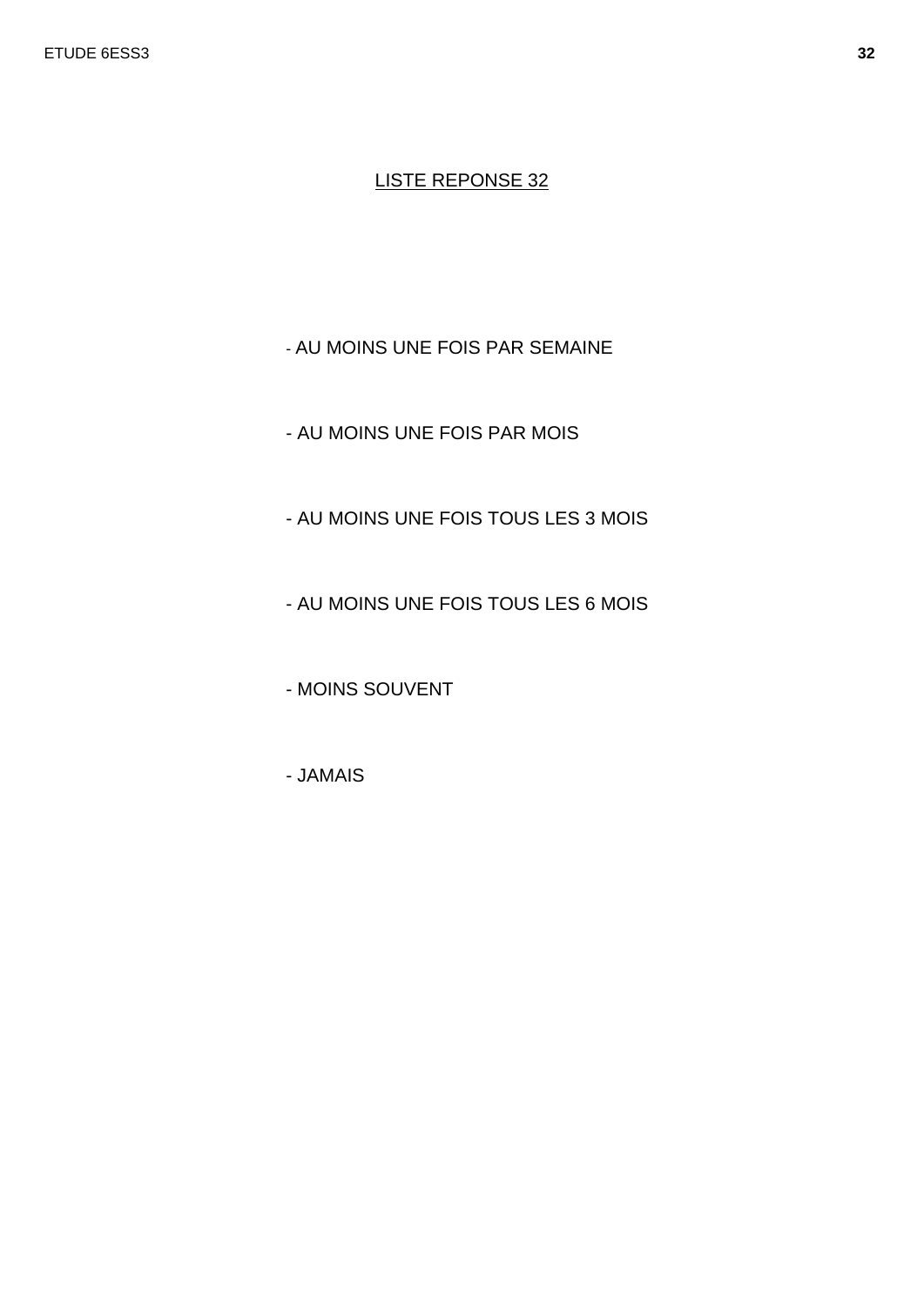## - TOUT A FAIT D'ACCORD

- PLUTOT D'ACCORD

- NI D'ACCORD, NI EN DESACCORD
- PLUTOT PAS D'ACCORD
- PAS DU TOUT D'ACCORD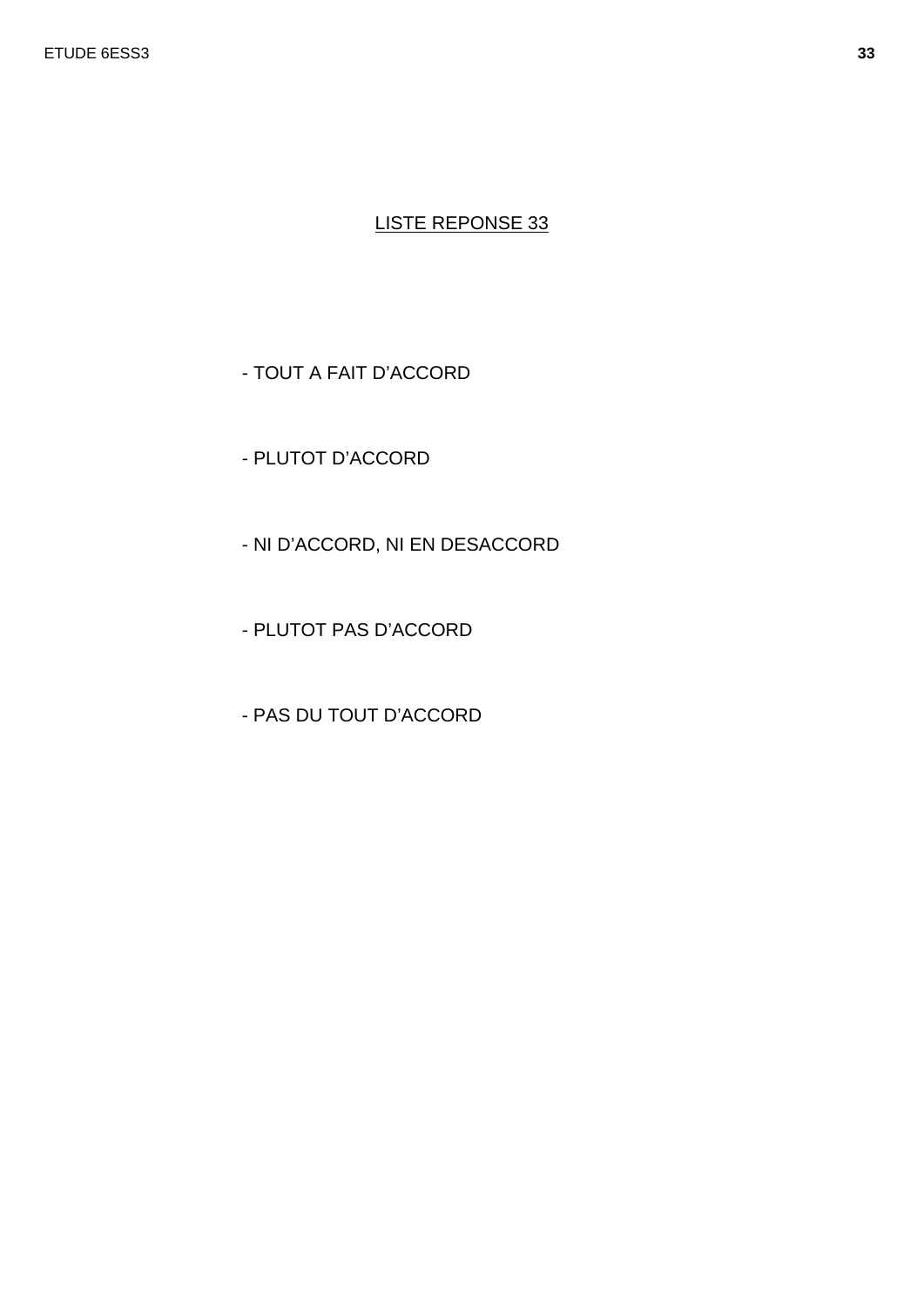- A AUCUN MOMENT OU PRESQUE

- DE TEMPS EN TEMPS

- LA PLUPART DU TEMPS

- TOUT LE TEMPS OU PRESQUE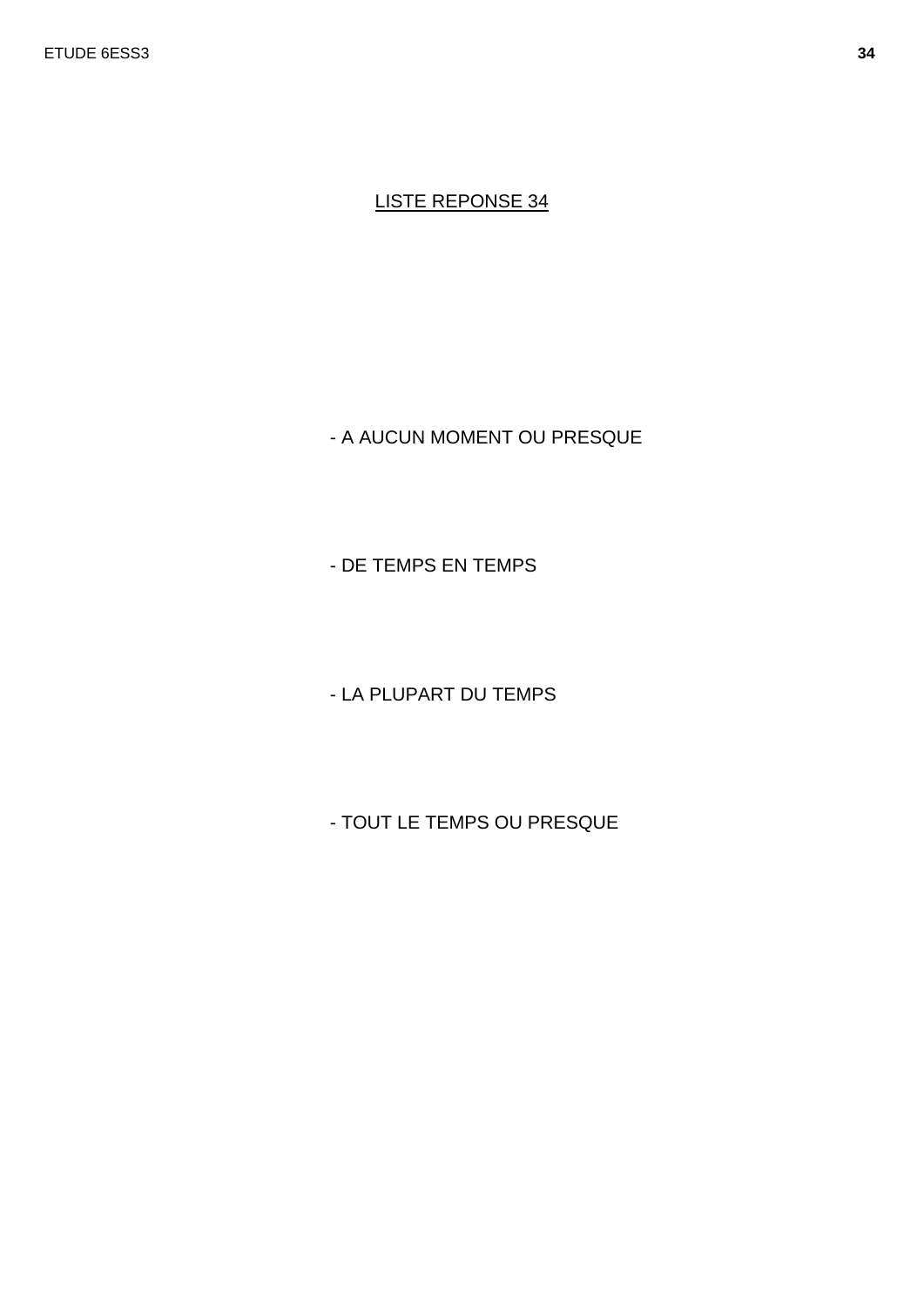- TOUT A FAIT D'ACCORD

- PLUTOT D'ACCORD

- NI D'ACCORD, NI EN DESACCORD

- PLUTOT PAS D'ACCORD

- PAS DU TOUT D'ACCORD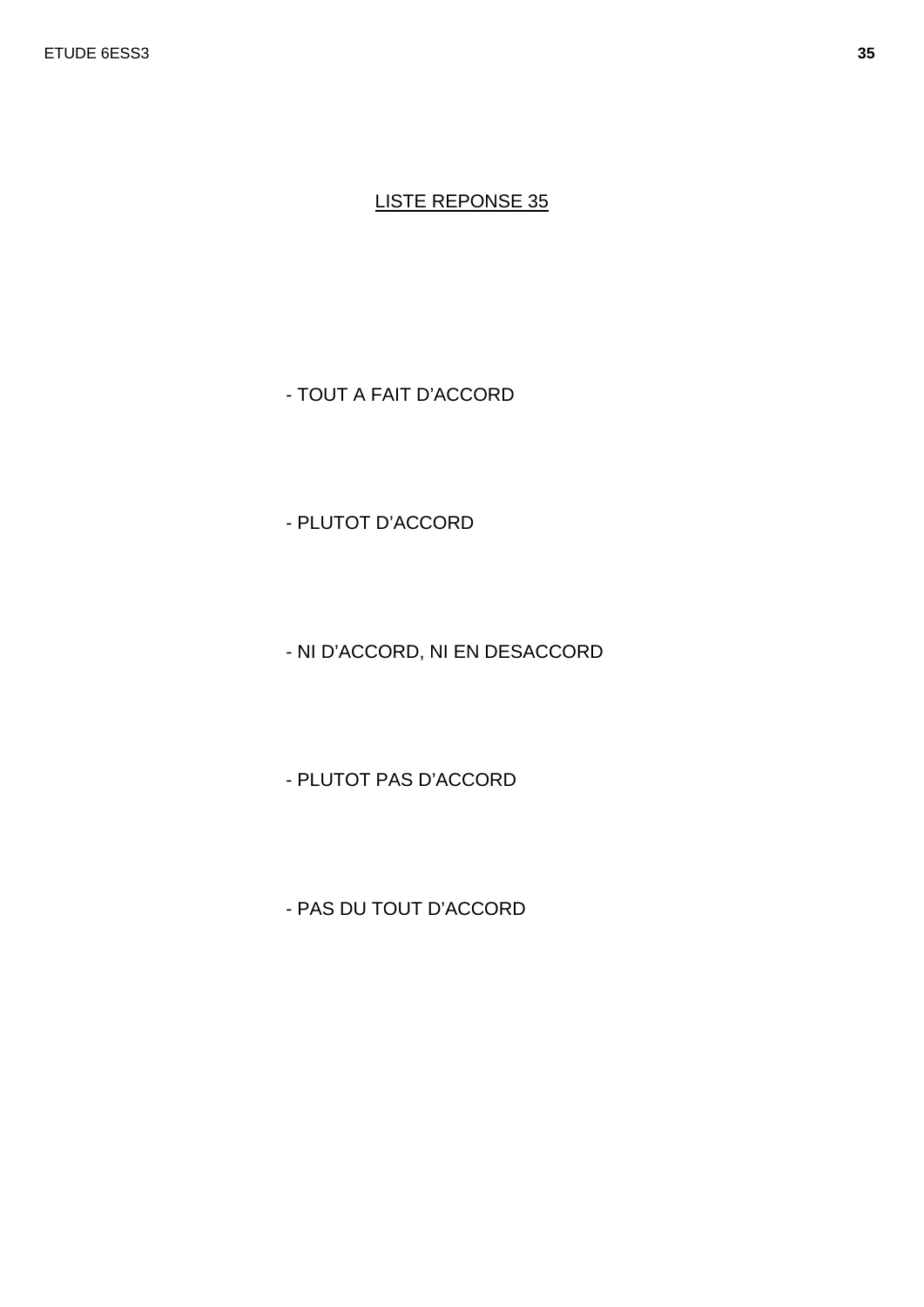TRES INSATISFAIT TRES **SATISFAIT**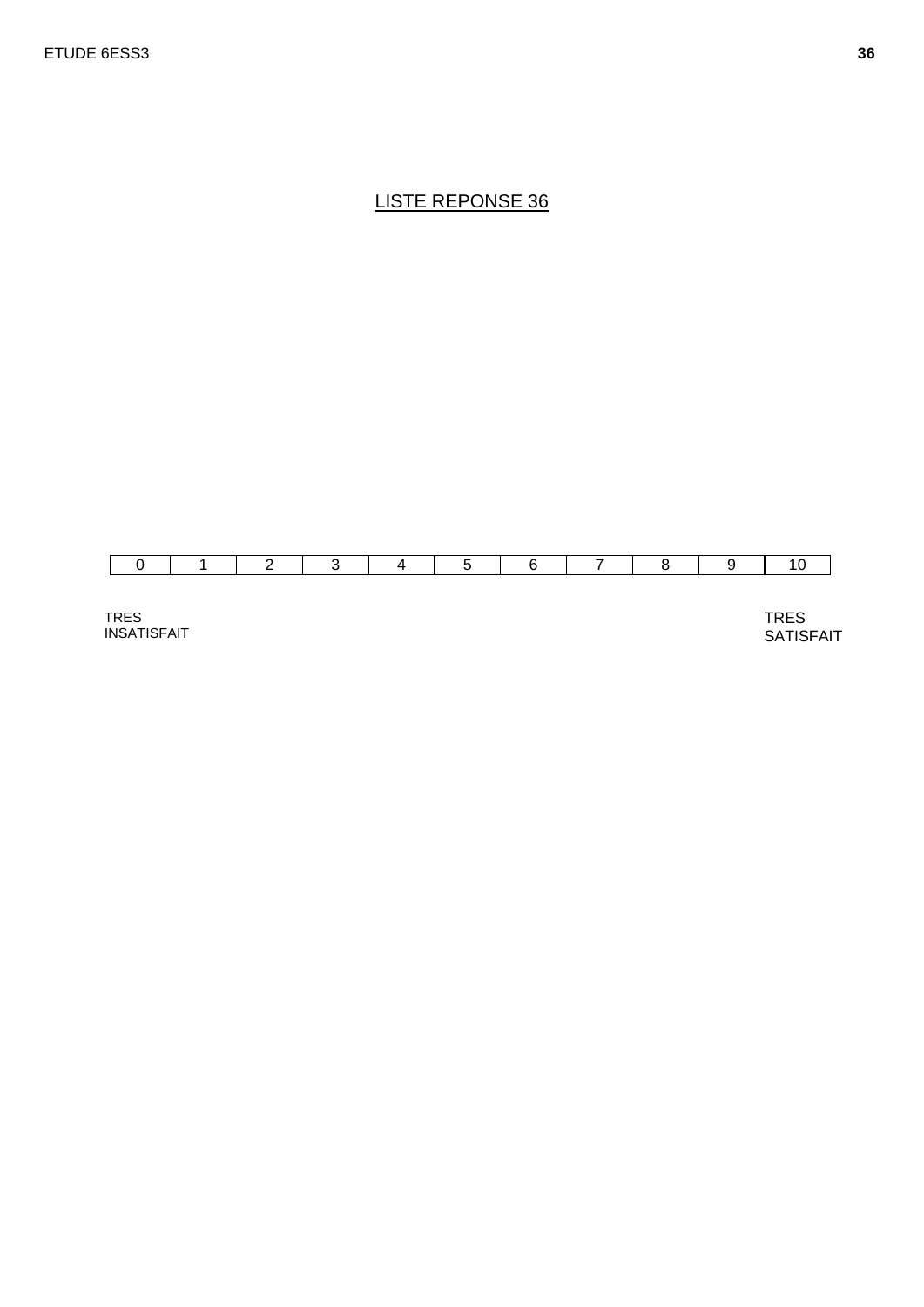

A AUCUN MOMENT

TOUT LE TEMPS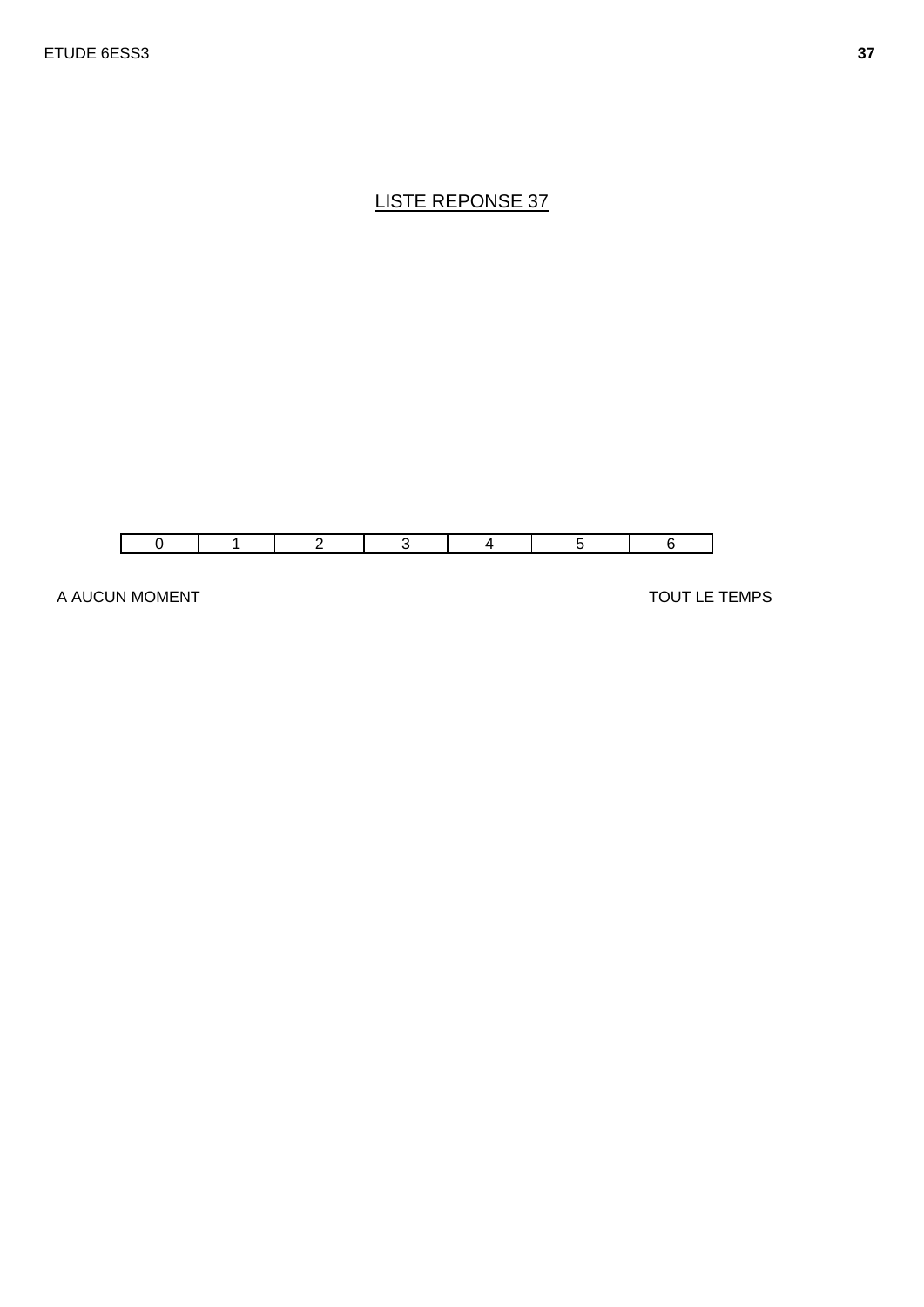

PAS DU TOUT SANTONIEMENT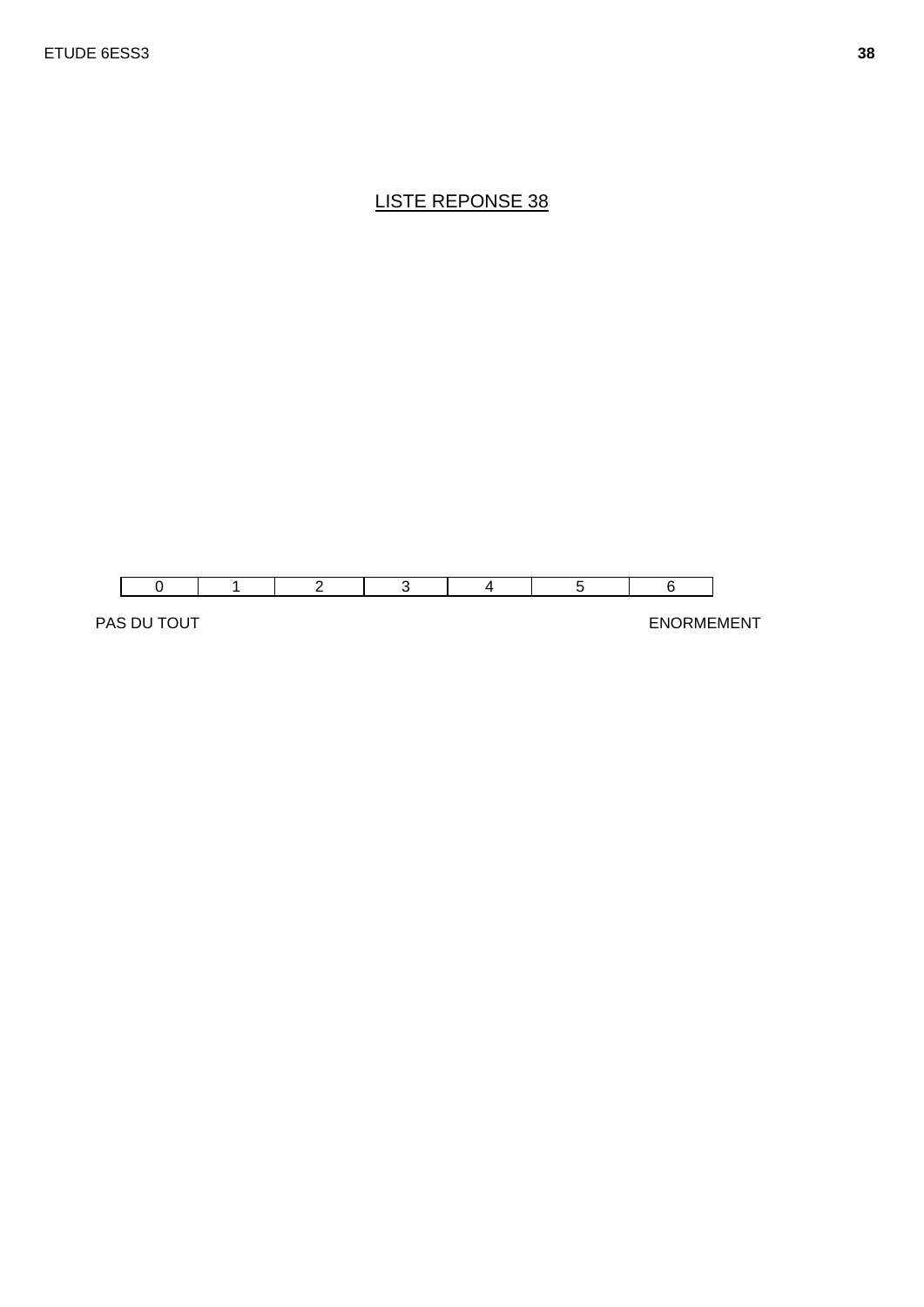- TOUT A FAIT D'ACCORD

- PLUTOT D'ACCORD

- NI D'ACCORD, NI EN DESACCORD

- PLUTOT PAS D'ACCORD

- PAS DU TOUT D'ACCORD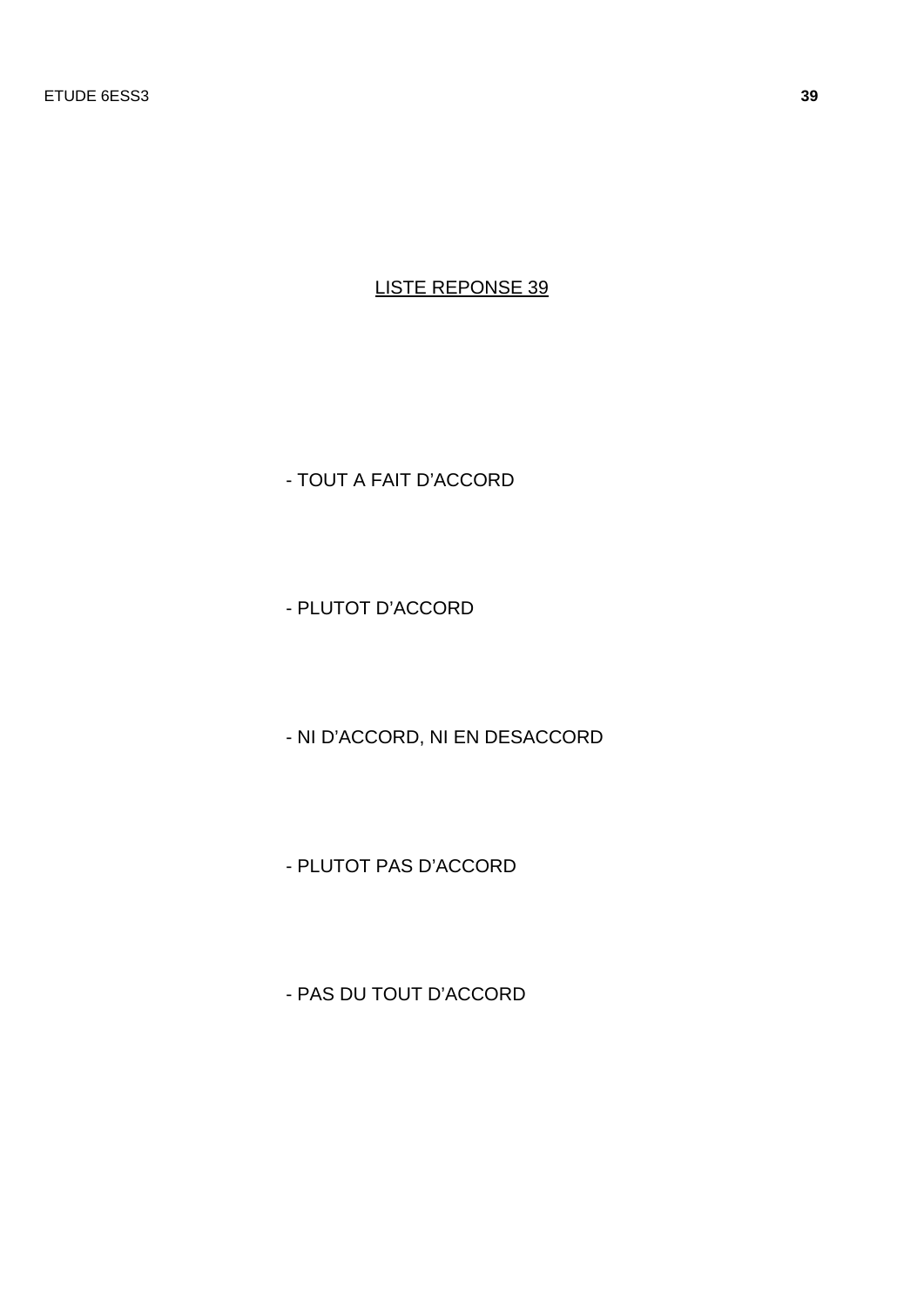- OUI, SOUVENT

- OUI, PARFOIS

- RAREMENT

- NON, JAMAIS

- JE NE REGARDE JAMAIS LA TELEVISION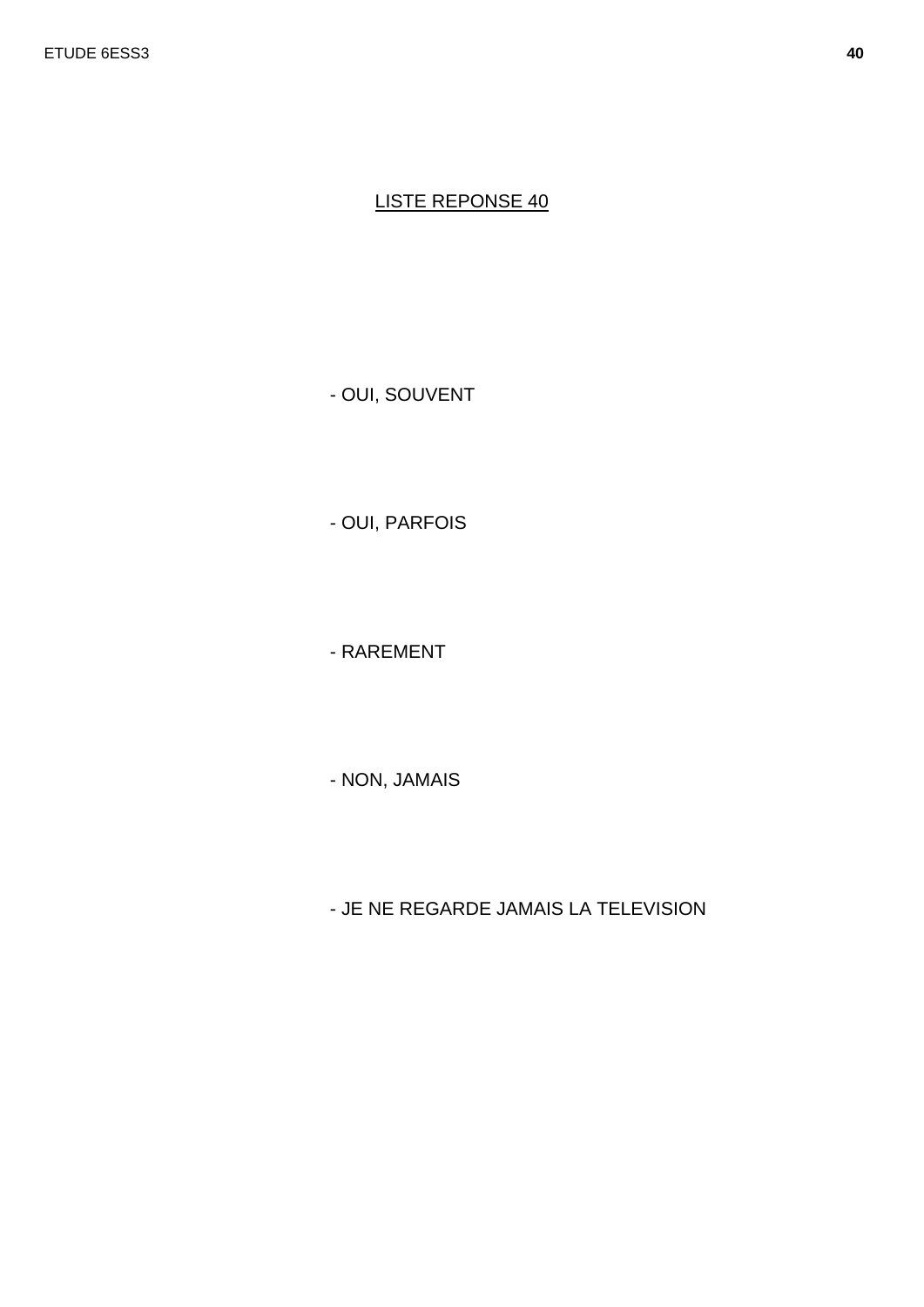

TRES INSATISFAIT(E)

TRES SATISFAIT(E)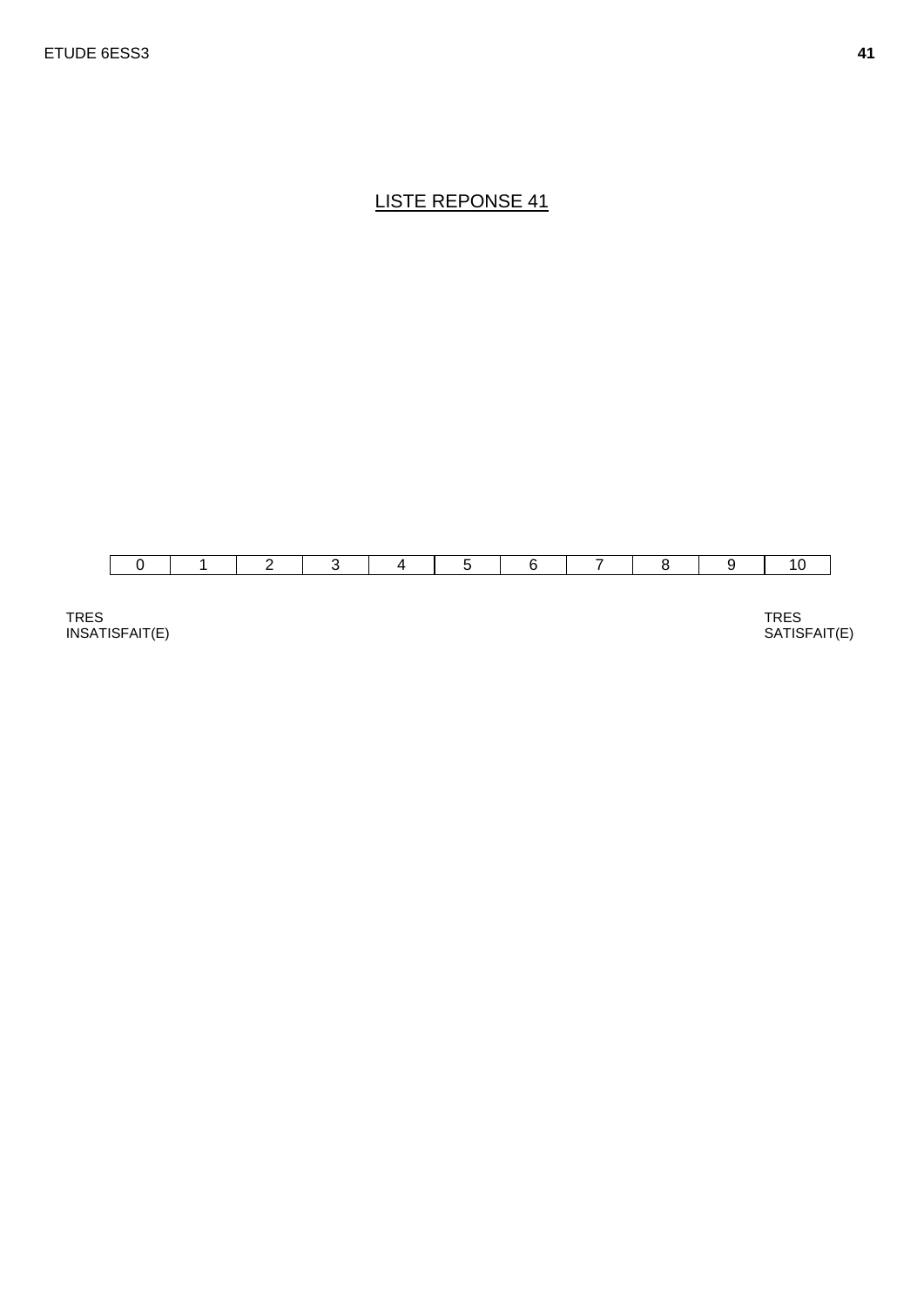

A AUCUN MOMENT

TOUT LE TEMPS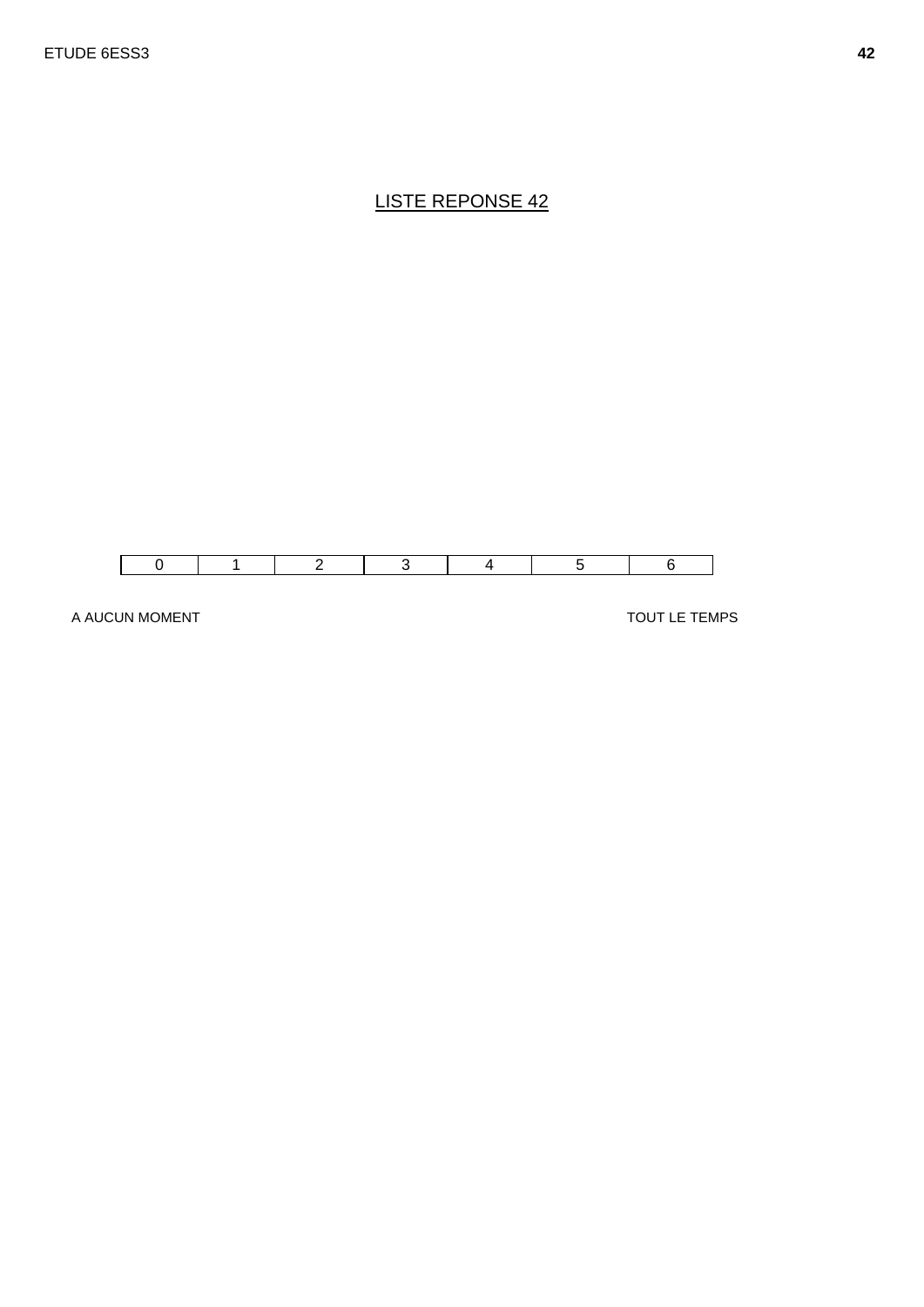- TOUT A FAIT D'ACCORD

- PLUTOT D'ACCORD

- NI D'ACCORD, NI EN DESACCORD

- PLUTOT PAS D'ACCORD

- PAS DU TOUT D'ACCORD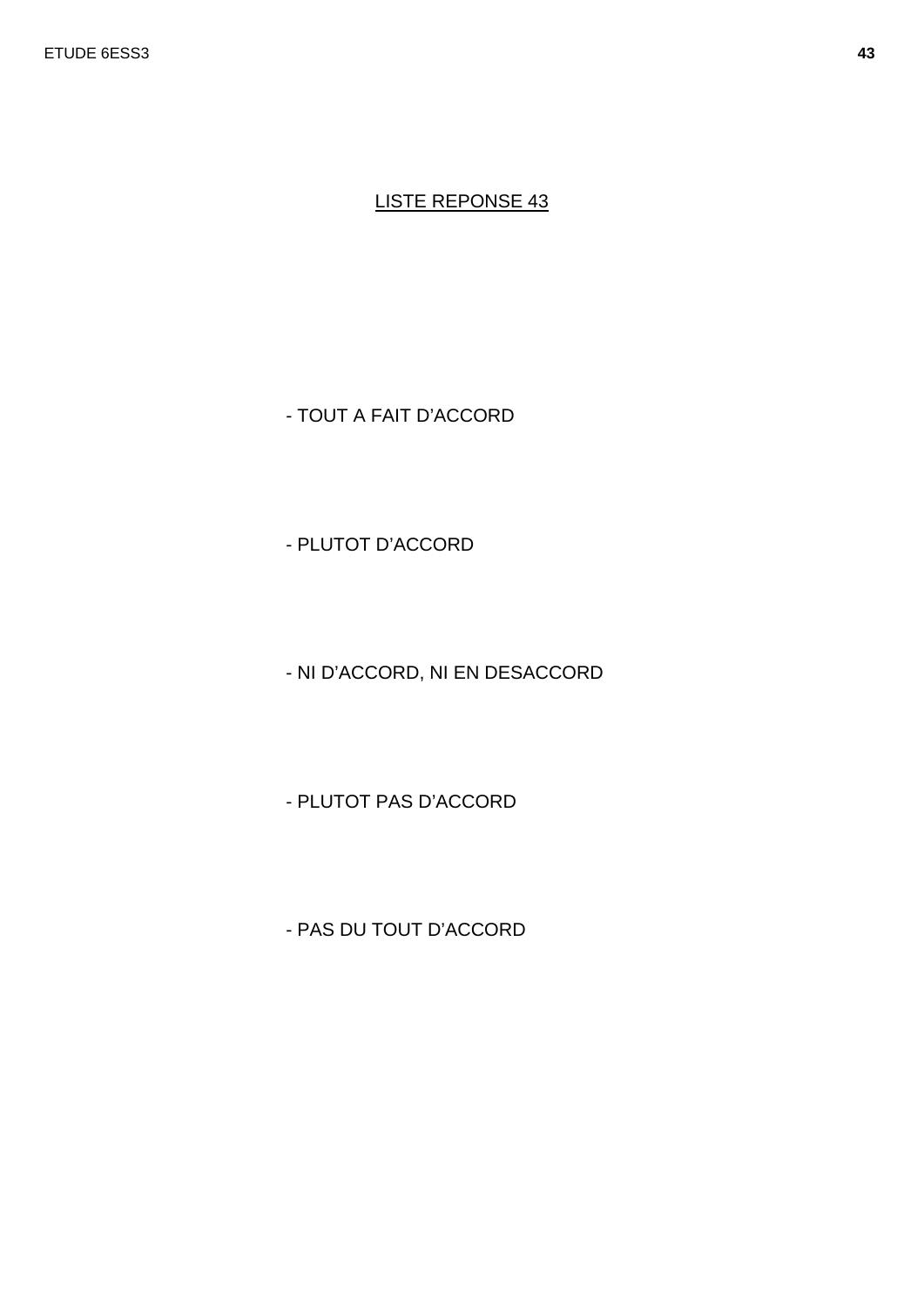

PAS IMPORTANT DU TOUT

TRES IMPORTANT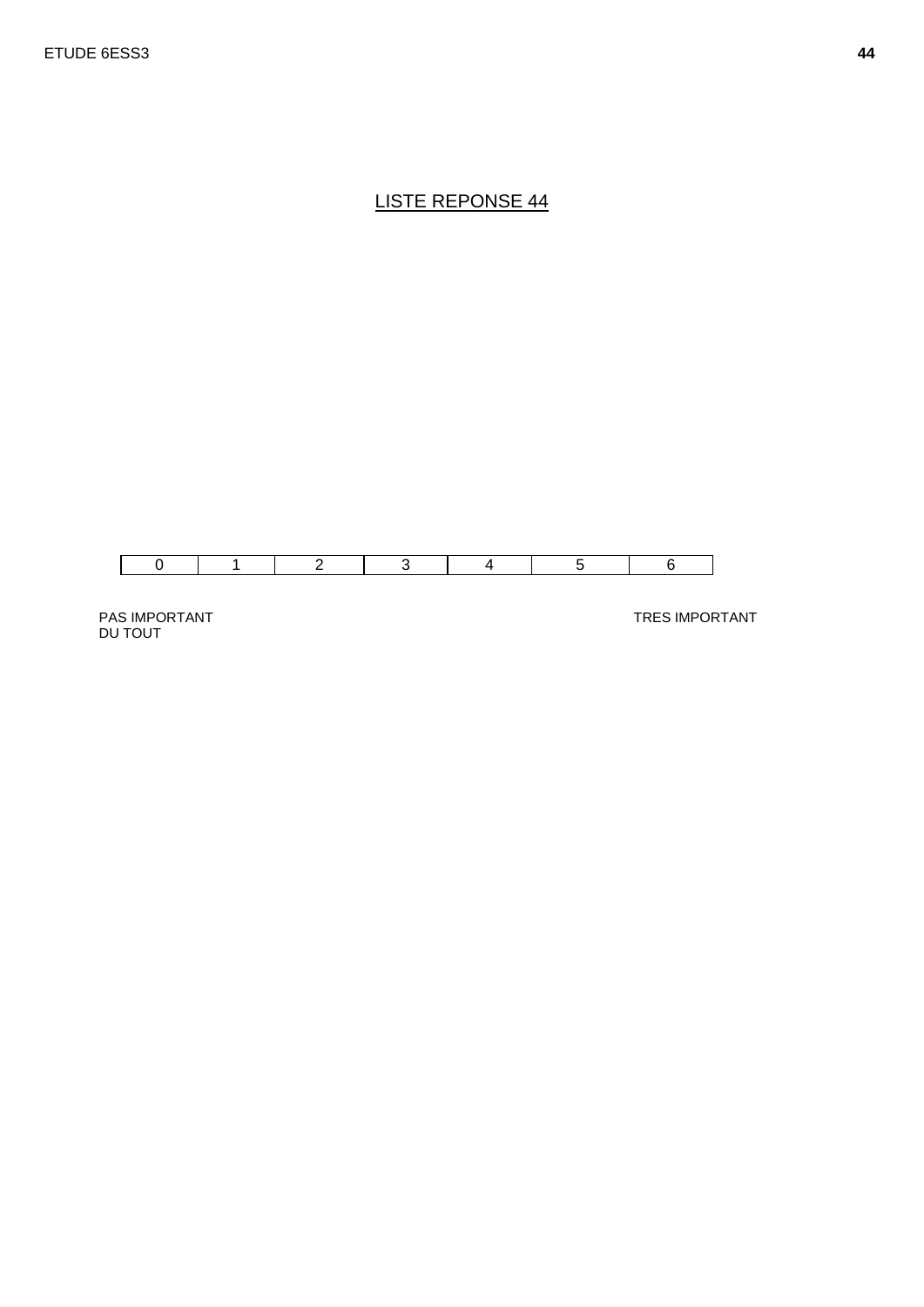- COLLEGUES DE TRAVAIL

- MEMBRES DE LA FAMILLE

- AMIS/AMIES

- AUTRES

- JE NE FAIS PAS DE COMPARAISON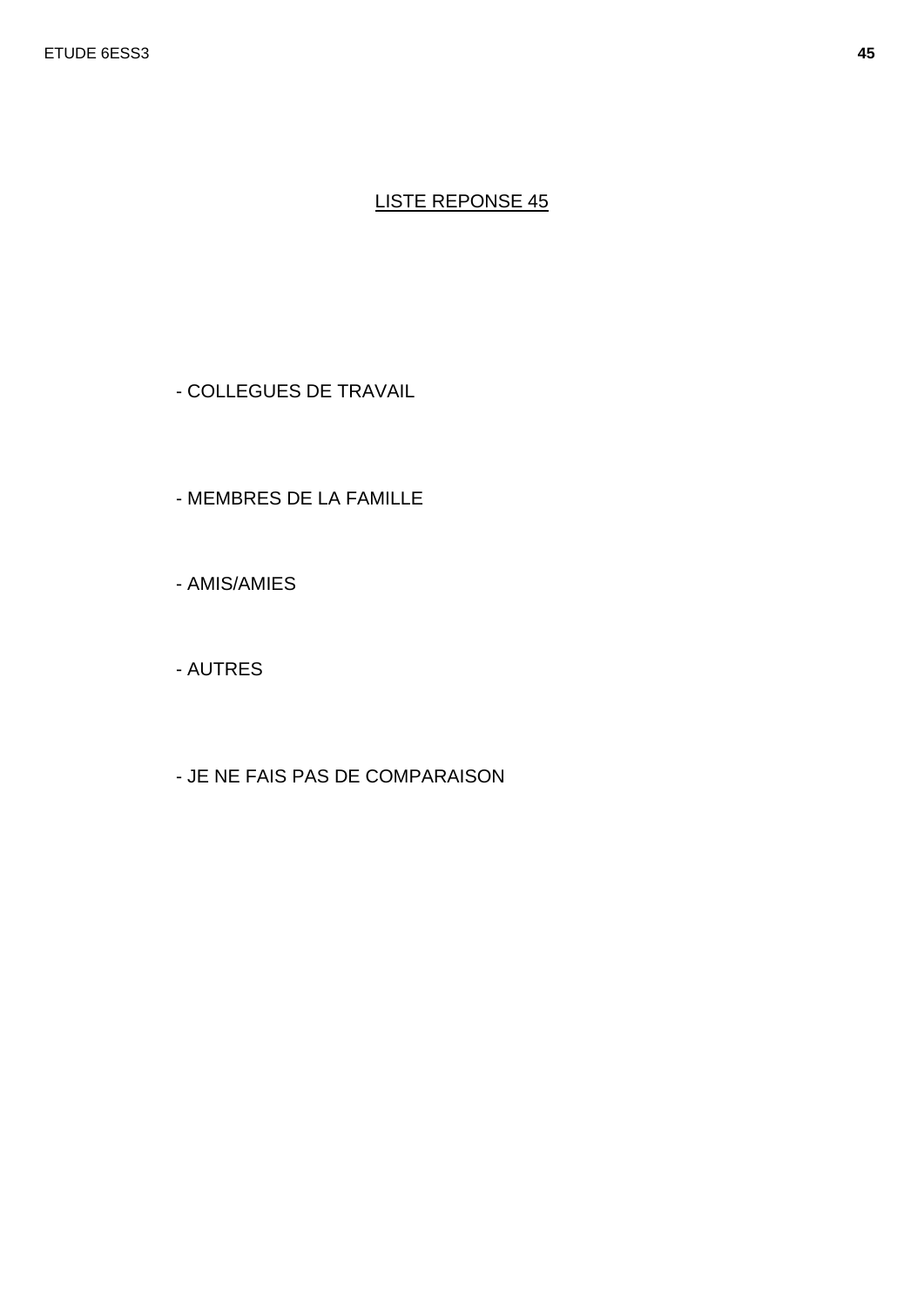- CONJOINTE/CONJOINT, COMPAGNE/COMPAGNON

- FILS, FILLE (Y COMPRIS BEAU-FILS/BELLE FILLE OU ADOPTES, ENFANT PLACE DANS UNE FAMILLE D'ACCUEIL, ENFANT DU CONJOINT OU COMPAGNON)

 - PARENTS/BEAUX-PARENTS/PARENTS DU CONJOINT/CONJOINTE OU COMPAGNON/COMPAGNE

- FRERE/SOEUR (Y COMPRIS DEMI-FRERE ET DEMI-SOEUR, ADOPTES)

- AUTRES MEMBRES DE LA FAMILLE

- AUTRE PERSONNE NON MEMBRE DE LA FAMILLE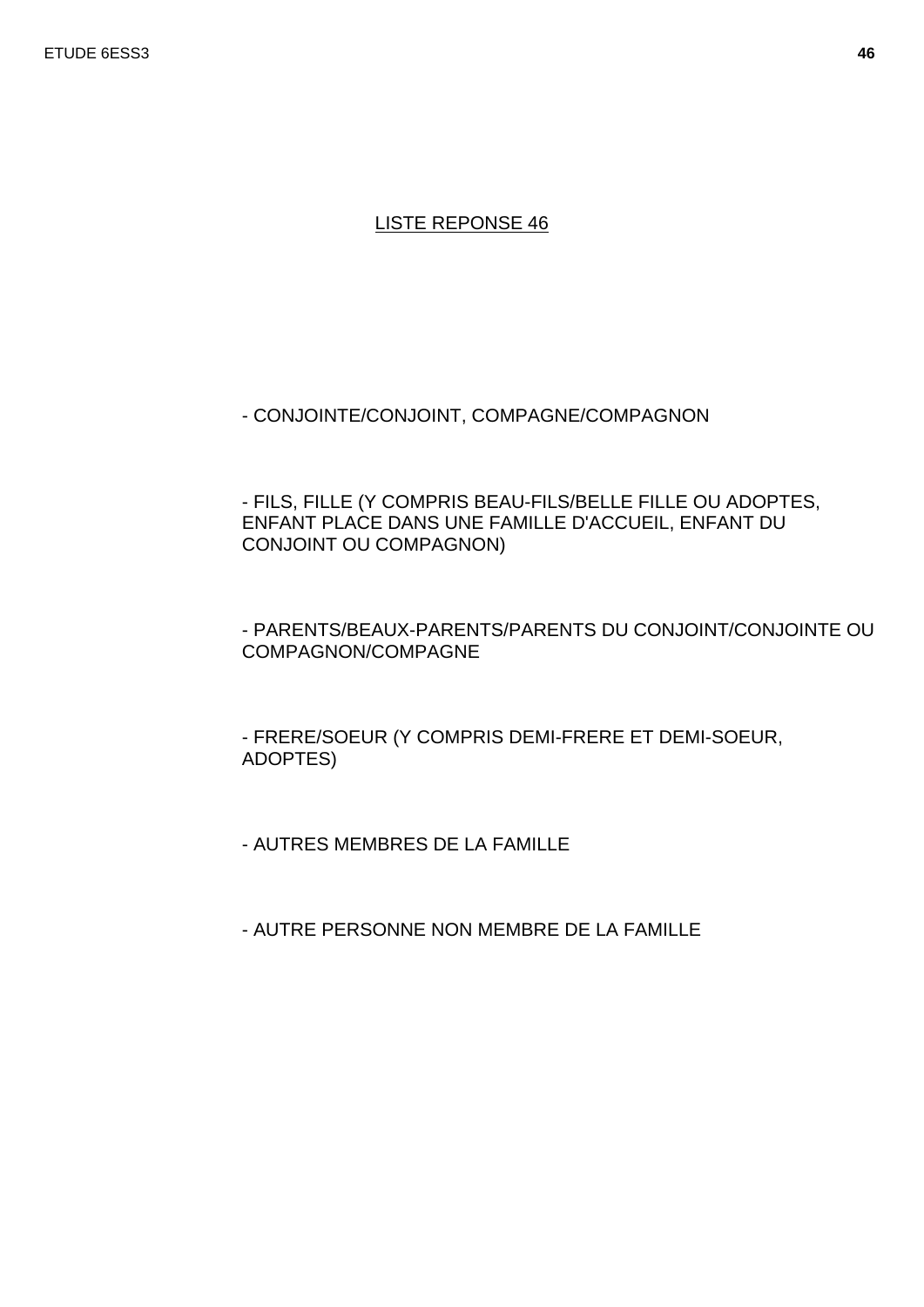- DANS UNE GRANDE VILLE

## - A LA PERIPHERIE D'UNE GRANDE VILLE

## - DANS UNE PETITE VILLE OU UNE VILLE MOYENNE

- DANS UN VILLAGE

- DANS UNE FERME OU UNE MAISON A LA CAMPAGNE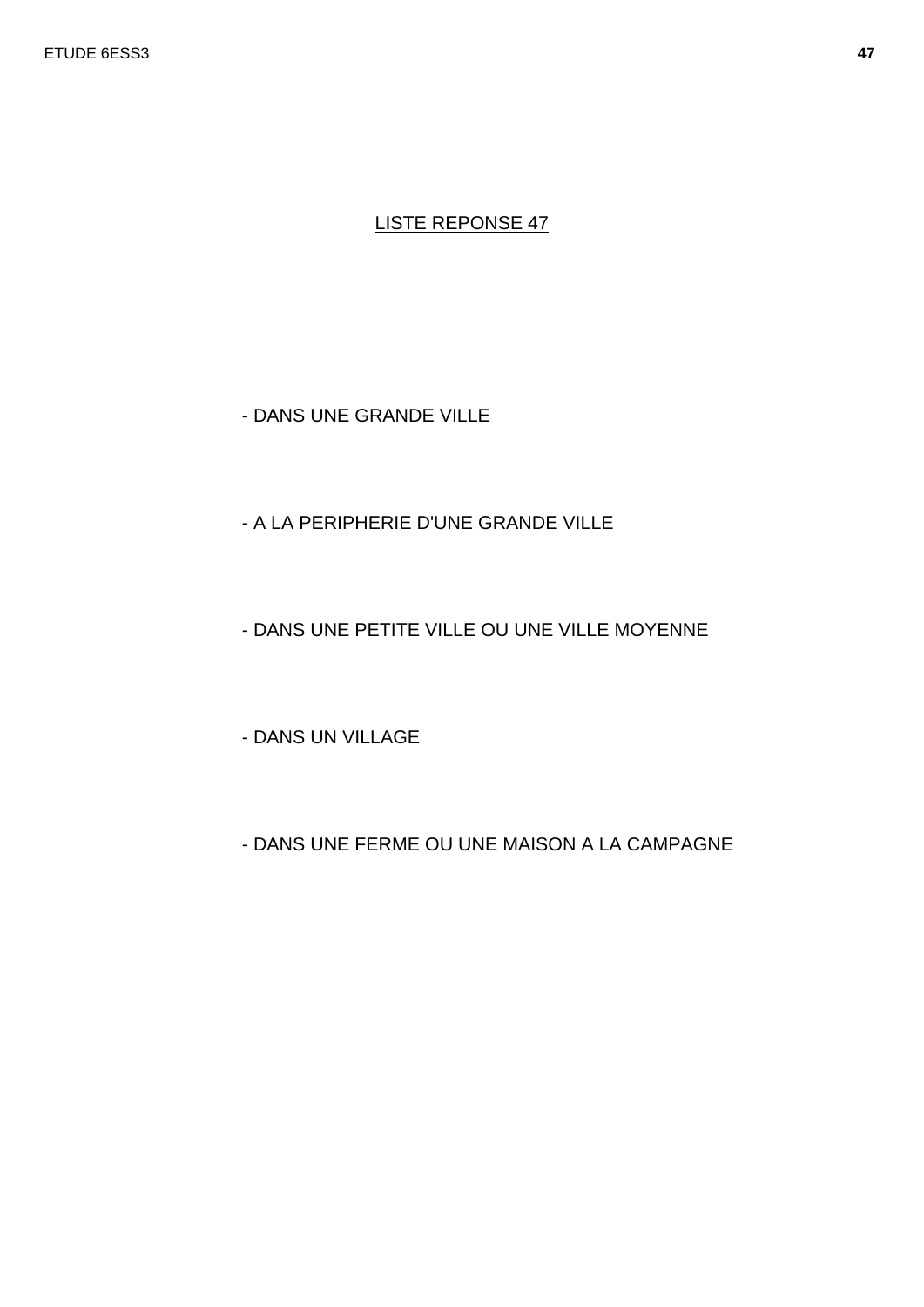- SANS DIPLOME

- NON DIPLOME JUSQU'A LA FIN 3EME, 2NDE, 1ERE FILIERE GENERALE

- NON DIPLOME DU CAP BEP FILIERE PROFESSIONNELLE
- CERTIFICAT D'ETUDES PRIMAIRES

- CAP, EXAMEN DE FIN D'APPRENTISSAGE ARTISANAL

- BEP, BP, BEA, BEC, BEI, BES
- BREVET ELEMENTAIRE, BREVET D'ETUDE DU PREMIER CYCLE, BREVET DES COLLEGES
- BACCALAUREAT GENERAL, BREVET SUPERIEUR
- BREVET DE TECHNICIEN, BACCALAUREAT DE TECHNICIEN, BACCALAUREAT TECHNOLOGIQUE, BACCALAUREAT PROFESSIONNEL
- DIPLOME UNIVERSITAIRE DU PREMIER CYCLE (DEUG), DIPLOME UNIVERSITAIRE DE TECHNOLOGIE (DUT), BREVET DE TECHNICIEN SUPERIEUR (BTS), CERTIFICAT D'APTITUDE PEDAGOGIQUE

- DIPLOME UNIVERSITAIRE DU DEUXIEME CYCLE, CAPES, DIPLOME DES GRANDES ECOLES

- DIPLOME UNIVERSITAIRE DU TROISIEME CYCLE (DEA, DESS), AGREGATION, DOCTORAT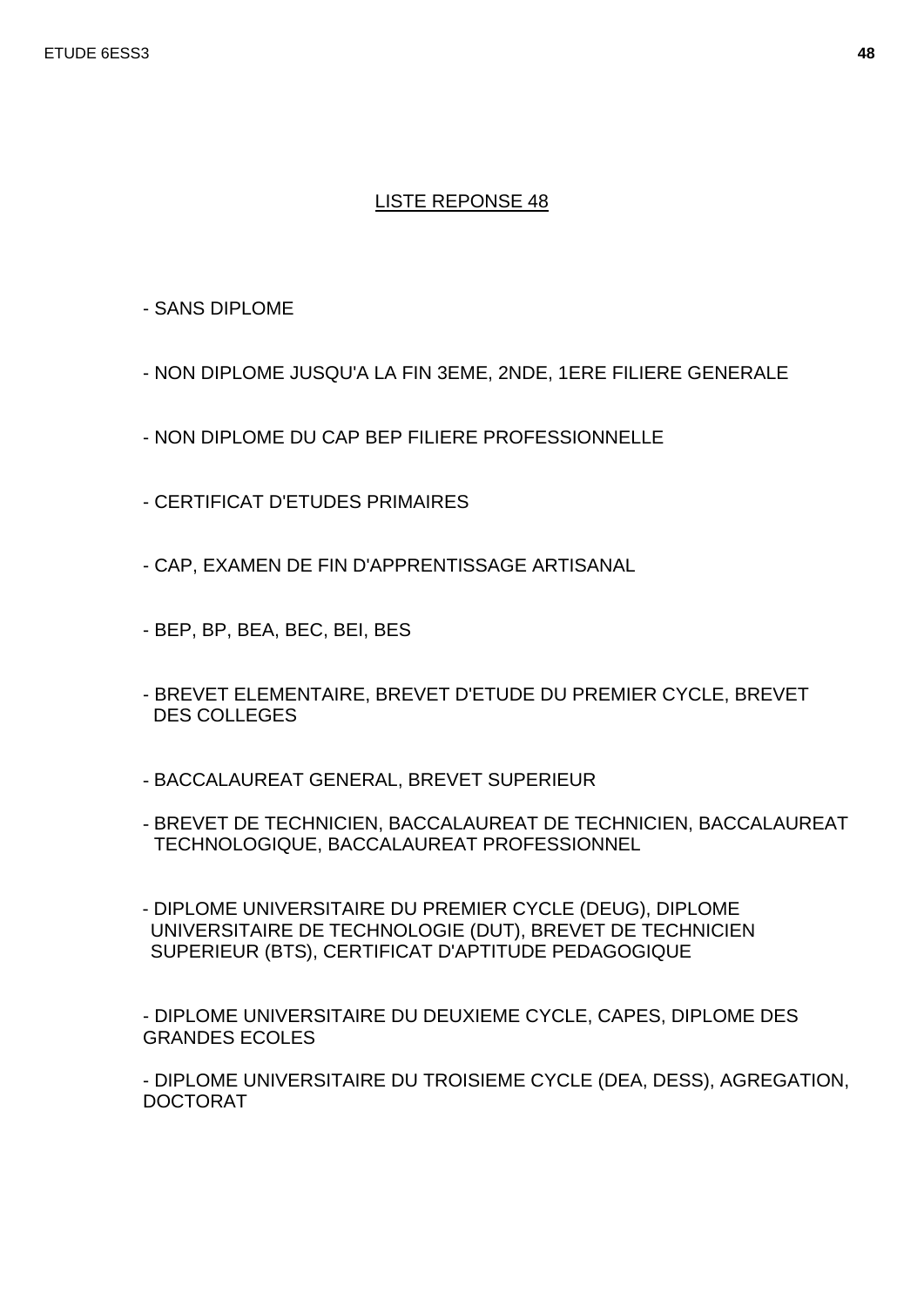## LISTE REPONSE 48a

- DOMAINE GENERAL OU AUCUN DOMAINE PARTICULIER

- ARTS OU ARTS APPLIQUES

- LETTRES ET SCIENCES-HUMAINES - LANGUES, LITTERATURE, HISTOIRE, THEOLOGIE, ETC.

- TECHNIQUE OU INGENIERIE, Y COMPRIS ARCHITECTURE ET URBANISME, INDUSTRIE ET BATIMENT, ARTISANAT, ETC.

- AGRICULTURE ET FORET
- ENSEIGNEMENT, PEDAGOGIE OU SCIENCES DE L'EDUCATION
- SCIENCES, MATHEMATIQUES, INFORMATIQUE, ETC.
- MEDECINE, SOINS PARAMEDICAUX, SERVICES DE SANTE, SOINS, ETC.
- SCIENCES ECONOMIQUES, COMMERCES, ETUDES COMMERCIALES, ETC.

- SCIENCES SOCIALES ET PSYCHOLOGIE, ADMINISTRATION PUBLIQUE, MEDIA ET CULTURE, SPORTS ET LOISIRS

- DROIT ET SERVICES JURIDIQUES

- SERVICES AUX PERSONNES : RESTAURATION, TRAVAUX MENAGERS ET ENTRETIEN, COIFFURE, ETC.

- ORDRES PUBLICS ET SECURITE - POLICE, ARMEE, SERVICE DU FEU, ETC.

- TRANSPORTS ET TELECOMMUNICATIONS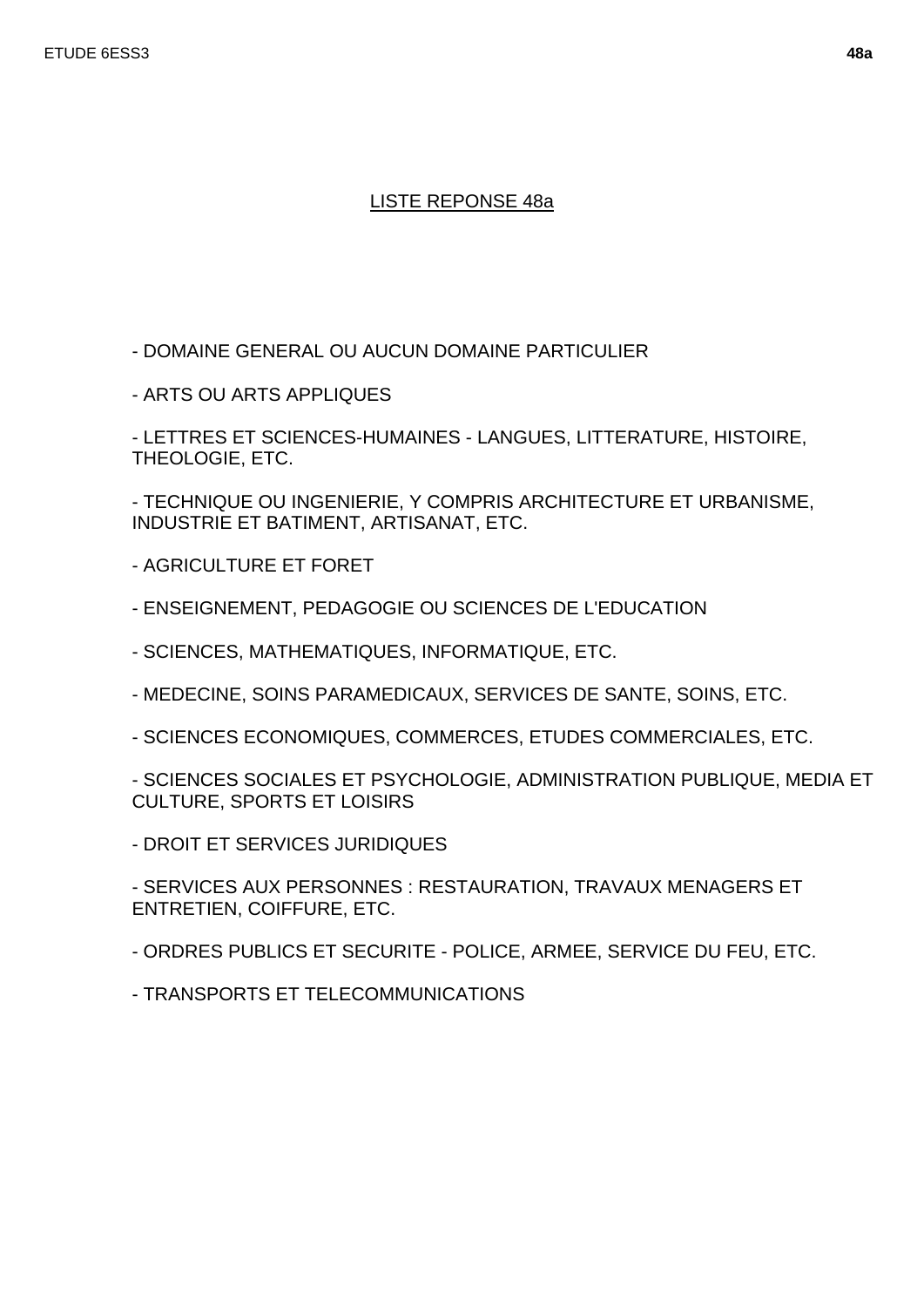- TRAVAIL REMUNERE MEME SI ABSENCE OU CONGES TEMPORAIRES (SALARIE, A SON COMPTE, TRAVAIL DANS L'ENTREPRISE FAMILIALE)

- ETUDES OU EN FORMATION (NON PAYEE PAR L'EMPLOYEUR), MEME SI VOUS ETES ACTUELLEMENT EN VACANCES

- SANS EMPLOI ET RECHERCHANT ACTIVEMENT UN EMPLOI
- SANS EMPLOI ET VOULANT TROUVER UN EMPLOI, MAIS SANS LE CHERCHER ACTIVEMENT POUR LE MOMENT
- MALADE OU HANDICAPE(E) DE MANIERE PERMANENTE
- RETRAITE OU PRE-RETRAITE

- AU FOYER, S'OCCUPANT DES ENFANTS OU D'UNE AUTRE PERSONNE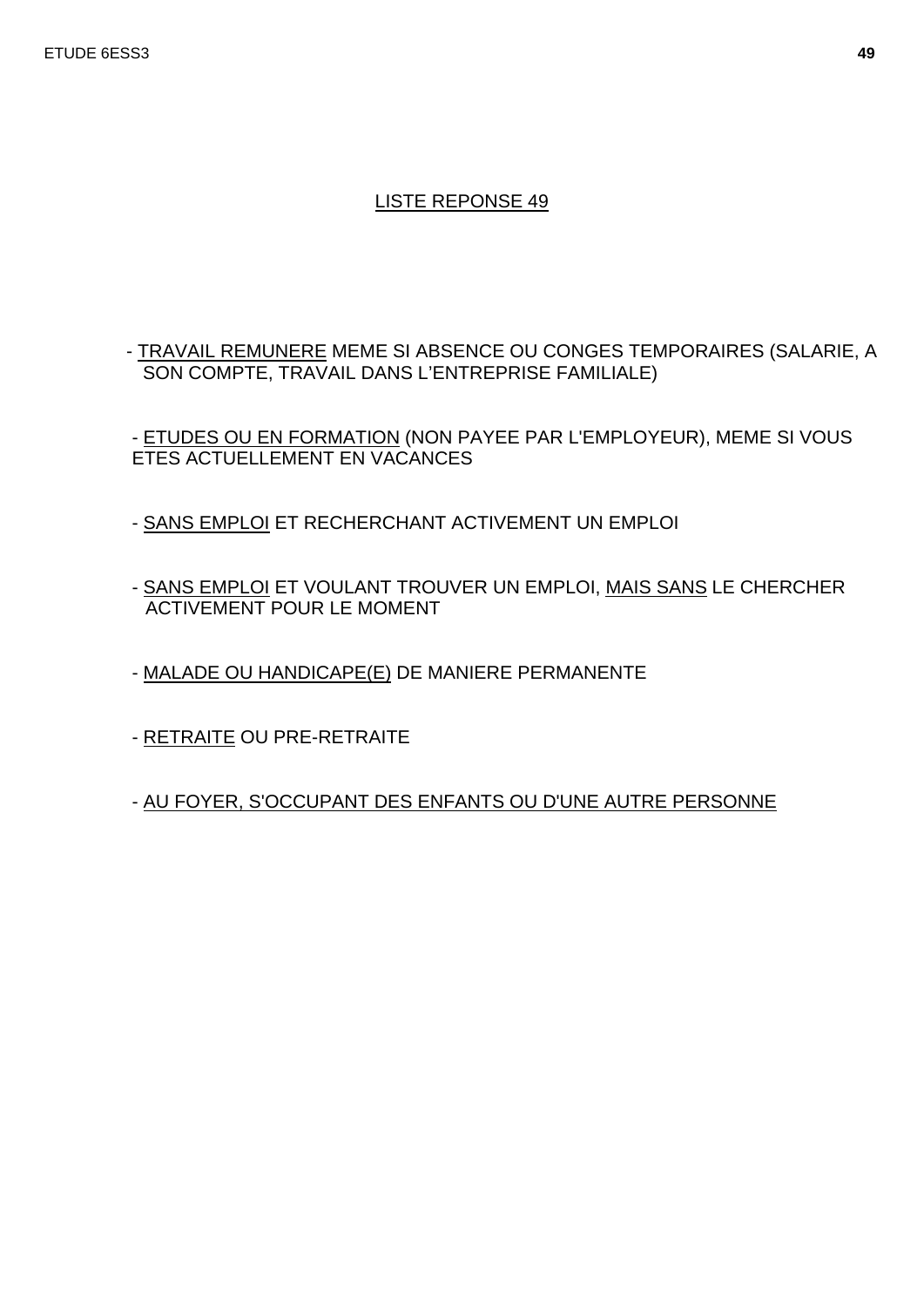

PAS DU TOUT INQUIET(E)

EXTREMEMENT INQUIET(E)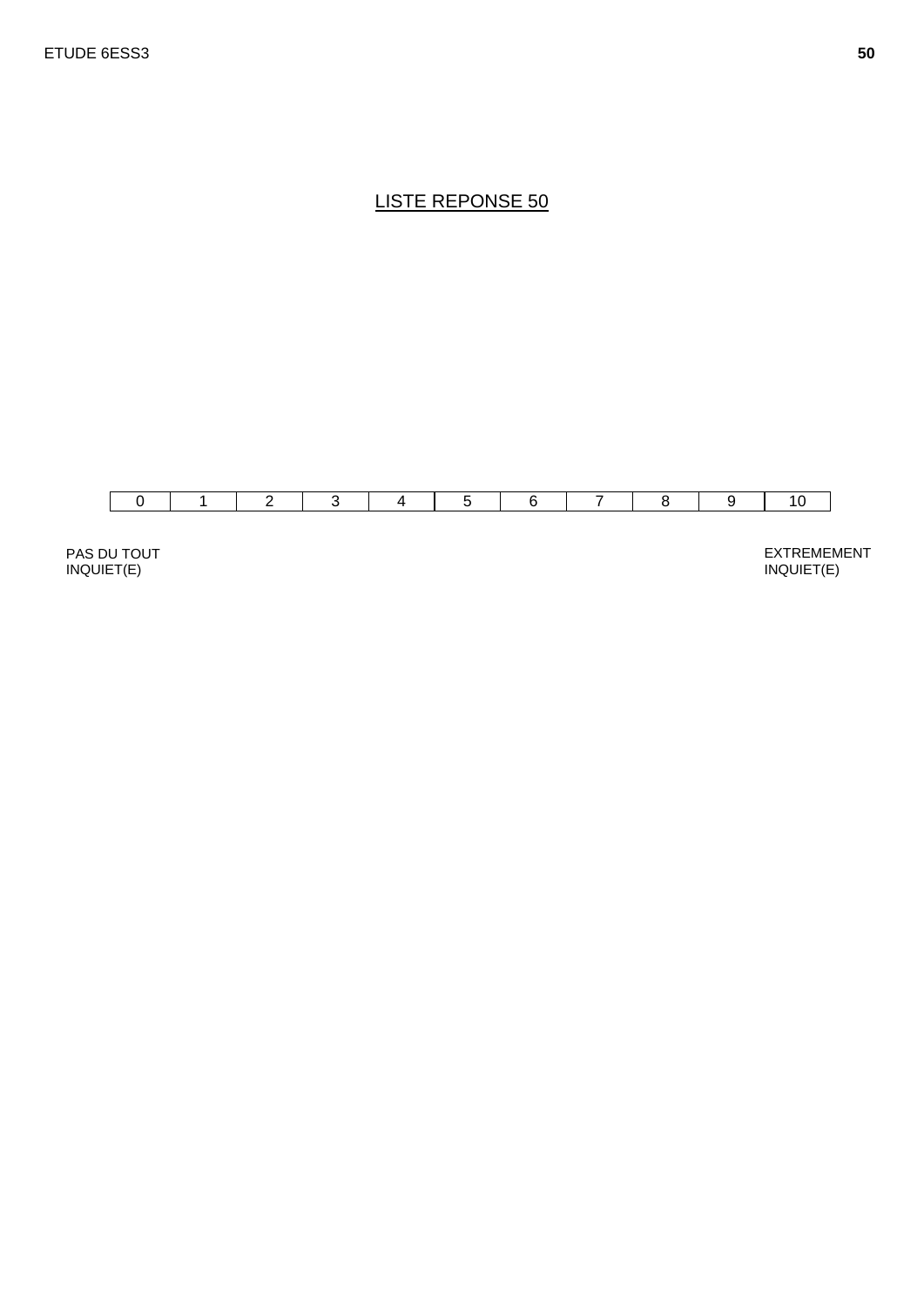

JE N'AI(AVAIS) AUCUNE INFLUENCE

 C'EST MOI QUI DECIDE (DECIDAIS)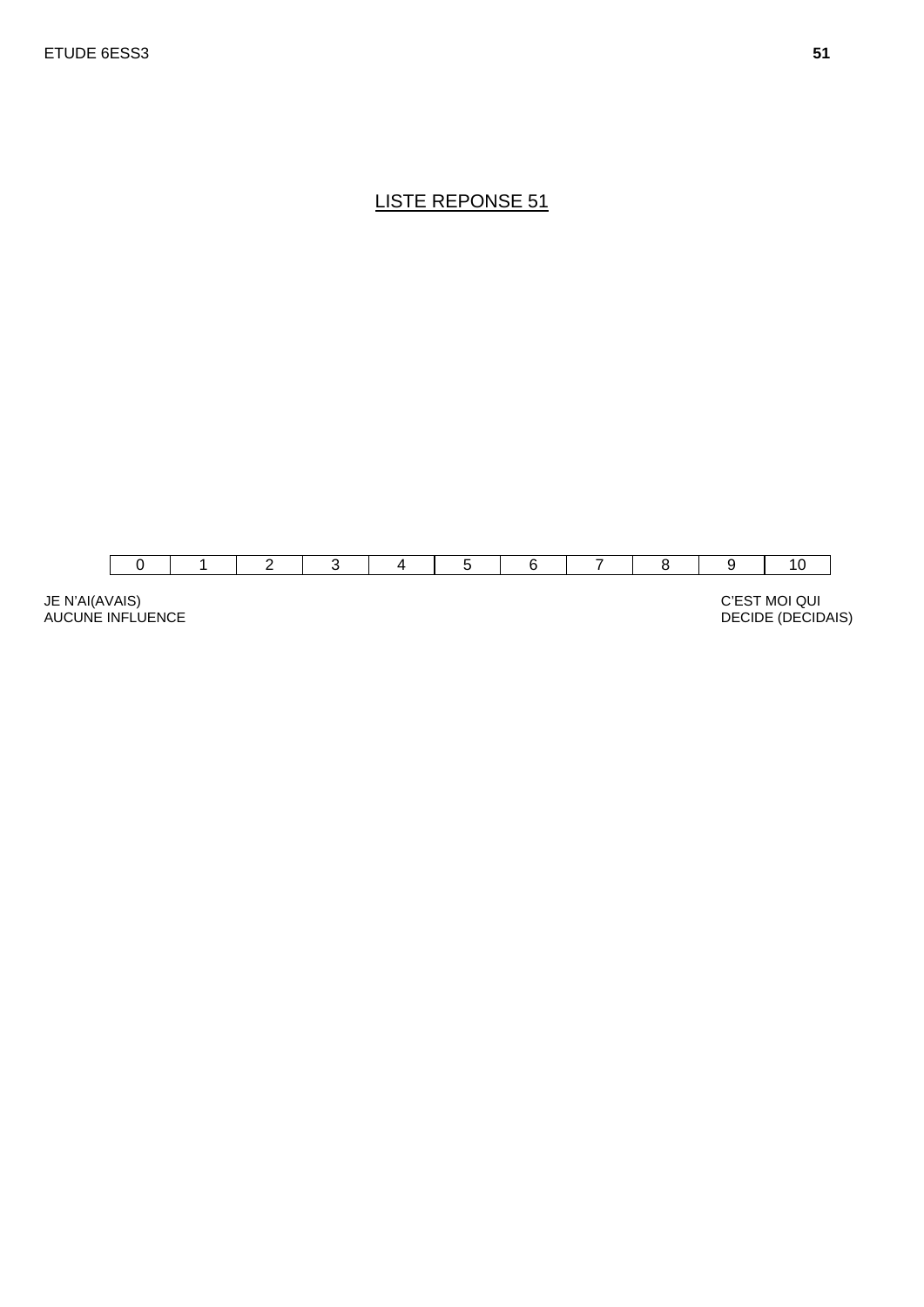- SALAIRES

- REVENU DE TRAVAILLEUR INDEPENDANT, HONORAIRES (A L'EXCEPTION DES REVENUS D'UNE EXPLOITATION AGRICOLE)

- REVENU D'UNE EXPLOITATION AGRICOLE

- PENSIONS ET PENSIONS DE RETRAITE

- ALLOCATION DE CHOMAGE, INDEMNITES DE LICENCIEMENT

- AUTRES AIDES SOCIALES OU BOURSES

- REVENUS IMMOBILIERS, DE PLACEMENT, D'EPARGNE, D'ASSURANCES

- AUTRES SOURCES DE REVENUS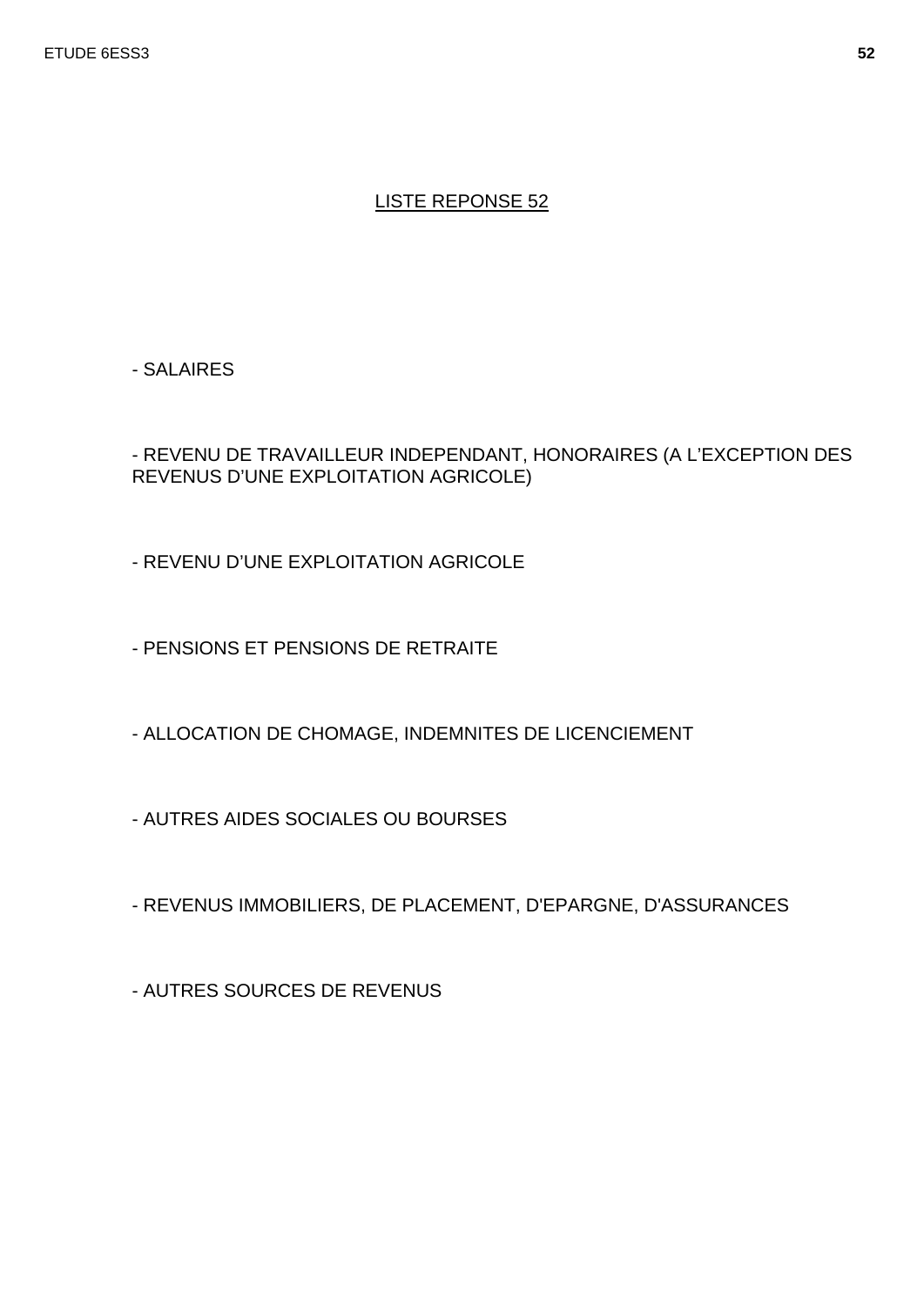# **EN EUROS**

|    | <b>Mensuel</b>            | Annuel               |
|----|---------------------------|----------------------|
| A  | <b>MOINS DE 150 EUROS</b> | MOINS DE 1800 EUROS  |
| В  | 150 A 300 EUROS           | 1800 A 3600 EUROS    |
| C  | 301 A 500 EUROS           | 3601 A 6000 EUROS    |
| D  | 501 A 1000 EUROS          | 6001 A 12000 EUROS   |
| E. | 1001 A 1500 EUROS         | 12001 A 18000 EUROS  |
| F  | 1501 A 2000 EUROS         | 18001 A 24000 EUROS  |
| G  | 2001 A 2500 EUROS         | 24001 A 30000 EUROS  |
| Н  | 2501 A 3000 EUROS         | 30001 À 36000 EUROS  |
| L  | 3001 A 5000 EUROS         | 36001 A 60000 EUROS  |
| J  | 5001 A 7500 EUROS         | 60001 A 90000 EUROS  |
| K  | 7501 A 10000 EUROS        | 90001 A 120000 EUROS |
|    | PLUS DE 10000 EUROS       | PLUS DE 120000 EUROS |

#### **EN FRANCS**

|   | <b>Mensuel</b>       | Annuel                 |
|---|----------------------|------------------------|
| A | MOINS DE 984 FRANCS  | MOINS DE 11807 FRANCS  |
| B | 984 A 1968 FRANCS    | 11807 A 23614 FRANCS   |
| C | 1969 A 3280 FRANCS   | 23615 A 39357 FRANCS   |
| D | 3281 A 6559 FRANCS   | 39358 A 78715 FRANCS   |
| Е | 6560 A 9839 FRANCS   | 78716 A 118072 FRANCS  |
| F | 9840 A 13119 FRANCS  | 118073 A 157430 FRANCS |
| G | 13120 A 16399 FRANCS | 157431 A 196787 FRANCS |
| н | 16400 A 19679 FRANCS | 196788 A 236145 FRANCS |
| ı | 19680 A 32798 FRANCS | 236146 A 393574 FRANCS |
| J | 32799 A 49197 FRANCS | 393575 A 590361 FRANCS |
| Κ | 49198 A 65596 FRANCS | 590362 A 787148 FRANCS |
| L | PLUS DE 65596 FRANCS | PLUS DE 787148 FRANCS  |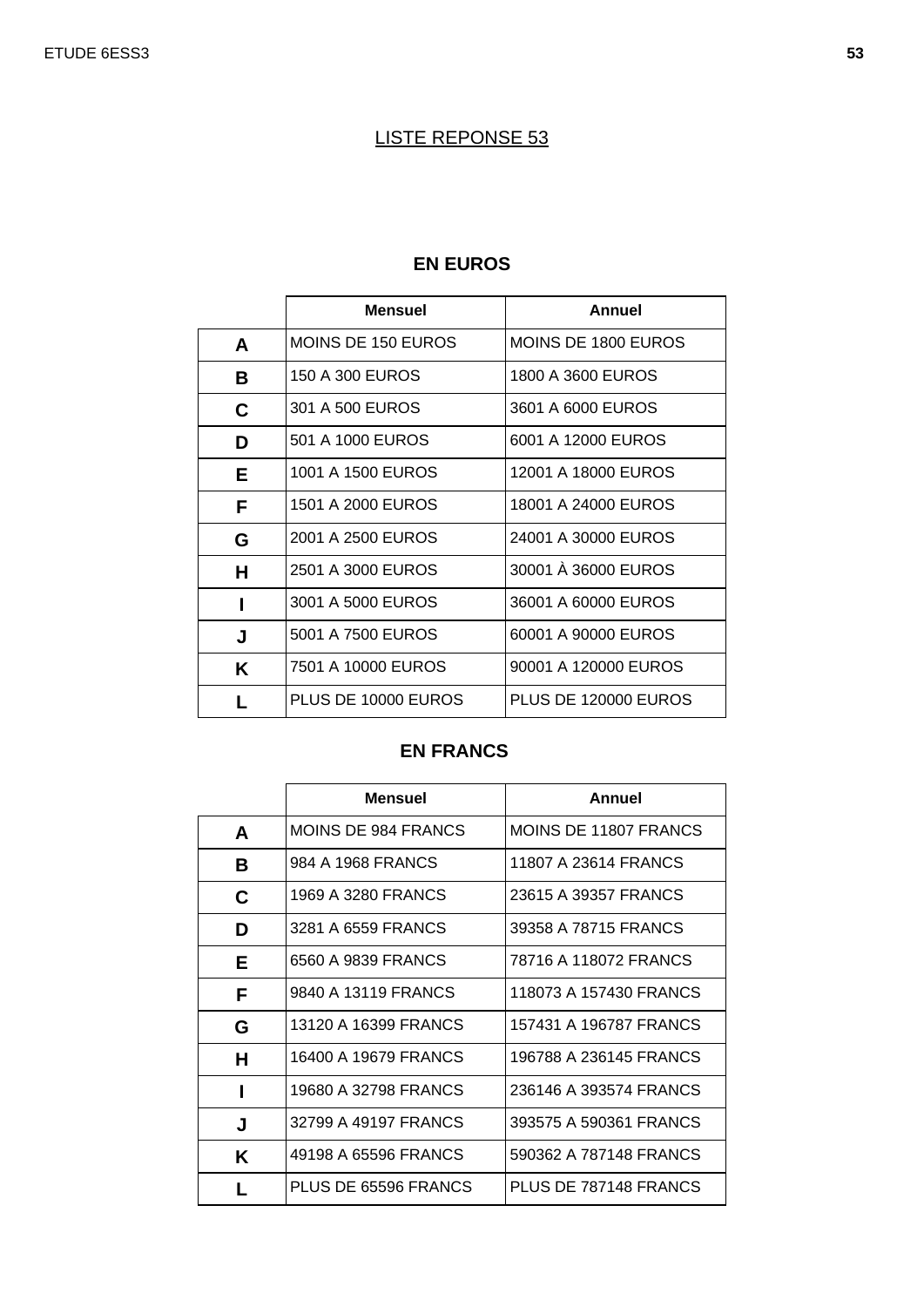- ON VIT CONFORTABLEMENT

- ON ARRIVE A S'EN SORTIR

- ON A DU MAL A S'EN SORTIR

- ON NE S'EN SORT VRAIMENT PAS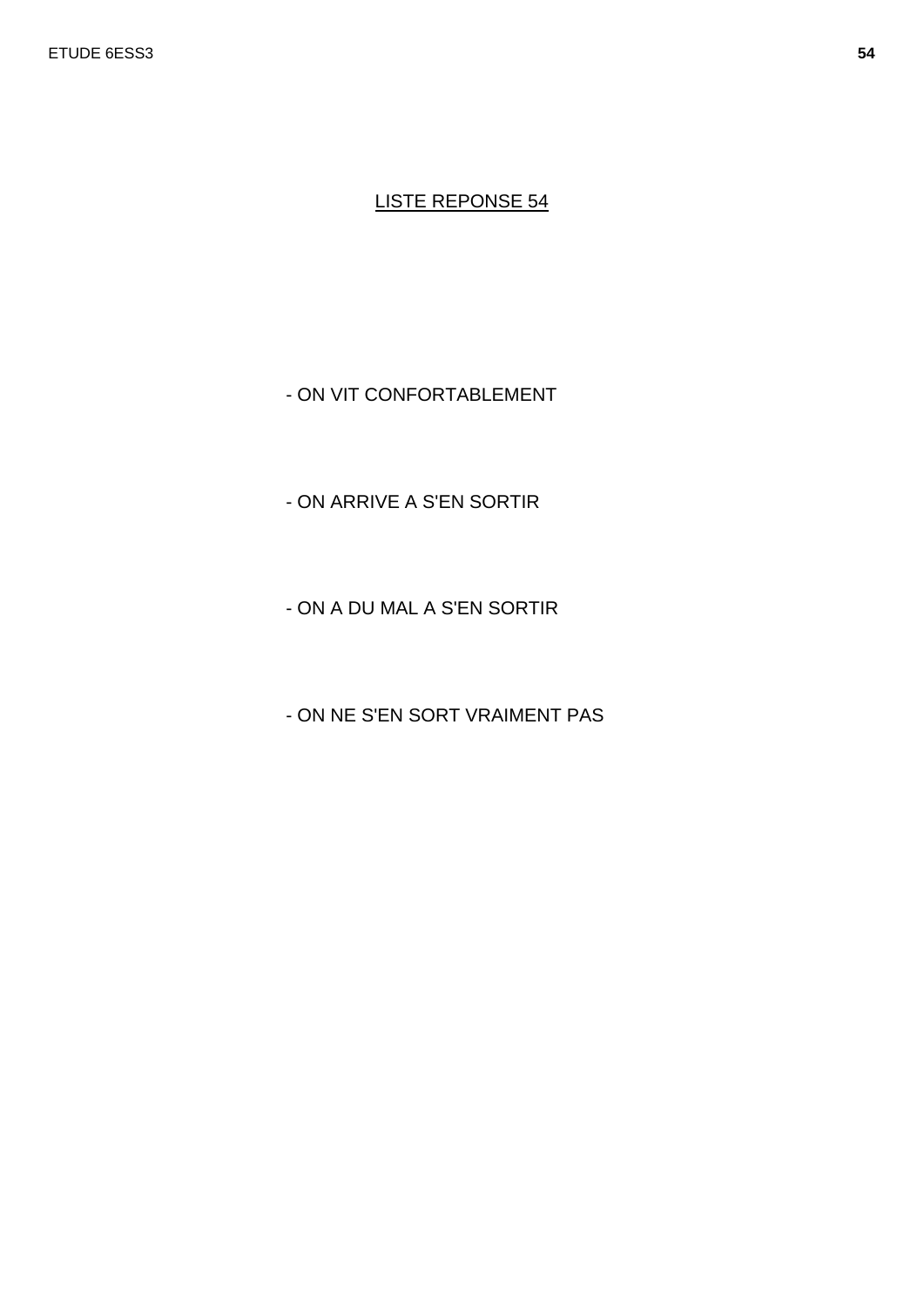- TRES DIFFICILE

- ASSEZ DIFFICILE

- NI FACILE, NI DIFFICILE

- ASSEZ FACILE

- TRES FACILE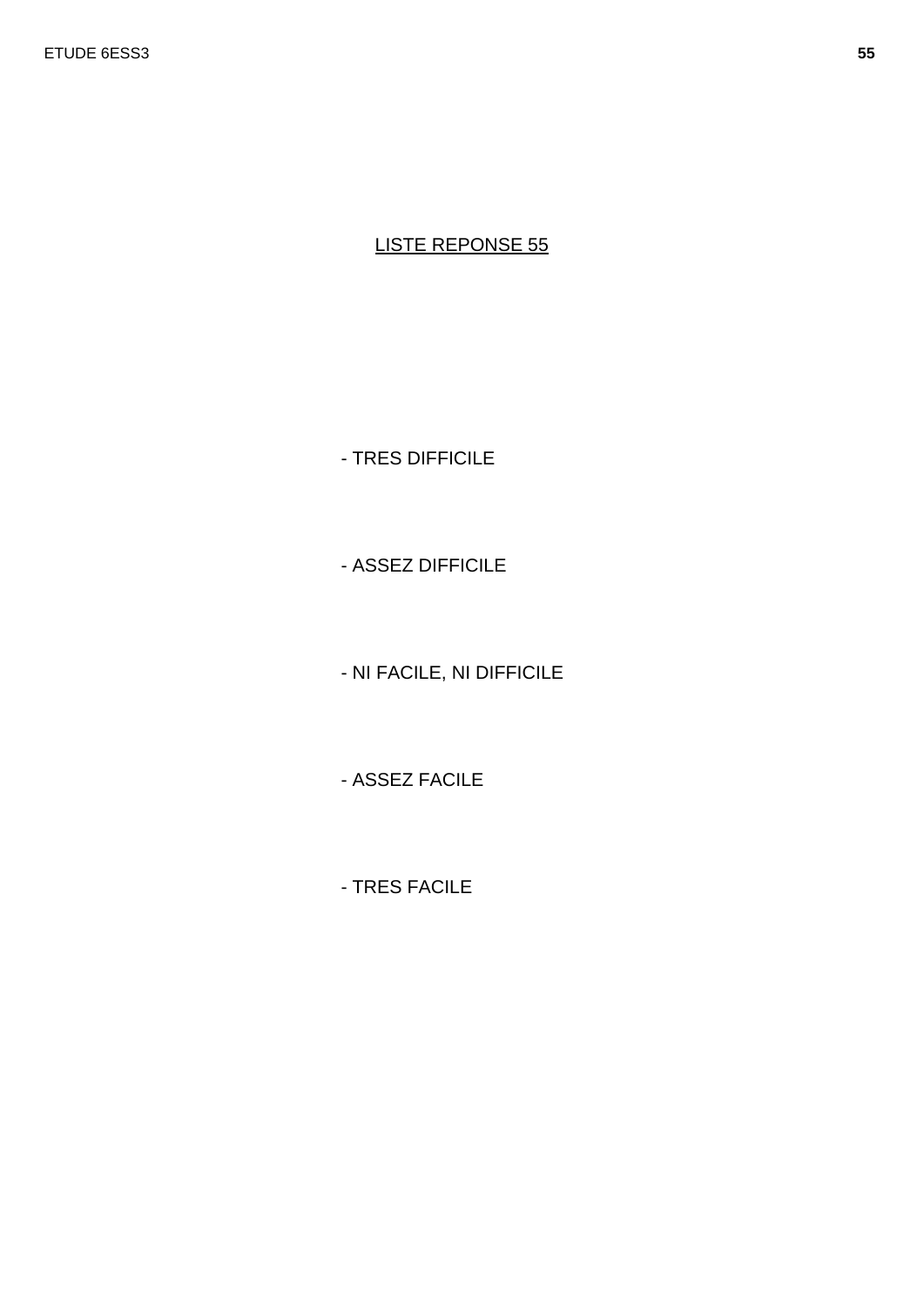- SANS DIPLOME

- NON DIPLOME JUSQU'A LA FIN 3EME, 2NDE, 1ERE FILIERE GENERALE
- NON DIPLOME DU CAP BEP FILIERE PROFESSIONNELLE
- CERTIFICAT D'ETUDES PRIMAIRES

- CAP, EXAMEN DE FIN D'APPRENTISSAGE ARTISANAL

- BEP, BP, BEA, BEC, BEI, BES
- BREVET ELEMENTAIRE, BREVET D'ETUDE DU PREMIER CYCLE, BREVET DES COLLEGES
- BACCALAURÉAT GÉNÉRAL, BREVET SUPÉRIEUR
- BREVET DE TECHNICIEN, BACCALAUREAT DE TECHNICIEN, BACCALAUREAT TECHNOLOGIQUE, BACCALAUREAT PROFESSIONNEL
- DIPLOME UNIVERSITAIRE DU PREMIER CYCLE (DEUG), DIPLOME UNIVERSITAIRE DE TECHNOLOGIE (DUT), BREVET DE TECHNICIEN SUPERIEUR (BTS), CERTIFICAT D'APTITUDE PEDAGOGIQUE

- DIPLOME UNIVERSITAIRE DU DEUXIEME CYCLE, CAPES, DIPLOME DES GRANDES ECOLES

- DIPLOME UNIVERSITAIRE DU TROISIEME CYCLE (DEA, DESS), AGREGATION, DOCTORAT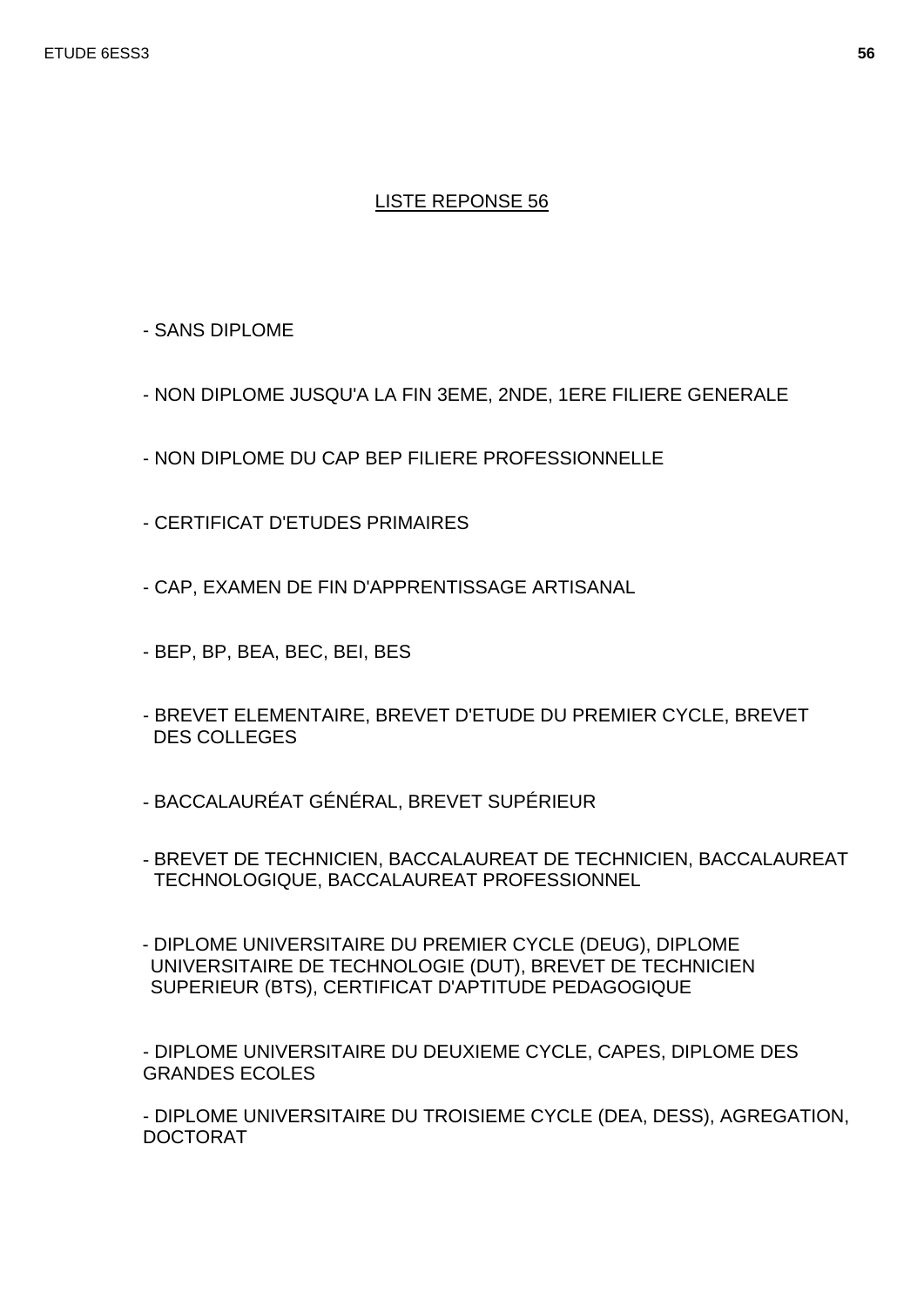- TRAVAIL REMUNERE MEME SI ABSENCE OU CONGES TEMPORAIRES (SALARIE, A SON COMPTE, TRAVAIL DANS L'ENTREPRISE FAMILIALE)

- ETUDES OU EN FORMATION (NON PAYEE PAR L'EMPLOYEUR), MEME S'IL(ELLE) EST ACTUELLEMENT EN VACANCES

- SANS EMPLOI ET RECHERCHANT ACTIVEMENT UN EMPLOI
- SANS EMPLOI ET VOULANT TROUVER UN EMPLOI, MAIS SANS LE CHERCHER ACTIVEMENT POUR LE MOMENT
- MALADE OU HANDICAPE(E) DE MANIERE PERMANENTE
- RETRAITE OU PRE-RETRAITE

- AU FOYER, S'OCCUPANT DES ENFANTS OU D'UNE AUTRE PERSONNE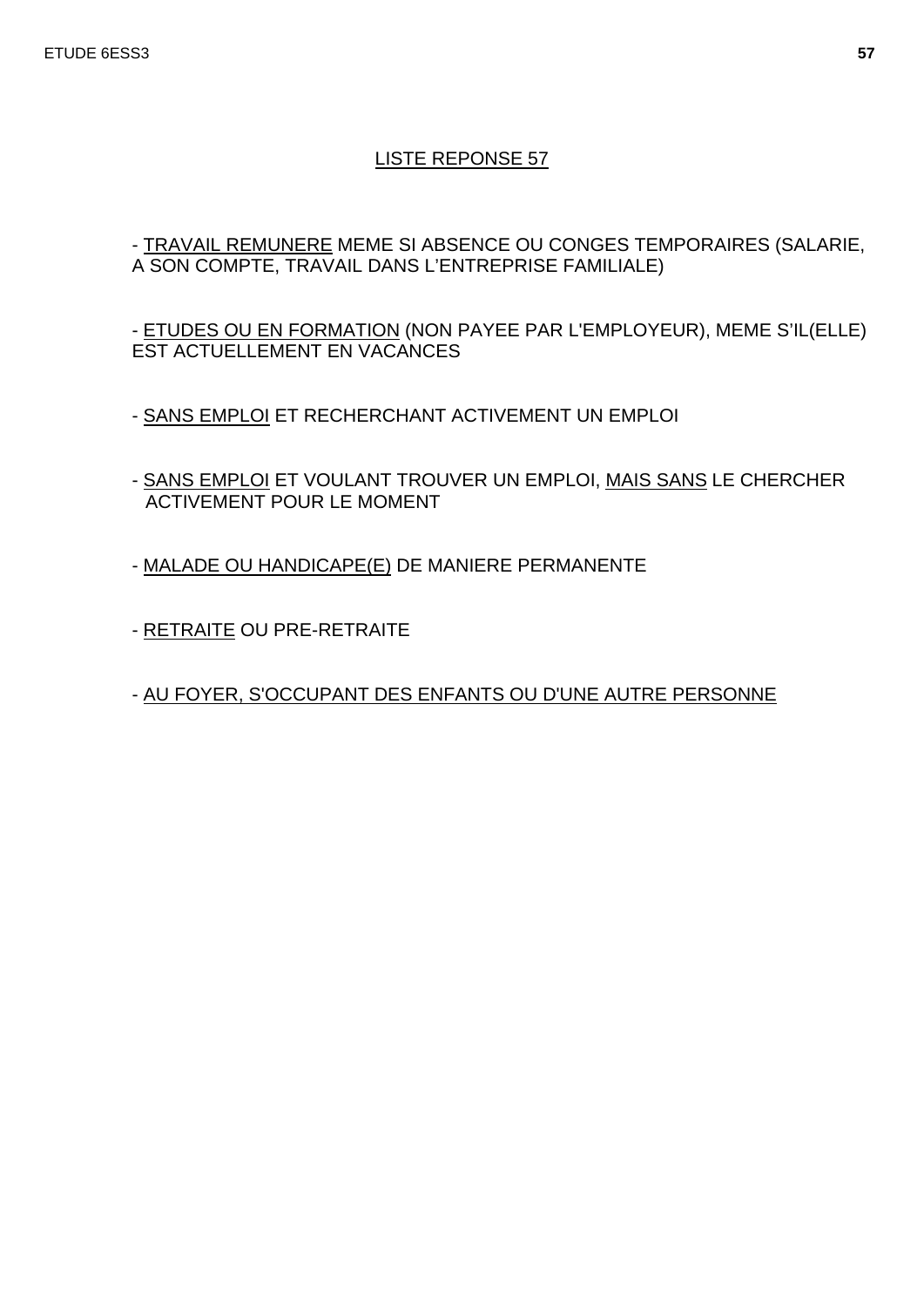

IL(ELLE) N'A AUCUNE INFLUENCE

QUI DECIDE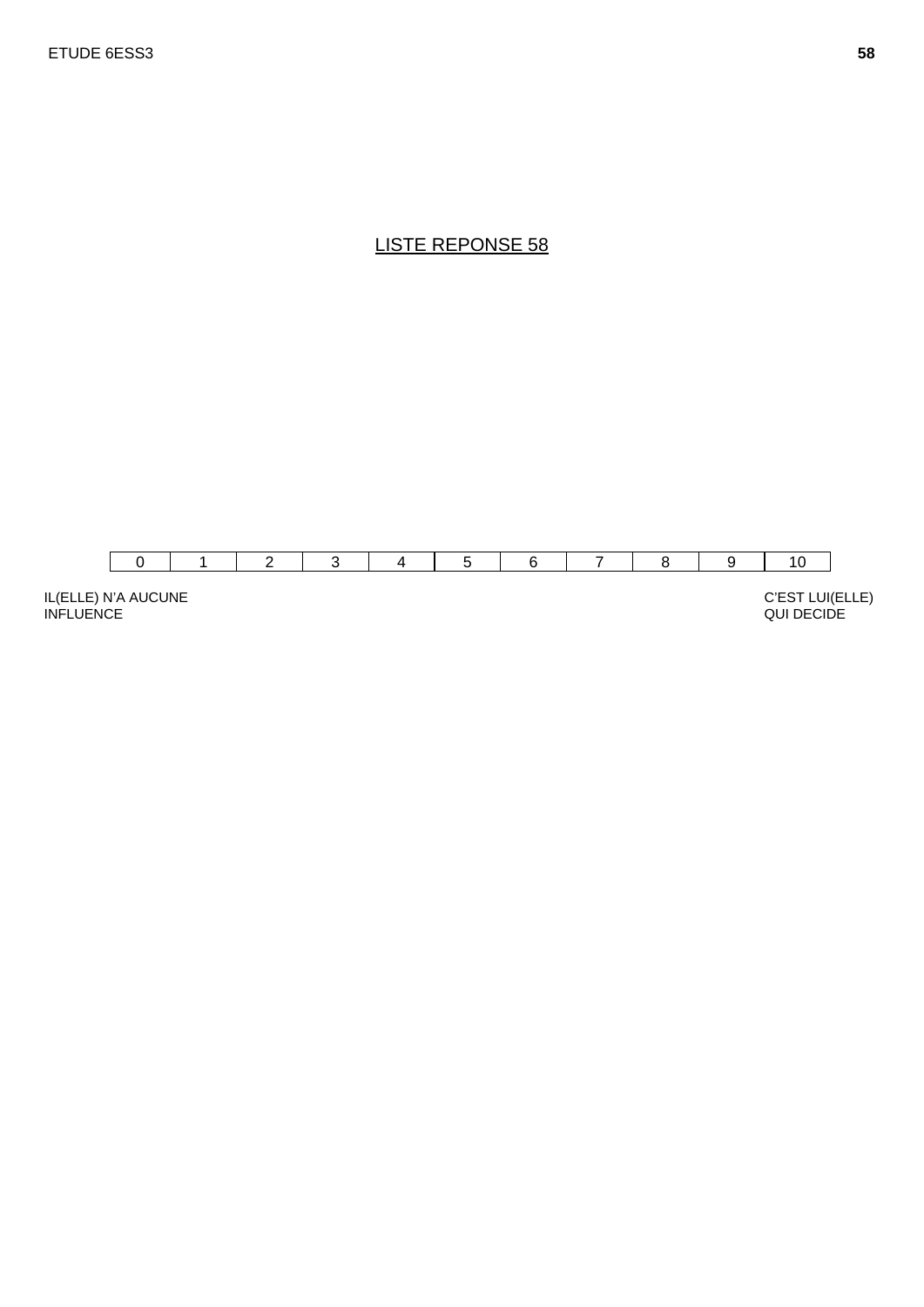- SANS DIPLOME

- NON DIPLOME JUSQU'A LA FIN 3EME, 2NDE, 1ERE FILIERE GENERALE
- NON DIPLOME DU CAP BEP FILIERE PROFESSIONNELLE
- CERTIFICAT D'ETUDES PRIMAIRES
- CAP, EXAMEN DE FIN D'APPRENTISSAGE ARTISANAL
- BEP, BP, BEA, BEC, BEI, BES
- BREVET ELEMENTAIRE, BREVET D'ETUDE DU PREMIER CYCLE, BREVET DES COLLEGES
- BACCALAURÉAT GÉNÉRAL, BREVET SUPÉRIEUR
- BREVET DE TECHNICIEN, BACCALAUREAT DE TECHNICIEN, BACCALAUREAT TECHNOLOGIQUE, BACCALAUREAT PROFESSIONNEL
- DIPLOME UNIVERSITAIRE DU PREMIER CYCLE (DEUG), DIPLOME UNIVERSITAIRE DE TECHNOLOGIE (DUT), BREVET DE TECHNICIEN SUPERIEUR (BTS), CERTIFICAT D'APTITUDE PEDAGOGIQUE

- DIPLOME UNIVERSITAIRE DU DEUXIEME CYCLE, CAPES, DIPLOME DES GRANDES ECOLES

- DIPLOME UNIVERSITAIRE DU TROISIEME CYCLE (DEA, DESS), AGREGATION, DOCTORAT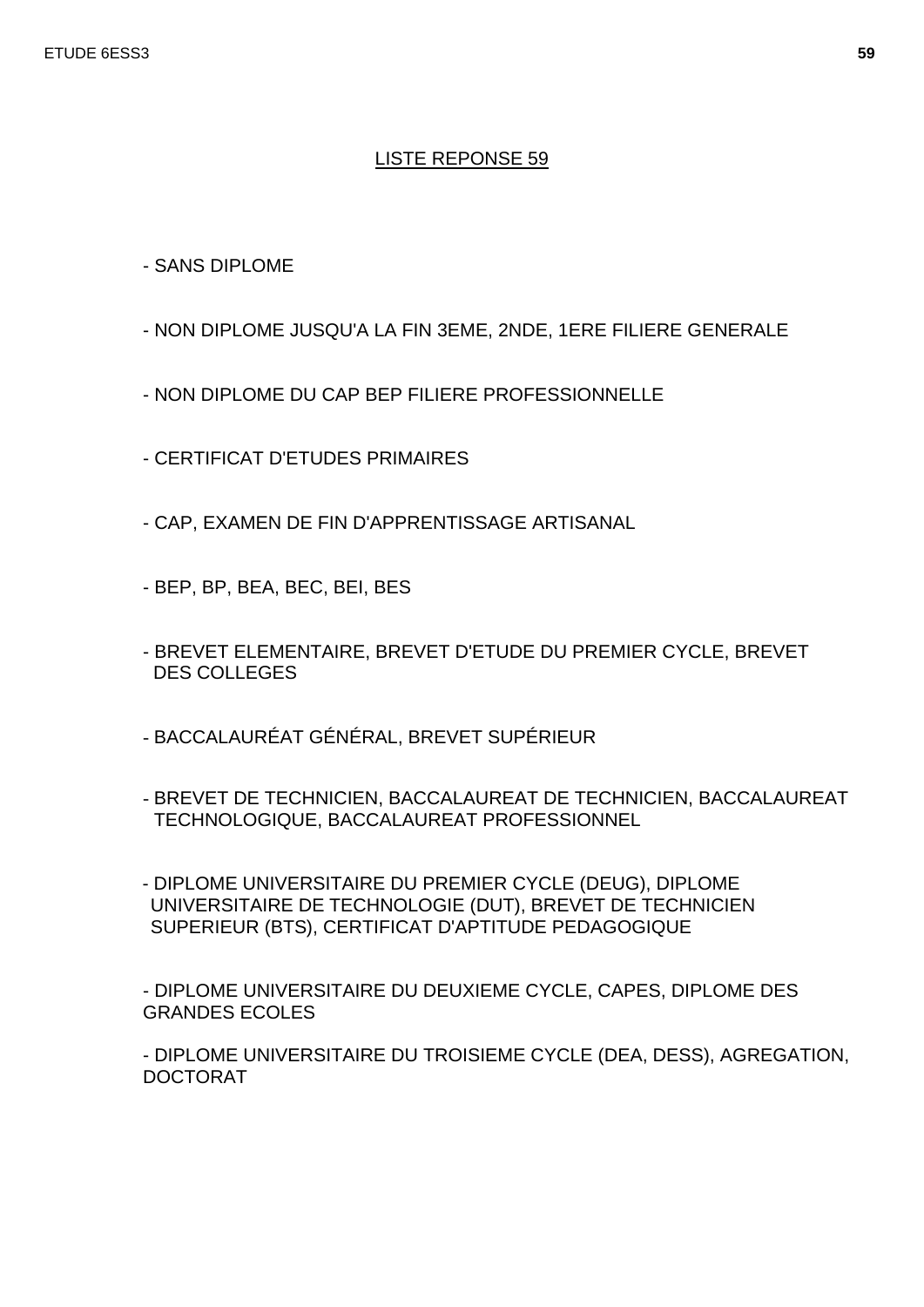- **PROFESSIONS LIBERALES TRADITIONNELLES ET ASSIMILEES** (EXPERT-COMPTABLE, AVOCAT, MEDECIN, SCIENTIFIQUE, INGENIEUR)

**- PROFESSIONS DE SERVICES SPECIALISEES** (ENSEIGNANT, INFIRMIER, KINESITHERAPEUTE, TRAVAILLEUR SOCIAL, ASSISTANT SOCIAL, ARTISTE, MUSICIEN, OFFICIER DE POLICE, PROGRAMMEUR, TECHNICO-COMMERCIAL)

**- PROFESSIONS INTERMEDIAIRES ET EMPLOYES DE BUREAU QUALIFIES**  (SECRETAIRE, ASSISTANT PERSONNEL, EMPLOYE DE BUREAU, OPERATEUR DE TELEPHONIE, AIDE-SOIGNANT, PUERICULTEUR)

**- CADRES SUPERIEURS ET ADMINISTRATIFS** (HABITUELLEMENT RESPONSABLE D'ELABORATION, ORGANISATION, COORDINATION) TELS QUE DIRECTEUR DES FINANCES, DIRECTEUR GENERAL

**- PROFESSIONS TECHNIQUES ET ARTISANALES** (MECANICIEN, ASSEMBLEUR, CONTROLEUR, PLOMBIER, IMPRIMEUR, OUTILLEUR, ELECTRICIEN, JARDINIER, CONDUCTEUR DE TRAIN)

**- PROFESSIONS MANUELLES ET DE SERVICES QUALIFIEES** (EMPLOYE DE POSTE, OPERATEUR DE MACHINE, AGENT DE SECURITE, CONCIERGE, RECEPTIONNISTE, VENDEUR, OUVRIER AGRICOLE)

**- PROFESSIONS MANUELLES ET DE SERVICES PEU QUALIFIEES**  (CONDUCTEUR DE CAMIONS, NETTOYEUR, EMBALLEUR, OUVRIER EN GENERAL, SERVEUR, BARMAN)

 **- CHEFS D'ENTREPRISE, COMMERÇANTS OU ASSIMILES** (CHEF DE BUREAU, GERANT DE RESTAURANT, GROSSISTE, DIRECTEUR D'AGENCE, PATRON DE CAFE-RESTAURANT, EXPLOITANT AGRICOLE)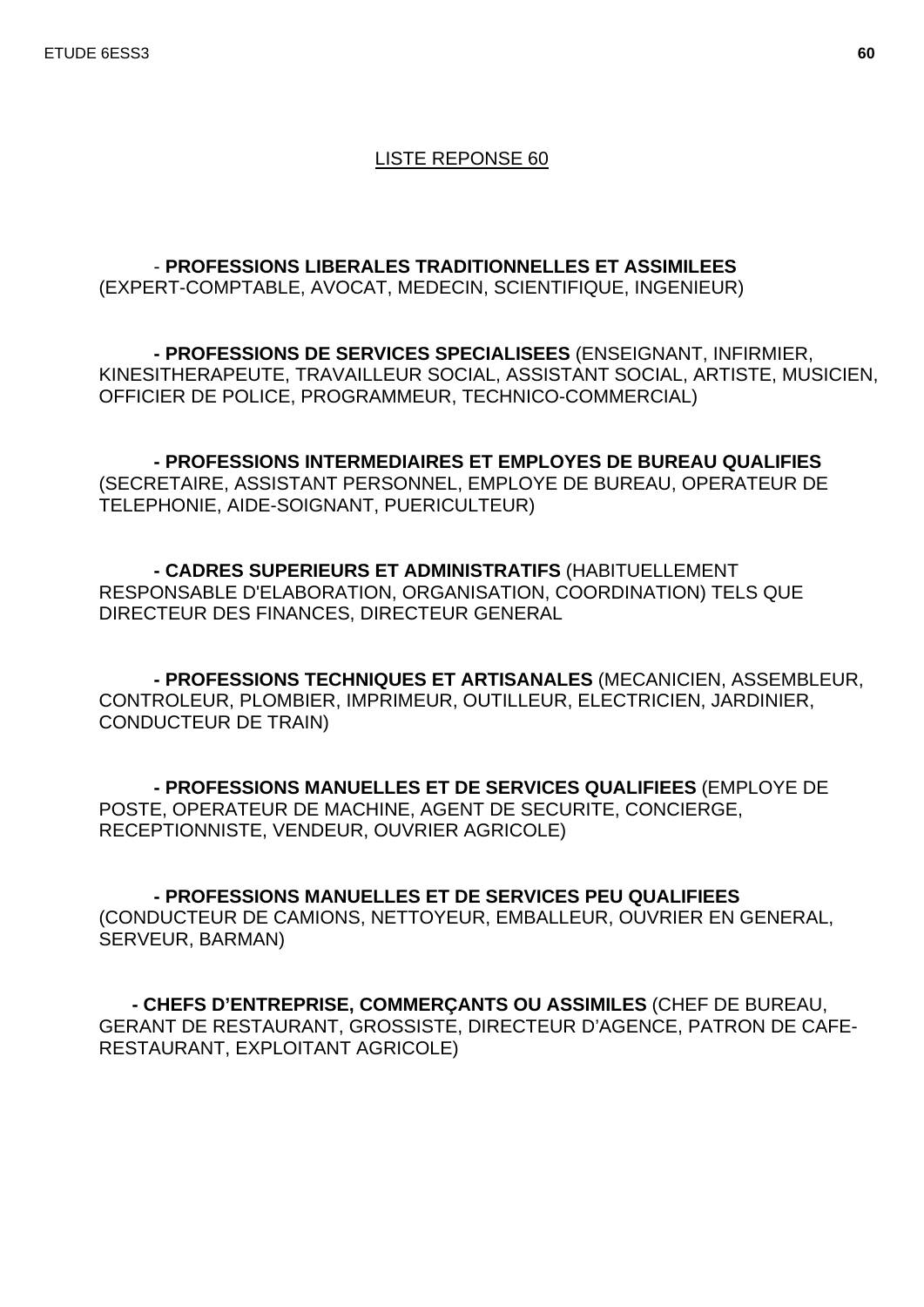- SANS DIPLOME

- NON DIPLOME JUSQU'A LA FIN 3EME, 2NDE, 1ERE FILIERE GENERALE
- NON DIPLOME DU CAP BEP FILIERE PROFESSIONNELLE
- CERTIFICAT D'ETUDES PRIMAIRES
- CAP, EXAMEN DE FIN D'APPRENTISSAGE ARTISANAL
- BEP, BP, BEA, BEC, BEI, BES
- BREVET ELEMENTAIRE, BREVET D'ETUDE DU PREMIER CYCLE, BREVET DES COLLEGES
- BACCALAURÉAT GÉNÉRAL, BREVET SUPÉRIEUR
- BREVET DE TECHNICIEN, BACCALAUREAT DE TECHNICIEN, BACCALAUREAT TECHNOLOGIQUE, BACCALAUREAT PROFESSIONNEL
- DIPLOME UNIVERSITAIRE DU PREMIER CYCLE (DEUG), DIPLOME UNIVERSITAIRE DE TECHNOLOGIE (DUT), BREVET DE TECHNICIEN SUPERIEUR (BTS), CERTIFICAT D'APTITUDE PEDAGOGIQUE
- DIPLOME UNIVERSITAIRE DU DEUXIEME CYCLE, CAPES, DIPLOME DES GRANDES ECOLES
- DIPLOME UNIVERSITAIRE DU TROISIEME CYCLE (DEA, DESS), AGREGATION, DOCTORAT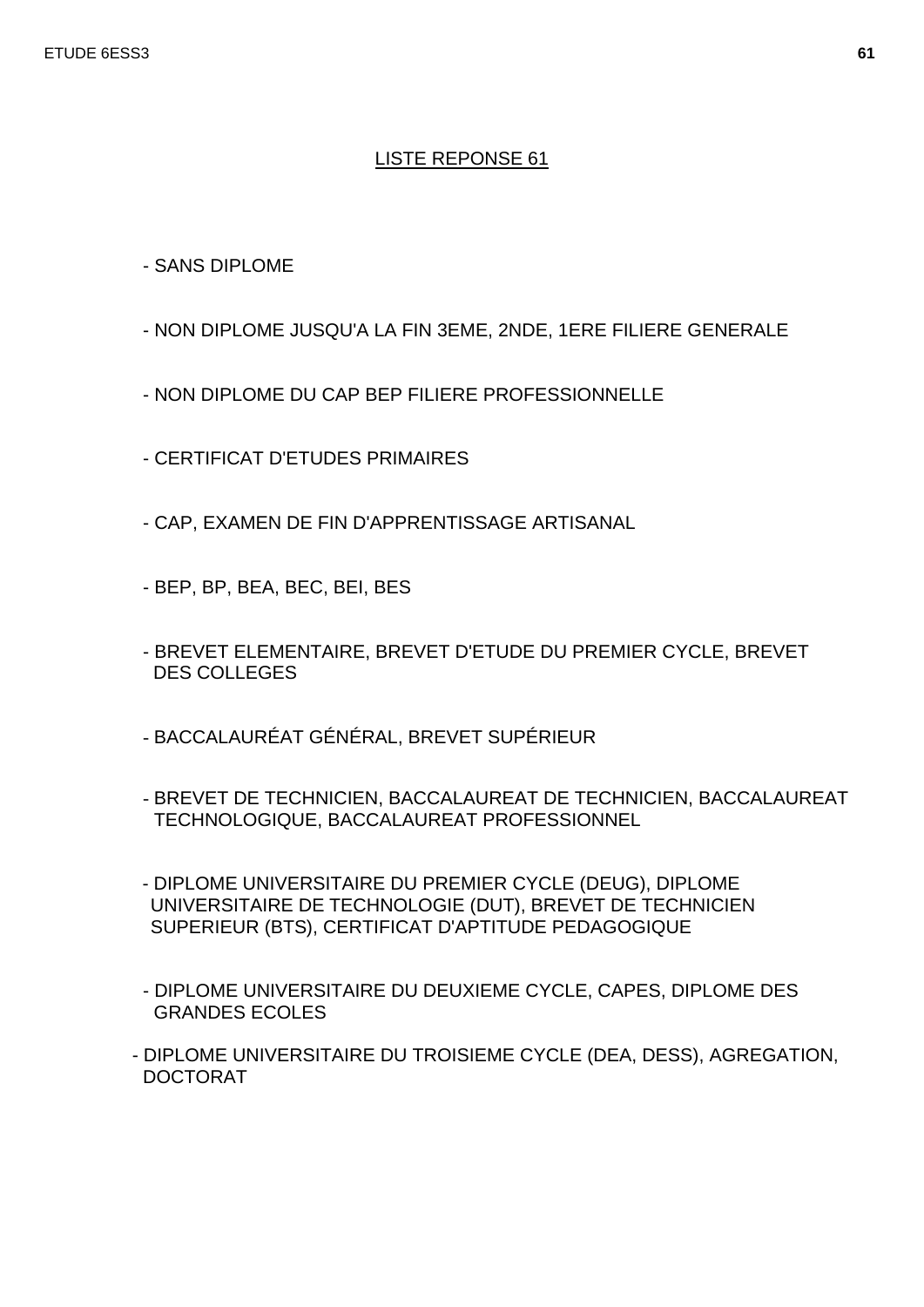ETUDE 6ESS3 **62**

#### LISTE REPONSE 62

 - **PROFESSIONS LIBERALES TRADITIONNELLES ET ASSIMILEES** (EXPERT-COMPTABLE, AVOCATE, MEDECIN, SCIENTIFIQUE, INGENIEUR)

**- PROFESSIONS DE SERVICES SPECIALISEES** (ENSEIGNANTE, INFIRMIERE, KINESITHERAPEUTE, TRAVAILLEUR SOCIAL, ASSISTANTE SOCIALE, ARTISTE, MUSICIENNE, OFFICIER DE POLICE, PROGRAMMEUR, TECHNICO-COMMERCIAL)

**- PROFESSIONS INTERMEDIAIRES ET EMPLOYES DE BUREAU QUALIFIES**  (SECRETAIRE, ASSISTANTE PERSONNELLE, EMPLOYEE DE BUREAU, OPERATRICE DE TELEPHONIE, AIDE-SOIGNANTE, PUERICULTRICE)

**- CADRES SUPERIEURS ET ADMINISTRATIFS** (HABITUELLEMENT RESPONSABLE D'ELABORATION, ORGANISATION, COORDINATION) TELS QUE DIRECTRICE DES FINANCES, DIRECTRICE GENERALE

**- PROFESSIONS TECHNIQUES ET ARTISANALES** (MECANICIENNE, ASSEMBLEUR, CONTROLEUR, PLOMBIER, IMPRIMEUR, OUTILLEUR, ELECTRICIEN, JARDINIER, CONDUCTEUR DE TRAIN)

**- PROFESSIONS MANUELLES ET DE SERVICES QUALIFIEES** (EMPLOYEE DE POSTE, OPERATRICE DE MACHINE, AGENT DE SECURITE, CONCIERGE, RECEPTIONNISTE, VENDEUSE, OUVRIERE AGRICOLE)

**- PROFESSIONS MANUELLES ET DE SERVICES PEU QUALIFIEES**  (CONDUCTRICE DE CAMIONS, NETTOYEUR, EMBALLEUR, OUVRIERE EN GENERAL, SERVEUSE, BARMAID)

 **- CHEFS D'ENTREPRISE, COMMERÇANTS OU ASSIMILES** (CHEF DE BUREAU, GERANTE DE RESTAURANT, GROSSISTE, DIRECTRICE D'AGENCE, PATRONNE DE CAFE-RESTAURANT, EXPLOITANTE AGRICOLE)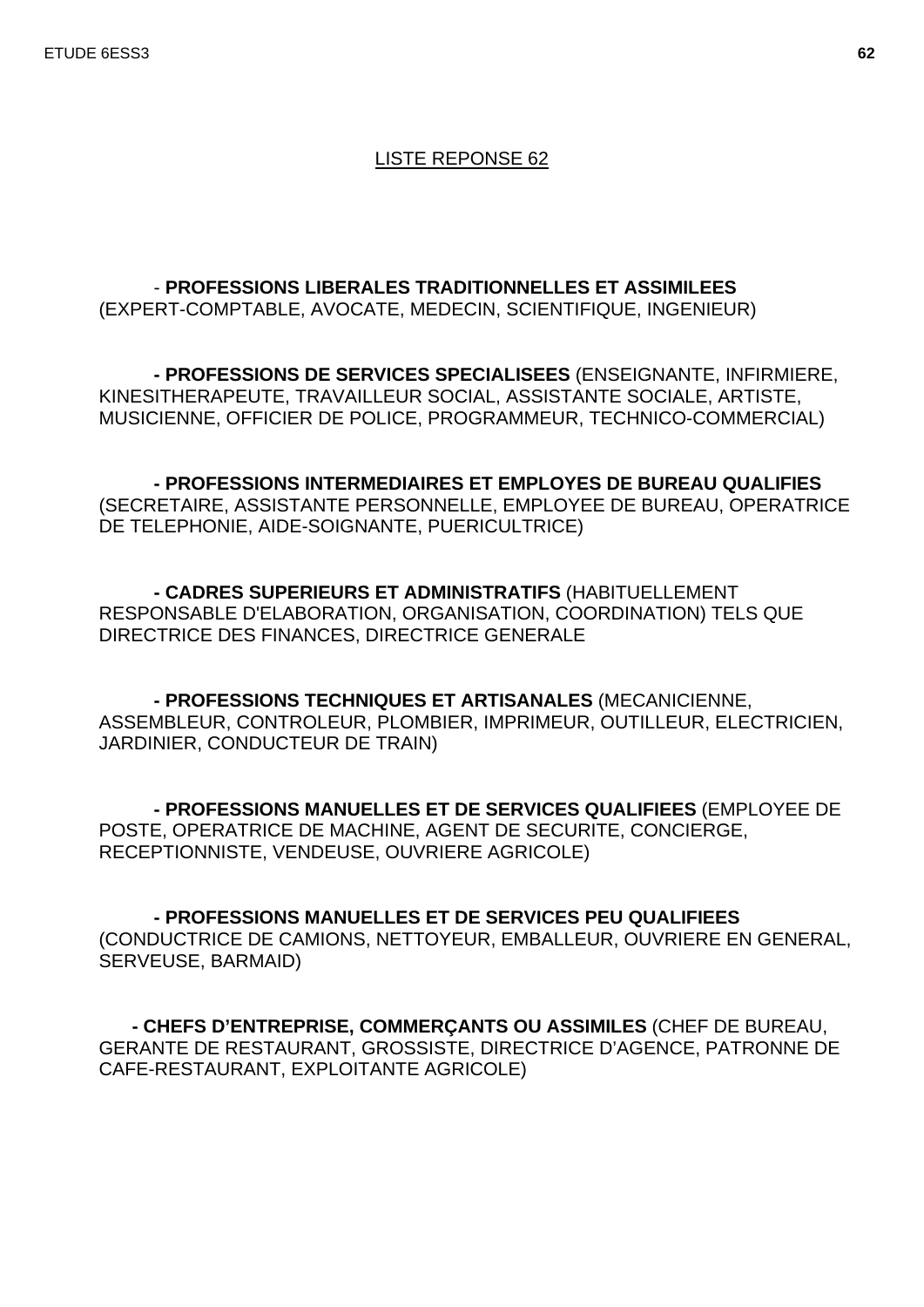- $-MARIE(E)$
- $-$  PACSE $(E)$
- SEPARE(E) MAIS ENCORE MARIE(E)
- SEPARE(E) MAIS PACS ENCORE EN COURS
- DIVORCE(E)
- VEUF / VEUVE
- A CONCLU UN PACS MAIS CELUI-CI A ETE DISSOUT
- A CONCLU UN PACS MAIS LE PARTENAIRE EST DECEDE
- CELIBATAIRE, N'A JAMAIS ETE NI MARIE(E) NI PACSE(E)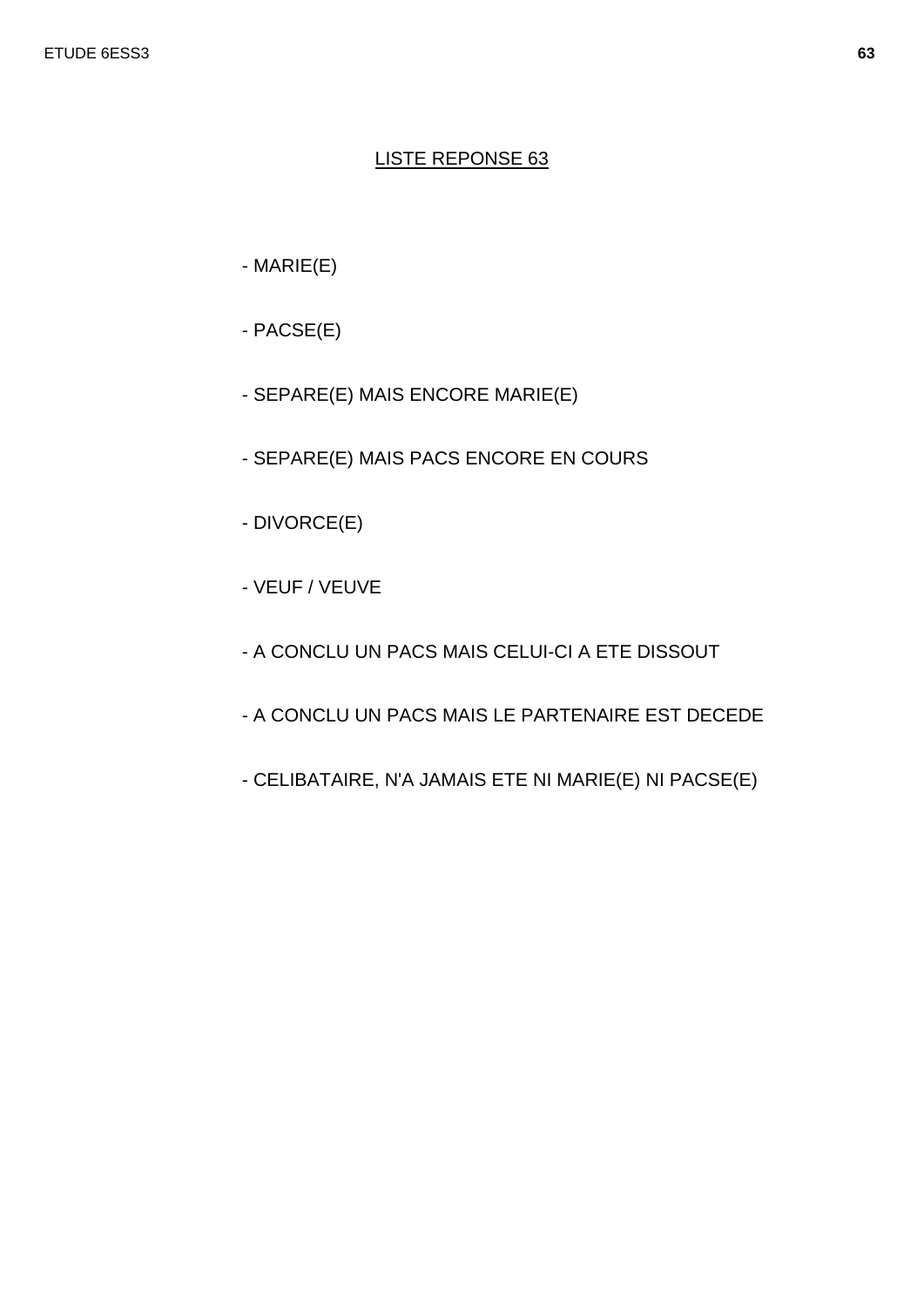- TOUT A FAIT COMME MOI

- COMME MOI
- PLUTOT COMME MOI
- UN PEU COMME MOI
- PAS COMME MOI
- PAS DU TOUT COMME MOI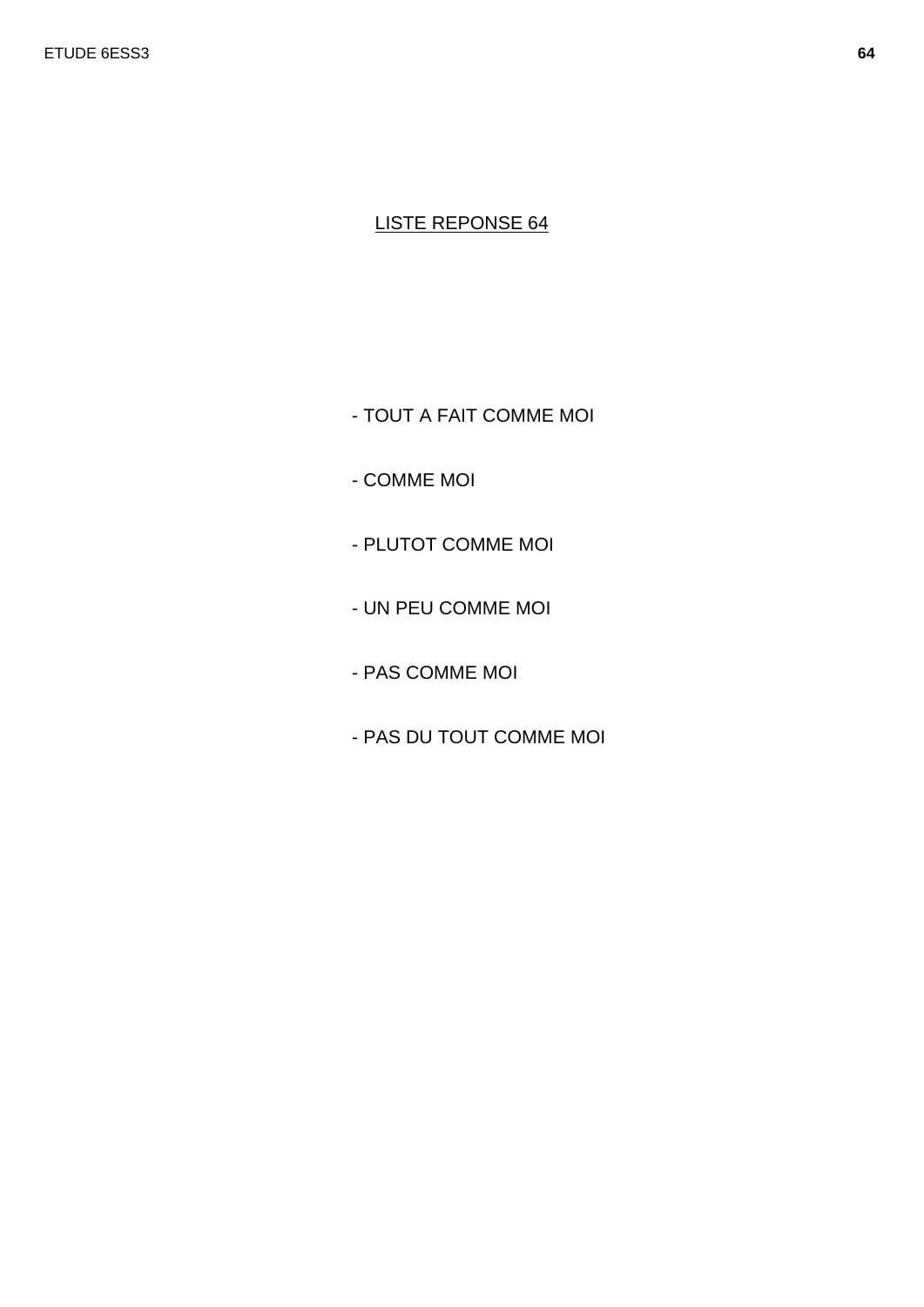- TOUT A FAIT D'ACCORD

- PLUTOT D'ACCORD

- NI D'ACCORD, NI EN DESACCORD

- PLUTOT PAS D'ACCORD

- PAS DU TOUT D'ACCORD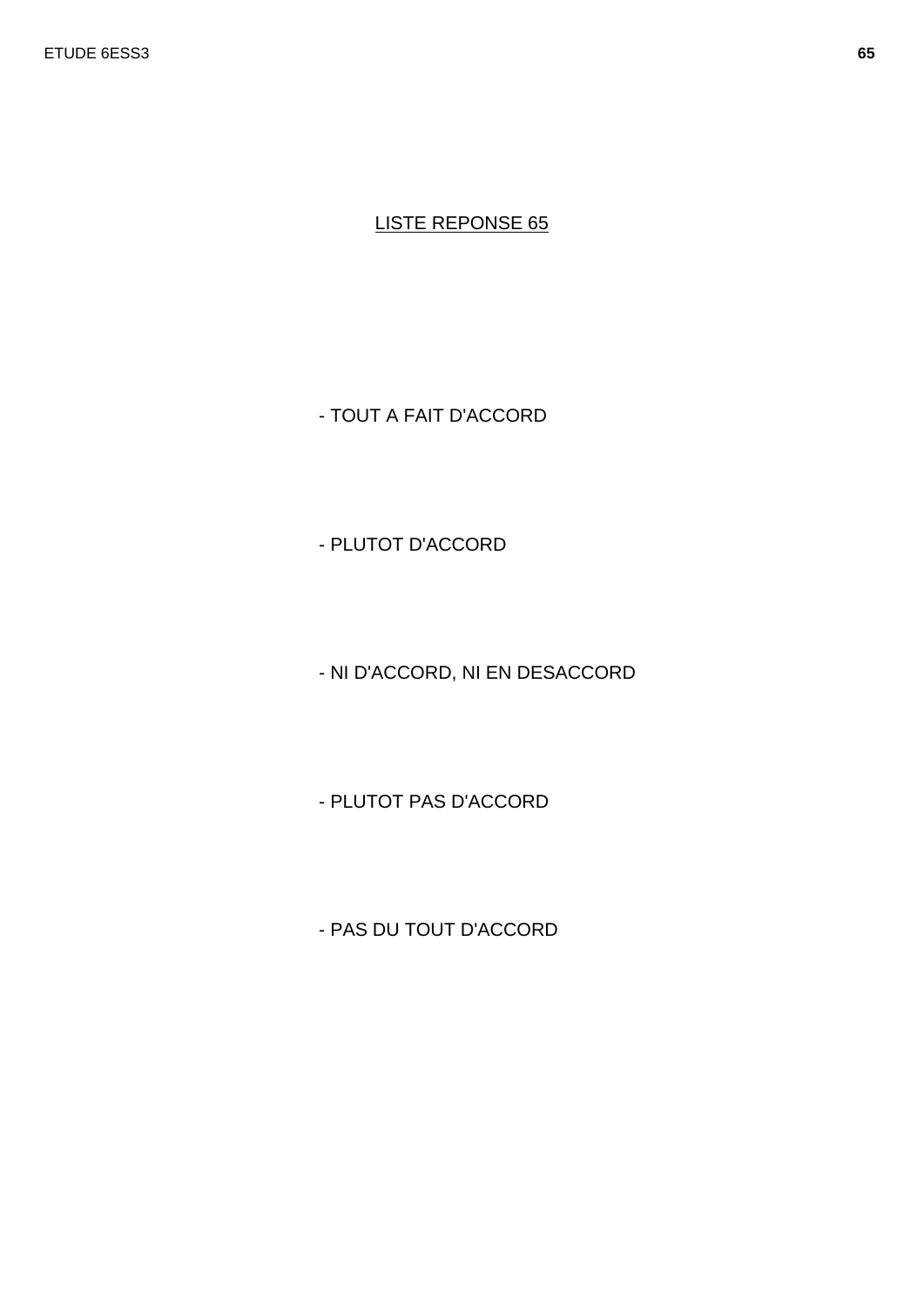- UN GRAND NOMBRE

- UN CERTAIN NOMBRE

- QUELQUES-UNS

- AUCUN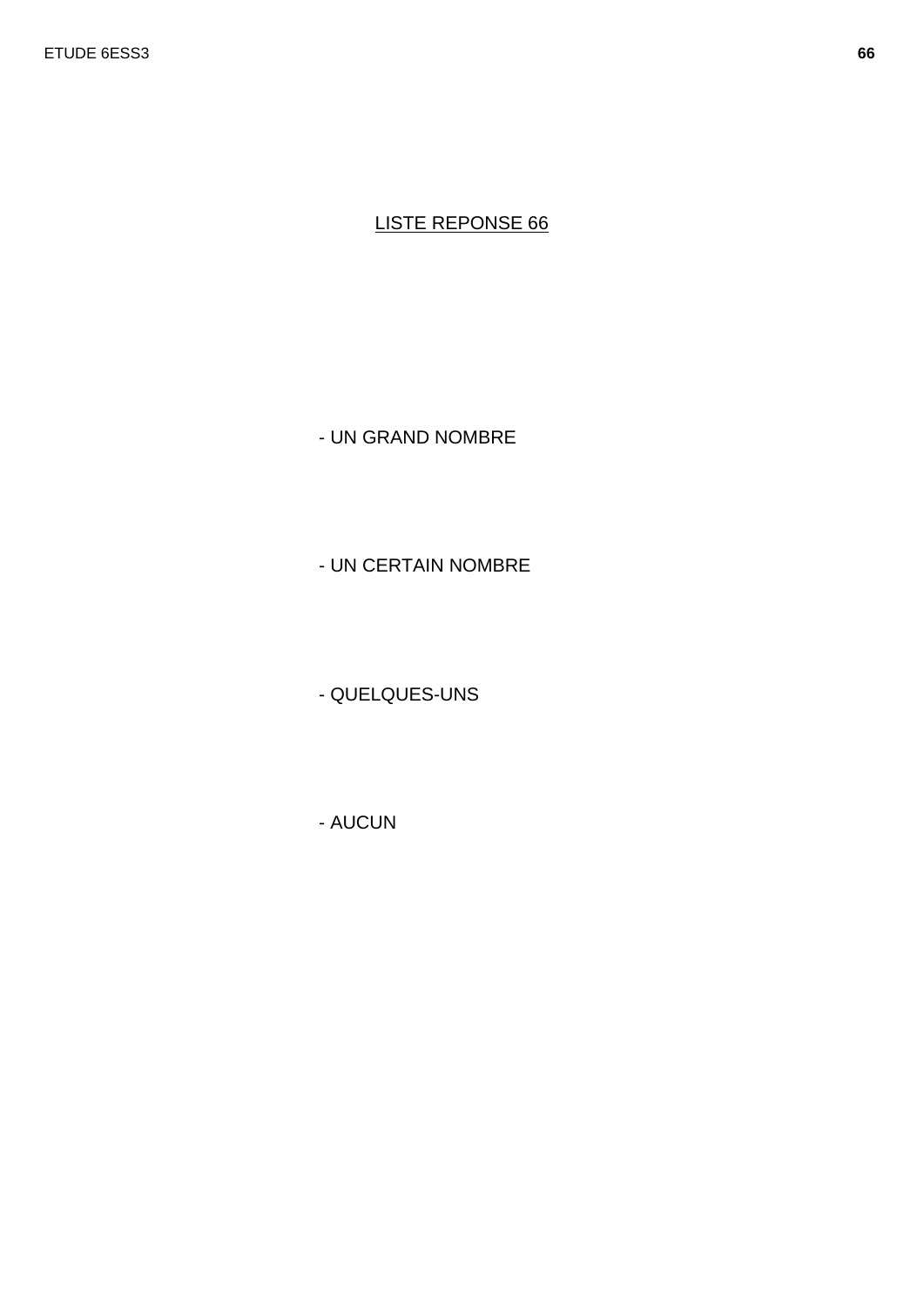

PAS DU TOUT D'ACCORD

TOUT A FAIT AND RESERVE TO LOCAL TOUT A FAIT AND RESERVE TO LOCAL TO LOCAL TO LOCAL TO LOCAL TO LOCAL TO LOCAL TO LOCAL THREE OF THE SAME OF THE SAME OF THE SAME OF THE SAME OF THE SAME OF THE SAME OF THE SAME OF THE SAME D'ACCORD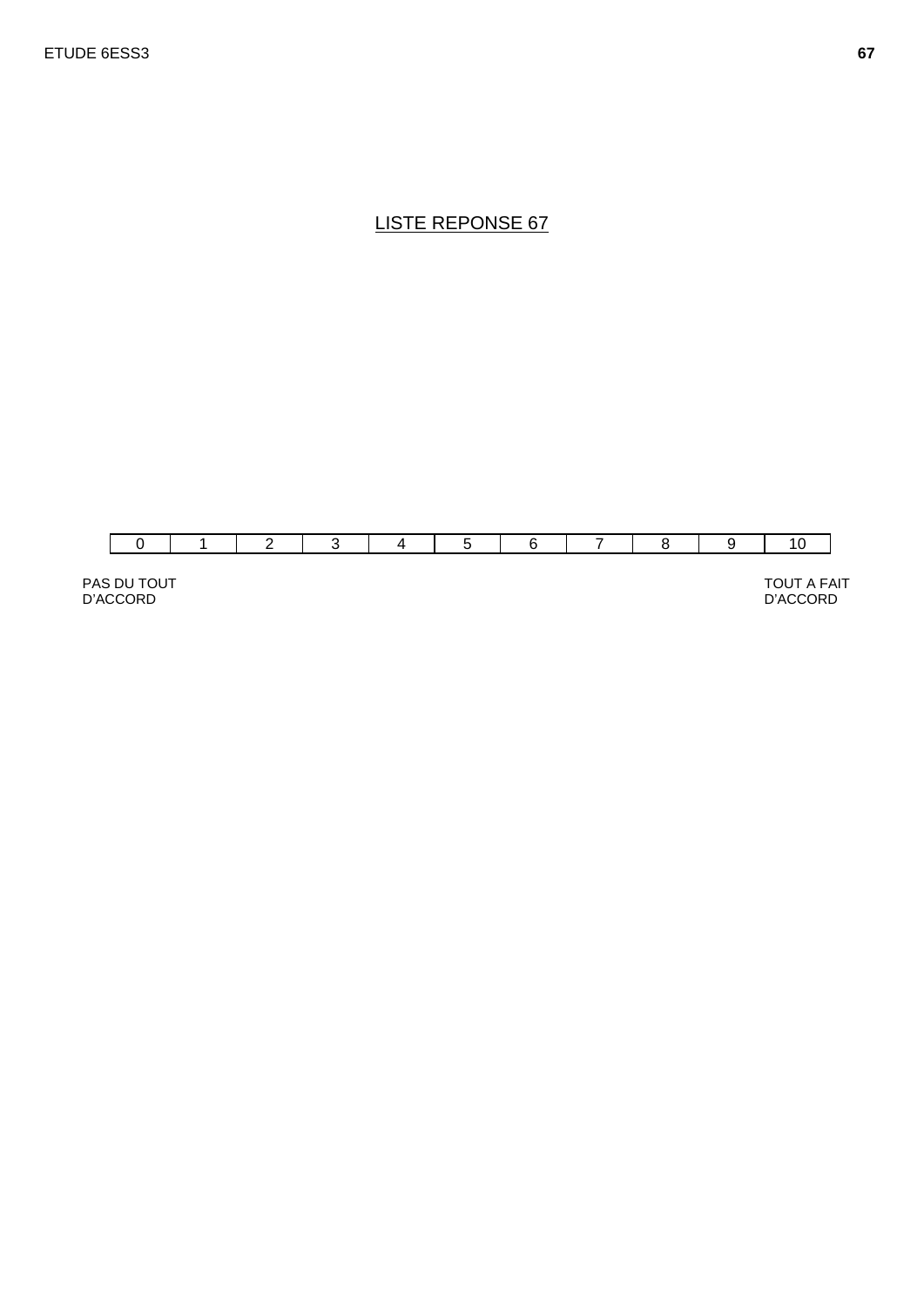

PAS DU TOUT A FAIT TOUT A FAIT TOUT A FAIT TOUT A FAIT TOUT A FAIT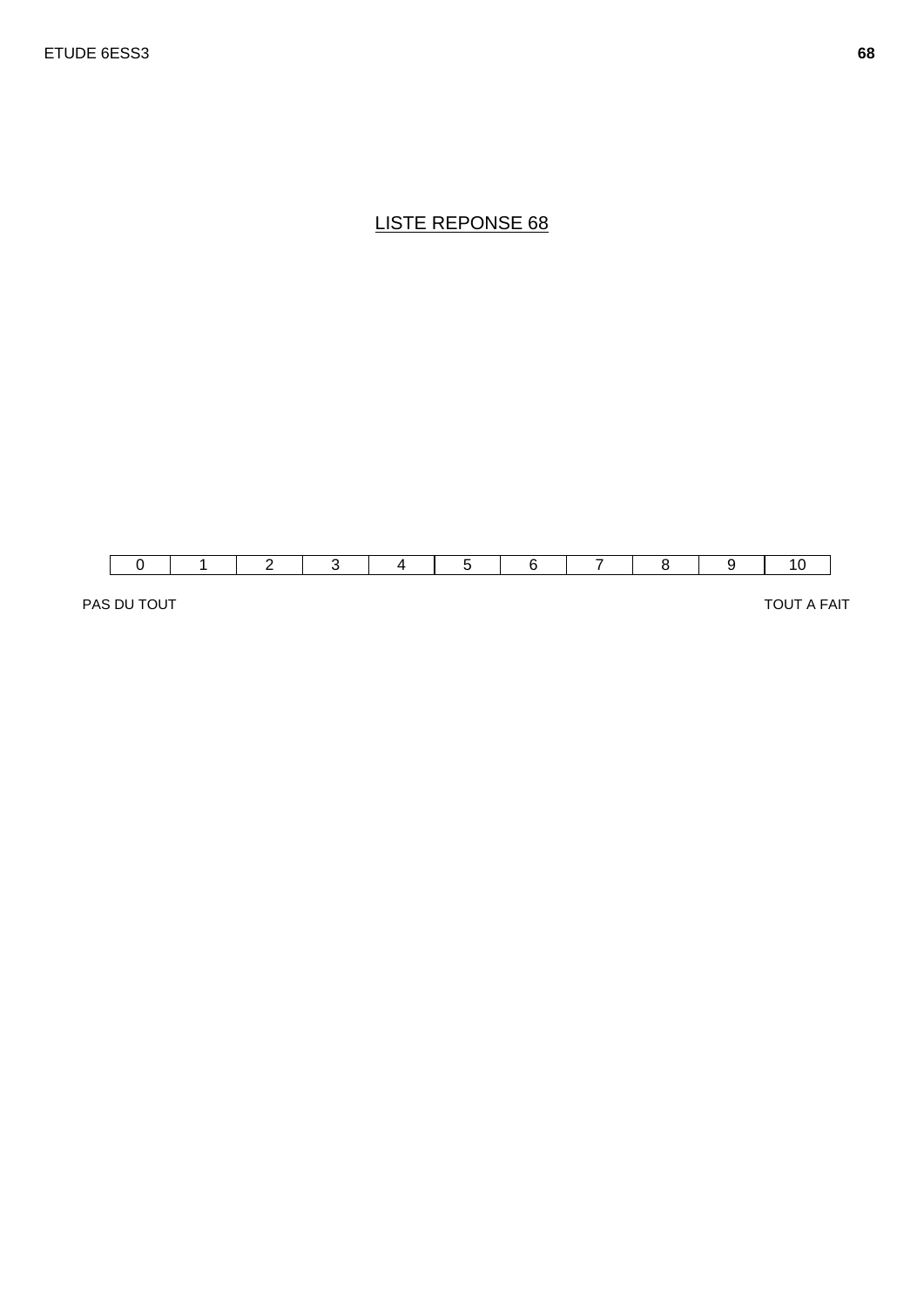- TOUT A FAIT D'ACCORD

- PLUTOT D'ACCORD

- NI D'ACCORD, NI EN DESACCORD

- PLUTOT PAS D'ACCORD

- PAS DU TOUT D'ACCORD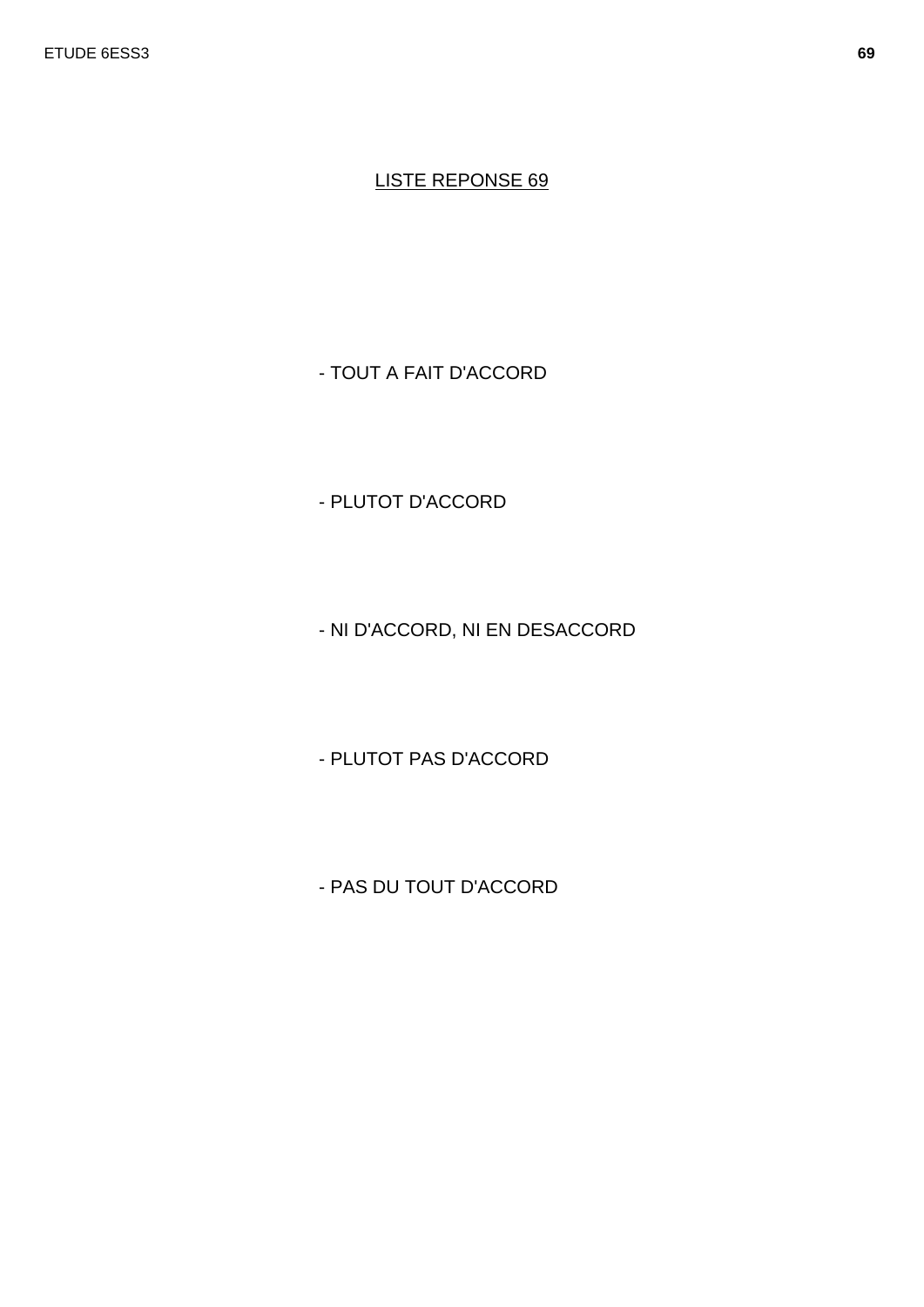

PAS DU TOUT D'ACCORD

TOUT A FAIT D'ACCORD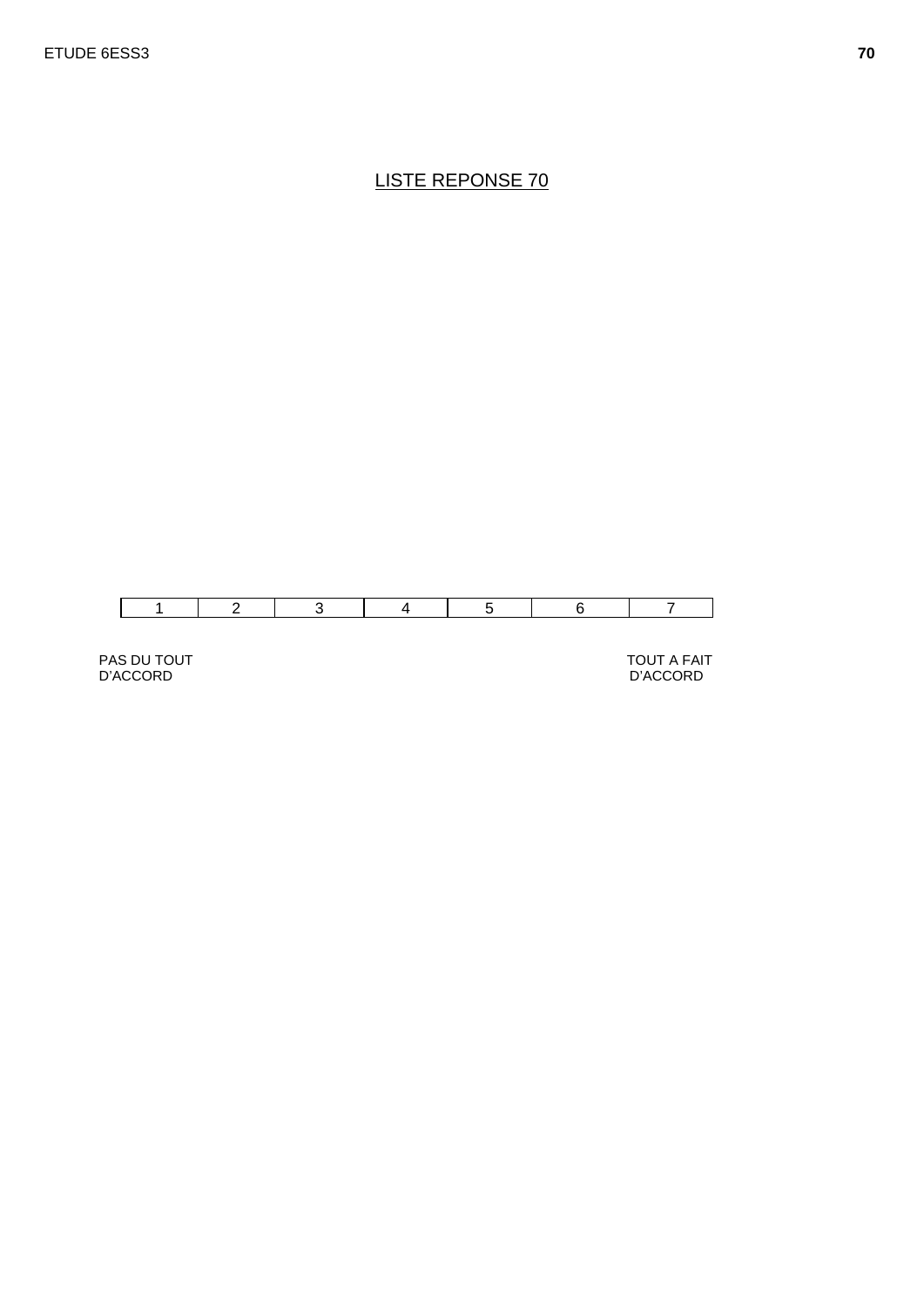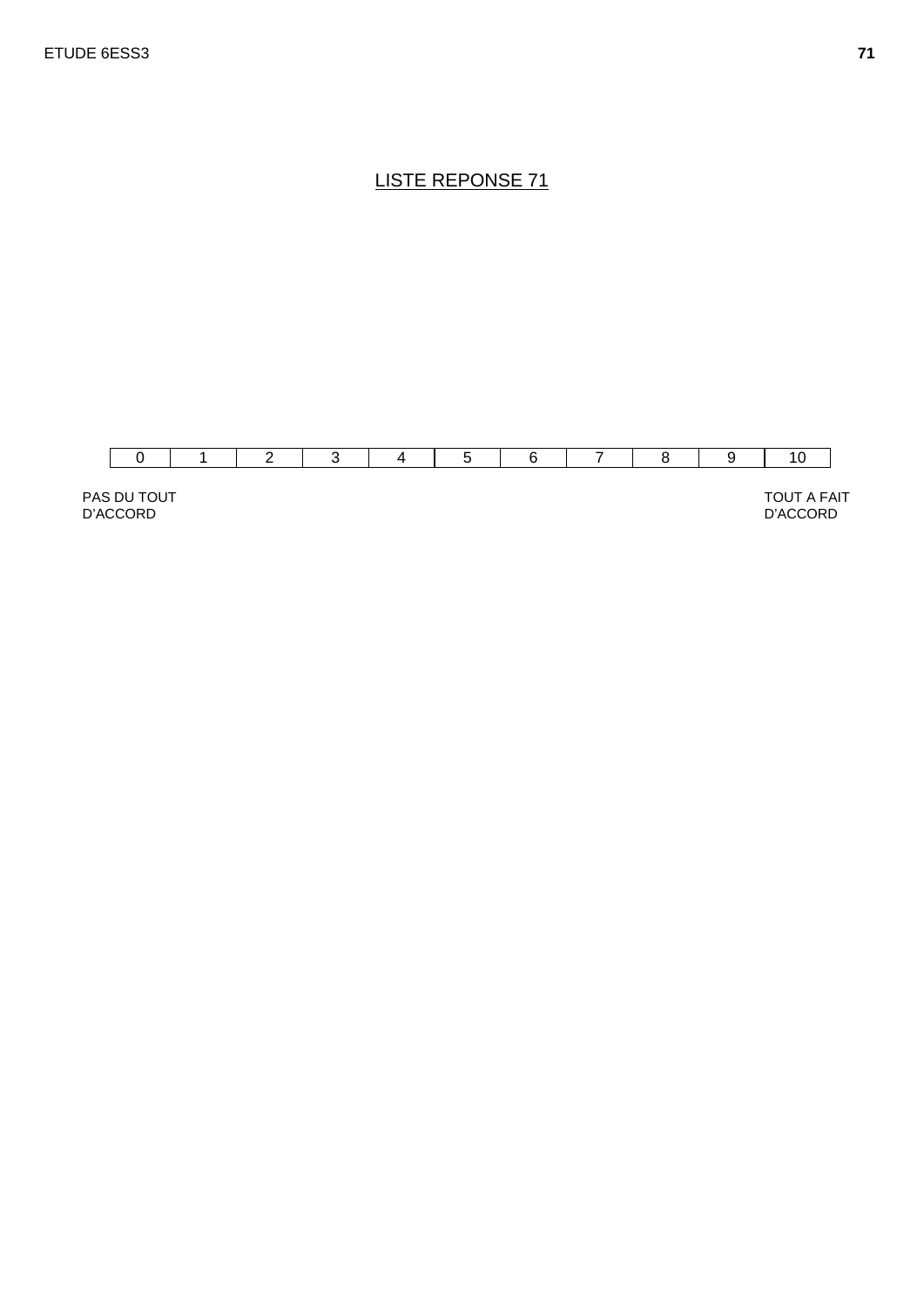

PAS DU TOUT D'ACCORD

TOUT A FAIT D'ACCORD